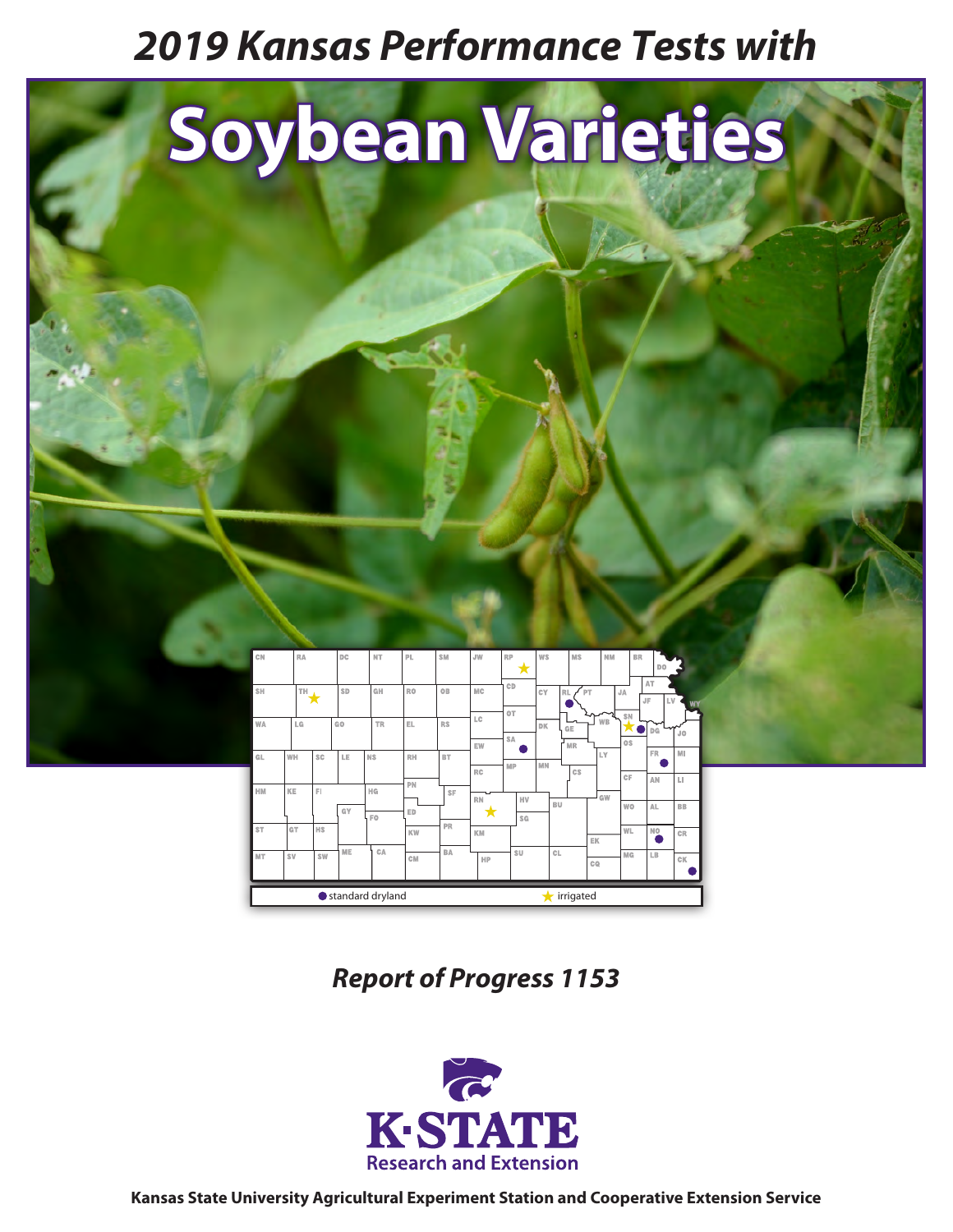# **CONTENTS**

# **INTRODUCTION**

# **PERFORMANCE TEST RESULTS**

| Columbus, Cherokee County, Maturity Groups IV-V (dryland), Table 1011 |  |
|-----------------------------------------------------------------------|--|
|                                                                       |  |
|                                                                       |  |
|                                                                       |  |
|                                                                       |  |
|                                                                       |  |

# **YIELD SUMMARY**

|  |  |  |  | Yield as a Percentage of Test Average from 2019 Soybean Tests, Table 1617 |
|--|--|--|--|---------------------------------------------------------------------------|
|--|--|--|--|---------------------------------------------------------------------------|

# **APPENDIX**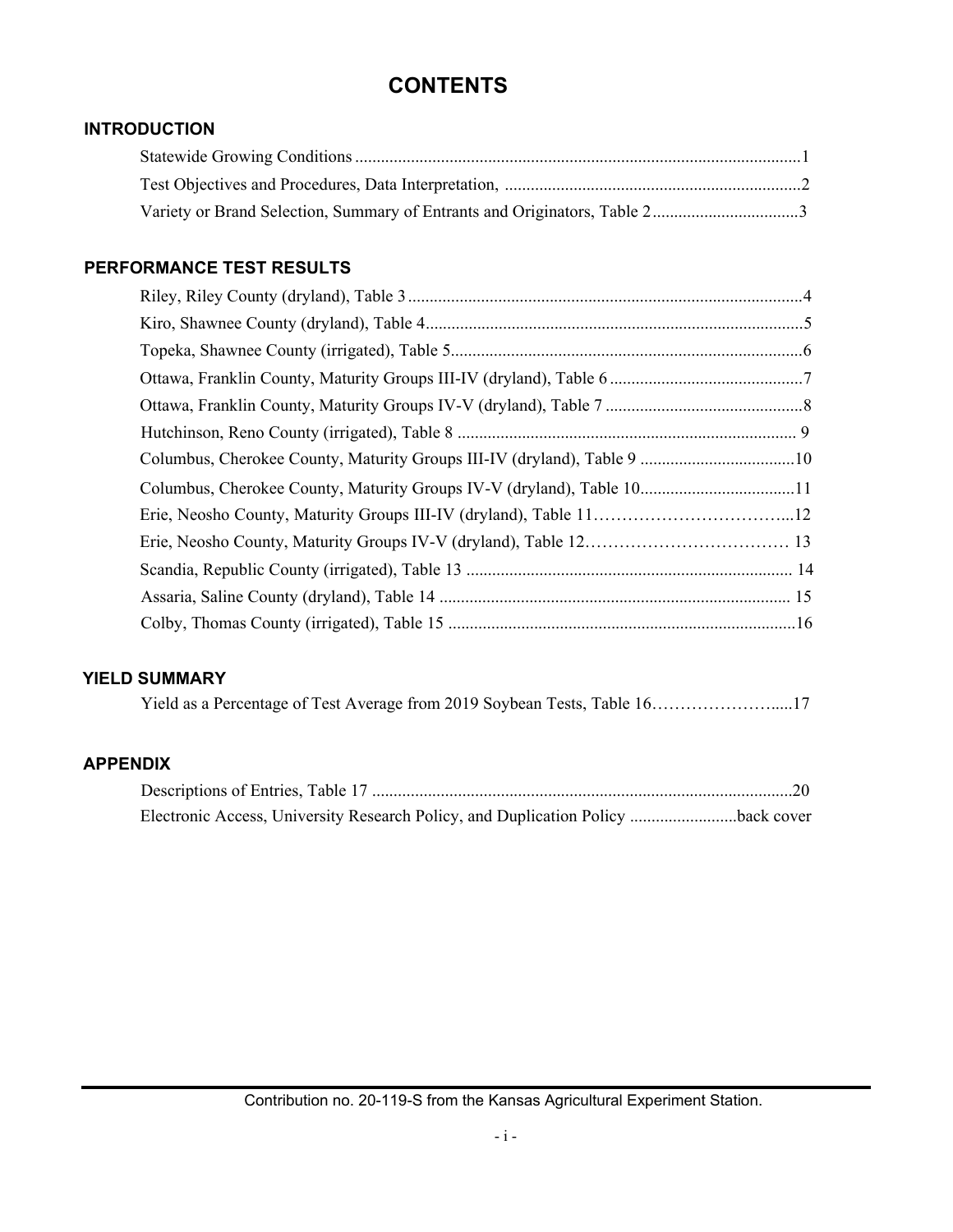# **2019 KANSAS SOYBEAN PERFORMANCE TESTS**

# **STATEWIDE GROWING CONDITIONS**

The 2019 soybean season had a very distinct weather pattern with a very challenging end of the season. Early-season wet conditions slightly delayed planting during the early side of the crop planting window. Early growth was slow due to wet soil conditions. Delay on planting date could cause yield reductions, primarily under high-yielding environments (>70 bushels per acre), but this season's delay in planting caused a reduction in yields coming from shorter duration of the growing season.

During the growing season, late planting conditions due to saturated soils was the normal for this last growing season. Wet conditions early in the season saturated soils resulting in inhibited root growth, leaf area expansion, and increased production issues related to root compaction and produced yellow leaves. For the late planted crop (June-July), cold temperatures towards the end of the season negatively affected final seed weight.

Hail was a problem across the state. There were 712 reports of large hail through August 31. Of those events, 299 were reported in May. Hail has a larger impact when it occurs around flowering time or during the grain filling, when the plant depends on the leaves, potentially affecting grain number and seed weight.

As related to the precipitation conditions, most divisions averaged above-normal for the period of April 1 through October 31. The driest area was the Southwest, where the divisional average was 15.37 inches, or 95% of normal.

The Southeast division faced the greatest excess, with an average of 47.98 inches or 158% of normal. At the Parsons station, rainfall jumped above-normal in early April and continued above normal for the rest of the season. Tribune, in the West Central Division, had the most favorable moisture distribution, with near-normal conditions throughout the season.

Temperatures weren't much of a factor, although some late planted fields reached critical growth stages during the warmest part of the summer. The warmest readings were seen in mid-July, with the highest read of 108°F reported on July 20th at Webster Dam, Rush County and August 1 at Lakin, Kearny County.

The first autumn freezes were near average, with Colby dropping to 32°F on the 10th of October, and Columbus reaching 27°F on the 31st.

Unfortunately, the below-freezing temperatures did affect soybean growth in the northern parts of the state (primarily north central and northwest Kansas) or the late planted soybean (early July). Temperatures below 32°F, more absolute temperature than duration of the cold stress, will affect the crop. Necrosis of the leaf canopy is a visible symptom of freeze damage in soybeans. Early grain filling impact, timing of the freeze effect, will proportionally produce more yield reduction (via seed set) than if the cold stress takes place close to the end of the season.

| Division         | Extreme      | Date      | Avg           | Avg           | Avg    | Extreme      | Date      |
|------------------|--------------|-----------|---------------|---------------|--------|--------------|-----------|
|                  | Tmax         |           | Tmax          | Tmin          | Tmean  | Tmin         |           |
|                  | $(^\circ F)$ |           | $\rm ^{(o}F)$ | $\rm ^{(o}F)$ | (°F)   | $(^\circ F)$ |           |
| Northwest        | 107          | $18$ -Jul | 78.2          | 49.9          | 64.1   | 3            | $31-Oct$  |
| North Central    | 108          | $20$ -Jul | 78.4          | 54.0          | 66.2   | 10           | $31-Oct$  |
| <b>Northeast</b> | 102          | 18-Jul    | 77.5          | 56.1          | 66.8   | 16           | $31-Oct$  |
| West Central     | 107          | $21$ -Jul | 79.4          | 50.3          | 64.8   | 2            | $31-Oct$  |
| Central          | 107          | 1-Aug     | 79.5          | 54.7          | 67.1   | 10           | $29$ -Oct |
| East Central     | 102          | $21$ -Jul | 78.0          | 57.1          | 67.5   | 15           | $31-Oct$  |
| Southwest        | 108          | 1-Aug     | 82.0          | 52.9          | 67.5   | 4            | $31-Oct$  |
| South Central    | 106          | 1-Aug     | 80.2          | 56.27         | 68.245 | 11           | $31-Oct$  |
| Southeast        | 100          | $12$ -Aug | 79.2          | 58.6          | 68.9   | 13           | $31-Oct$  |

**Table 1. 2019 temperatures by crop production district**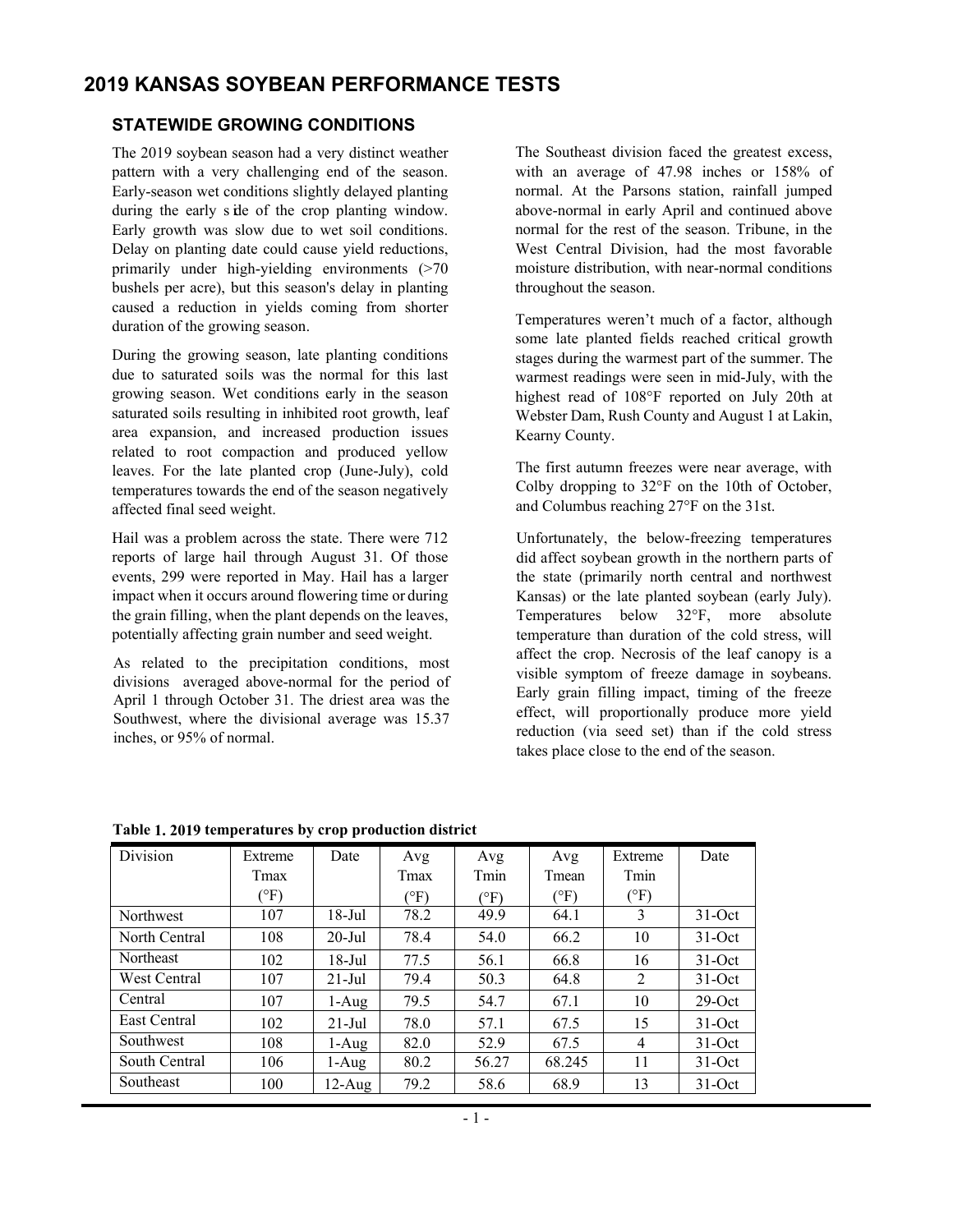Reproductive temperature and precipitation conditions were favorable for the seed filling process, but the late planted timing placed the final maturity later in the year delaying harvest in many fields. Large parts of the soybean growing areas in Kansas presented poor test weight and quality soybeans that are being either severely discounted or outright refused at the elevator due to the potential for reduced feed value.

Despite the previously mentioned challenges, in November the U.S. Department of Agriculture forecasted a soybean yield of 44 bushels per acre for the state of Kansas for the 2019 season, +1 bushels per acre up compared to the final yield recorded for the 2018 growing season, but with a slight reduction in production primarily coming from a minor decline in the harvested acreage relative to the 2018 season (Ignacio A Ciampitti, Kansas State University Cropping Systems Specialist, and Mary Knapp, Kansas State University Climatologist).

# **TEST OBJECTIVES AND PROCEDURES**

Soybean performance tests are conducted each year to provide information on the relative performance of new and established varieties and brands at several locations in Kansas.

Seeds for tests are from private seed companies, certified growers, and agricultural experiment stations (Table 1). Seed quality, including factors such as purity and germination, can be important in determining the performance of a variety. Soybean seed used for private and public entries in the Kansas Crop Performance Tests is prepared professionally and usually meets or exceeds Kansas Crop Improvement Certification standards. Relative performance of a given variety comparable to that obtained in these tests is best assured under similar environmental conditions and cultural practices and with the use of certified or professionally prepared seed. All companies known to be developing and marketing soybean varieties or brands are invited to submit test seed; interested companies enter on a voluntary, fee-entry basis.

Entries were planted in four-row plots with rows 30 inches apart and were replicated three or four times each. Seeding rate ranged from 7 to 12 seeds per foot of row. The center two rows of each plot were harvested for yield. Harvested row lengths ranged from 11 to 33 feet, depending on location. Cultural practices and rainfall for each test location are presented with each table. Results from this year's tests are presented in Tables 2 through 15. Relative yields of each entry from all locations are shown in Table 16.

# **DATA INTERPRETATION**

**Yields** are recorded as bushels per acre (60 lb/bushel) adjusted to 13% moisture content, when moisture data are available. Seed yield also is expressed as a percentage of the test average to assist in identifying entries that consistently produce better than the average yield.

**Maturity** is the date on which 95% of the pods have ripened (browned). Delayed leaf drop and green stems are not considered when assigning maturity. About 1 week of good drying weather after maturing is needed before soybeans are ready to harvest.

**Lodging** is rated at maturity by the following scores:

- 1. Almost all plants erect
- 2. All plants slightly leaning or a few plants down
- 3. All plants leaning moderately (45%) or 25 to 50% of plants down
- 4. All plants leaning considerably or 50 to 80% plants down
- 5. Almost all plants down

**Height** is the average length from the soil surface to the top of the main stem of mature plants.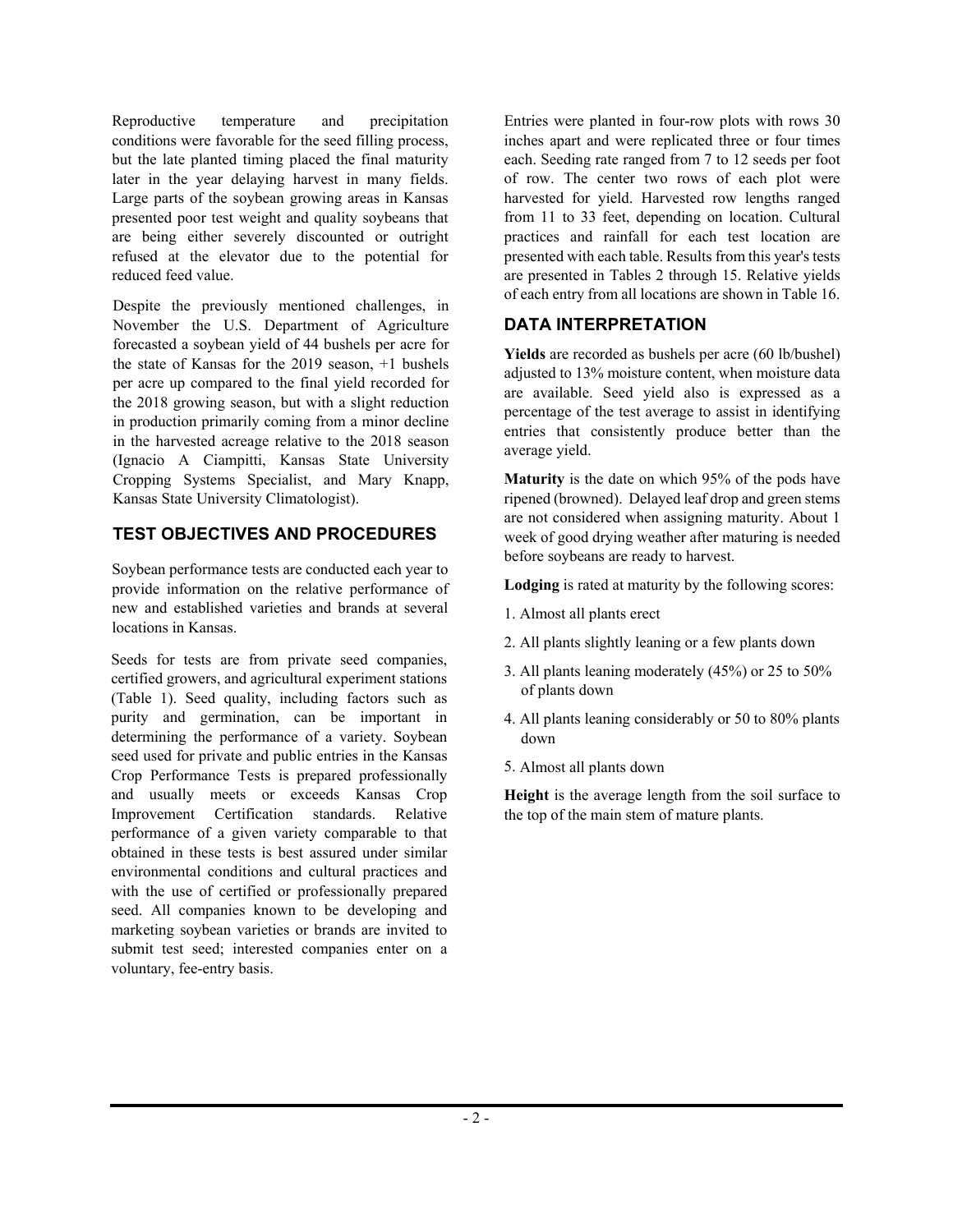# **VARIETY OR BRAND SELECTION**

Performance of soybean varieties or brands varies from year to year and from location to location, depending on factors such as weather, management practices, and variety adaptation. When selecting varieties or brands, producers should carefully analyze variety performance for two or more years across locations. Performance averaged over several environments will provide a better estimate of genetic potential and stability than performance based on a few environments.

Small differences in yield between any two varieties or brands usually are not important. Within maturity groups at each location, a LSD (least significant difference) was calculated. The significance level used to calculate the LSD was 10%. Unless two varieties differ in yield by more than the LSD, genetic yield potential of one entry cannot be considered superior to that of another.

The coefficient of variability (CV) represents an estimate of the precision in the replicated yield trials. A CV of less than 10% indicates a good test with a high level of reliability. CVs ranging from 10 to 15% are usually acceptable for performance comparisons. CVs greater than 15% generally lack sufficient precision to provide any more than a rough guide to cultivar performance. For tests in which the precision was insufficient to statistically compare performance among the entries, the LSD value has been replaced with the designation NS, indicating that seed yields were not significantly different.

Test results also can be found online at: *www.agronomy.k-state.edu/services/cropperformance-tests/soybean*

| <b>THAT THE CHANGE IN THE TABLE INTERSECTED AND LODGED IN THE LATE CONTROL IN THE CONTROL IN THE CONTROL IN THE CONTROL IN THE CONTROL IN THE CONTROL IN THE CONTROL IN THE CONTROL IN THE CONTROL IN THE CONTROL IN THE CONTRO</b> |                                                                                            |                                                                                              |
|-------------------------------------------------------------------------------------------------------------------------------------------------------------------------------------------------------------------------------------|--------------------------------------------------------------------------------------------|----------------------------------------------------------------------------------------------|
| Kansas Ag. Exp. Stn. (AES)<br>Manhattan, KS<br>785-532-7243                                                                                                                                                                         | <b>Golden Harvest</b><br>Minnetonka, MN<br>785-207-2648<br>syngenta.com                    | <b>Monsanto</b><br>St. Louis, MO<br>800-768-6387<br>aganytime.com/asgrow<br>*maturity checks |
| Missouri Ag. Exp. Stn (AES)<br>Portageville, MO<br>573-379-5431                                                                                                                                                                     | <b>LG</b> Seeds<br>Waco, TX<br>254-761-9838<br>lgseeds.com                                 | <b>Phillips Seed Farms</b><br>Hope, KS<br>785-949-2204<br>phillipsseed.com                   |
| Corteva AgriSciences<br>Johnston, IA<br>800-233-7333<br>pioneer.com<br>*maturity checks                                                                                                                                             | <b>MFA</b> Incorporated<br>Columbia, MO<br>573-874-5111<br>mfa-inc.com                     | <b>Stratton Seed</b><br>Stuttgart, AR<br>800-264-4433<br>strattonseed.com                    |
| <b>GDM</b> Seeds, Inc<br>Gibson City, IL<br>217-784-8475                                                                                                                                                                            | <b>Midland</b><br>Sylvester Seed Farm<br>Ottawa, KS<br>800-819-7333<br>midlandgenetics.com | <b>Willcross</b><br>NeCo Seed Farms, Inc.<br>Garden City, MO<br>816-773-8207<br>necoseed.com |

## **Table 2. Entrants in the 2019 Kansas Soybean Performance Tests**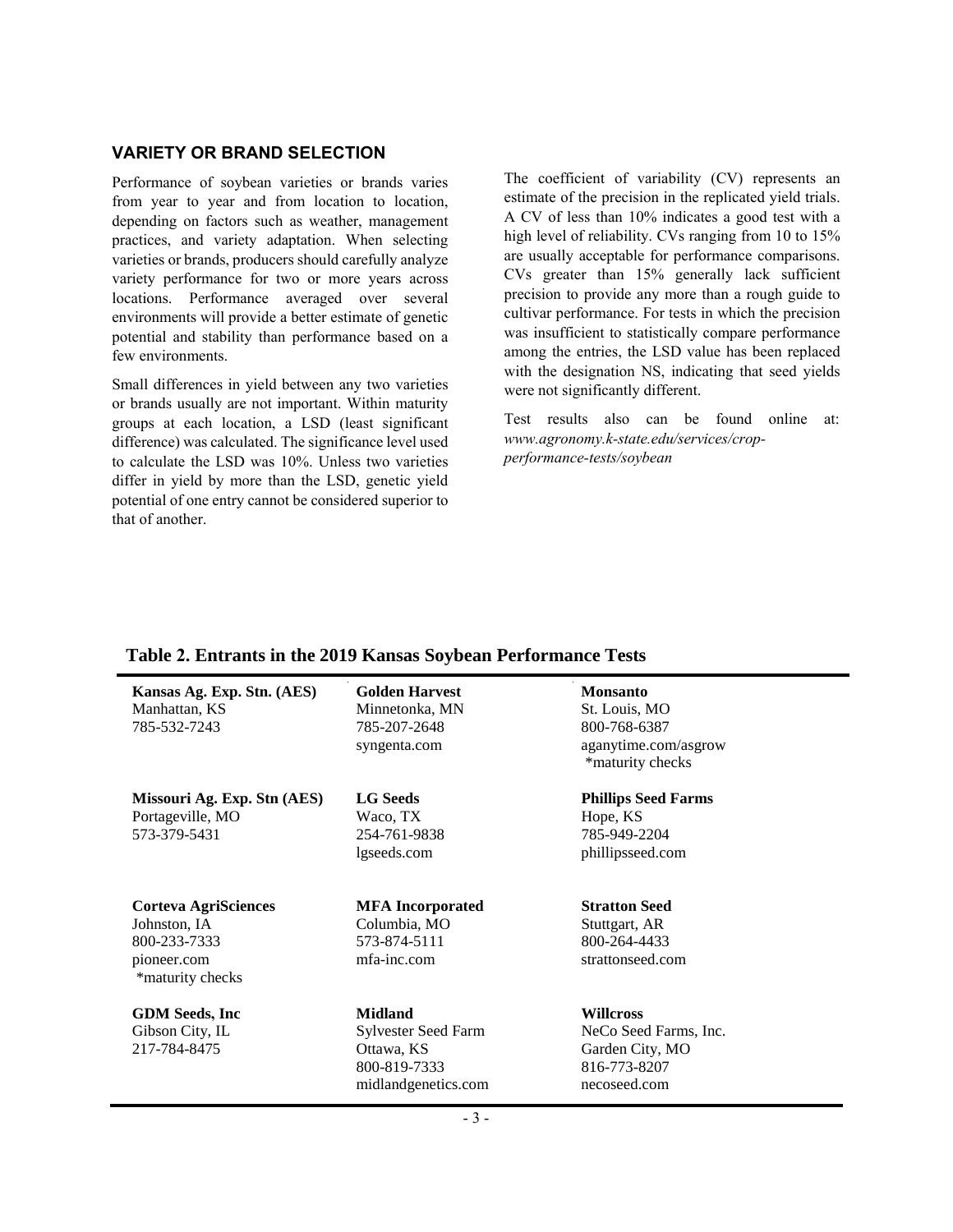#### **Dave Regher Farm, Riley, Riley County; Bill Schapaugh, agronomist**

|           |  | April May June July Aug Sept Total |  |  |
|-----------|--|------------------------------------|--|--|
| Rainfall: |  | 1.7 14.1 7.1 4.3 10.2 4.6 45.1     |  |  |

Planted into damp soils with standing rye residue. Germination was sub optimal, plant development was slowed due to soil-applied herbicides. Plants returned to normal development over the following 2 weeks. Over April May June July Aug. Sept. Total the growing season, the field received 25 inches of rainfall. Early rains kept 1.7 14.1 7.1 4.3 10.2 4.6 45.1 conditons fairly wet until July. Near R1-R3, Dicamba drifted onto the field and caused noticable cupping throughout field. Plants near the southern edge were heavily affected and the earliest maturities remained stunted for the rest of the season.

Planted 6/4/2019 at 155,000 seeds/ft; Harvested 10/24/2019; 12 ft. by 4-row plot; Pesticides: 6 oz/ac Zidua Pro + 0.5 lb/ac paraquat; 1.5 oz/ac Zidua SC + 12 oz/ac Outlook.

| Table 3. Riley, Riley County Dryland Soybean Performance Test, 2017-2019 |  |
|--------------------------------------------------------------------------|--|
|--------------------------------------------------------------------------|--|

|                       |                  |                   |      | <b>ACRE YIELD, BUSHELS</b> |                   |                                     |                                                     |      | YIELD AS % OF            |                                       |       | 2019  |      |
|-----------------------|------------------|-------------------|------|----------------------------|-------------------|-------------------------------------|-----------------------------------------------------|------|--------------------------|---------------------------------------|-------|-------|------|
|                       |                  |                   |      |                            |                   | 2-Yr.                               | $3-Yr$ .                                            |      | <b>TEST AVERAGE</b>      |                                       |       | Lodge | Ht   |
| <b>BRAND</b>          | <b>NAME</b>      | <b>TRAIT</b>      | 2019 | 2018                       | 2017              | AVG.                                | AVG.                                                | 2019 | 2018                     | 2017                                  | Mat   | score | (in) |
| <b>ASGROW</b>         | AG35x9           | RR <sub>2</sub> X | 66.4 |                            |                   |                                     | $-$                                                 | 108  |                          | $\overline{\phantom{a}}$              | 9/30  | 1.0   | 33   |
| <b>ASGROW</b>         | AG41x8           | RR <sub>2</sub> X | 64.4 | --                         | --                |                                     | $\hspace{0.05cm} -\hspace{0.05cm} -\hspace{0.05cm}$ | 105  | $\overline{\phantom{a}}$ | $\overline{\phantom{a}}$              | 10/11 | 1.0   | 38   |
| <b>CHECK</b>          | 19MG3.9          | <b>RR</b>         | 55.5 | --                         | --                | $\hspace{0.05cm}$ $\hspace{0.05cm}$ | $- -$                                               | 91   | $\overline{\phantom{a}}$ | $- -$                                 | 9/27  | 1.0   | 33   |
| <b>GOLDEN HARVEST</b> | 3728             | RR <sub>2</sub> X | 58.2 | --                         | --                |                                     | $\hspace{0.05cm} -\hspace{0.05cm}$                  | 95   | $\overline{\phantom{a}}$ | $- -$                                 | 9/29  | 1.0   | 32   |
| <b>GOLDEN HARVEST</b> | S37-A4X          | <b>RRX</b>        | 61.8 | --                         |                   |                                     | $\hspace{0.05cm} \dashv$                            | 101  | $\overline{\phantom{a}}$ | $- -$                                 | 10/1  | 1.0   | 33   |
| <b>GOLDEN HARVEST</b> | S39-G2X          | <b>RRX</b>        | 63.0 | --                         | --                |                                     | $\hspace{0.05cm}$                                   | 103  | $\overline{\phantom{a}}$ | $\hspace{0.05cm}$ – $\hspace{0.05cm}$ | 10/7  | 1.0   | 35   |
| <b>GOLDEN HARVEST</b> | S42-B9XS         | <b>RRX</b>        | 65.2 | --                         | --                |                                     | $\hspace{0.05cm} -\hspace{0.05cm} -\hspace{0.05cm}$ | 106  | $\overline{\phantom{a}}$ | $\hspace{0.05cm}$ – $\hspace{0.05cm}$ | 10/15 | 1.0   | 34   |
| <b>GOLDEN HARVEST</b> | S46-W2X          | <b>RRX</b>        | 64.6 |                            |                   |                                     | $\hspace{0.05cm}$                                   | 105  | --                       | $\overline{\phantom{a}}$              | 10/13 | 1.0   | 34   |
| <b>KANSAS AES</b>     | K15-1283         | C, STS            | 58.4 |                            |                   |                                     | --                                                  | 95   | --                       | --                                    | 10/14 | 1.0   | 30   |
| <b>KANSAS AES</b>     | K4117Nsgr        | RR1, STS          | 57.4 | --                         |                   |                                     | --                                                  | 94   | $-$                      | $- -$                                 | 10/5  | 1.0   | 27   |
| <b>KANSAS AES</b>     | <b>KS4117Ns</b>  | C, STS            | 62.0 | 35.4                       | 65.1              | 48.7                                | 54.2                                                | 101  | 104                      | 95                                    | 10/4  | 1.0   | 25   |
| <b>MIDLAND</b>        | 3537NX           | RR <sub>2</sub> X | 56.9 | 36.5                       | 74.8              | 46.7                                | 56.1                                                | 93   | 107                      | 109                                   | 9/27  | 1.0   | 30   |
| <b>MIDLAND</b>        | 3779NXS          | RR2X/STS          | 59.8 | 36.7                       | $-$               | 48.3                                | $\overline{\phantom{a}}$                            | 98   | 108                      | $\hspace{0.05cm} \ldots$              | 10/6  | 1.0   | 34   |
| <b>MIDLAND</b>        | 3930NXS          | RR <sub>2</sub> X | 67.4 |                            | $- -$             |                                     | $\hspace{0.05cm}$ – $\hspace{0.05cm}$               | 110  | $-$                      | $- -$                                 | 10/8  | 1.0   | 33   |
| <b>PHILLIPS</b>       | 379 NR2XSE       | RR <sub>2</sub> X | 54.4 | $\qquad \qquad -$          | --                |                                     | $\hspace{0.05cm} -\hspace{0.05cm} -\hspace{0.05cm}$ | 89   | $\overline{\phantom{a}}$ | $\hspace{0.05cm}$ – $\hspace{0.05cm}$ | 10/7  | 1.0   | 32   |
| <b>PHILLIPS</b>       | 387 NR2X         | RR <sub>2</sub> X | 63.2 | 39.0                       | ——                | 51.1                                | $\overline{\phantom{a}}$                            | 103  | 114                      | $- -$                                 | 10/7  | 1.0   | 35   |
| <b>PHILLIPS</b>       | <b>408 NR2XS</b> | RR <sub>2</sub> X | 63.8 | 30.7                       | $\hspace{0.05cm}$ | 47.2                                | $\hspace{0.05cm}$ $\hspace{0.05cm}$                 | 104  | 90                       | $\hspace{0.05cm}$ – $\hspace{0.05cm}$ | 10/13 | 1.0   | 32   |
| <b>PHILLIPS</b>       | 427 NR2XS        | RR <sub>2</sub> X | 61.0 |                            |                   |                                     |                                                     | 99   |                          | --                                    | 10/14 | 1.0   | 38   |
|                       | <b>AVERAGES</b>  |                   | 61.3 | 34.1                       | 68.5              |                                     |                                                     |      |                          |                                       |       |       |      |
|                       | CV(%)            |                   | 5.7  | 8.2                        | 3.7               |                                     |                                                     |      |                          |                                       |       |       |      |
|                       | LSD(0.10)        |                   | 3.9  | 3.3                        | 3.0               |                                     |                                                     |      |                          |                                       |       |       |      |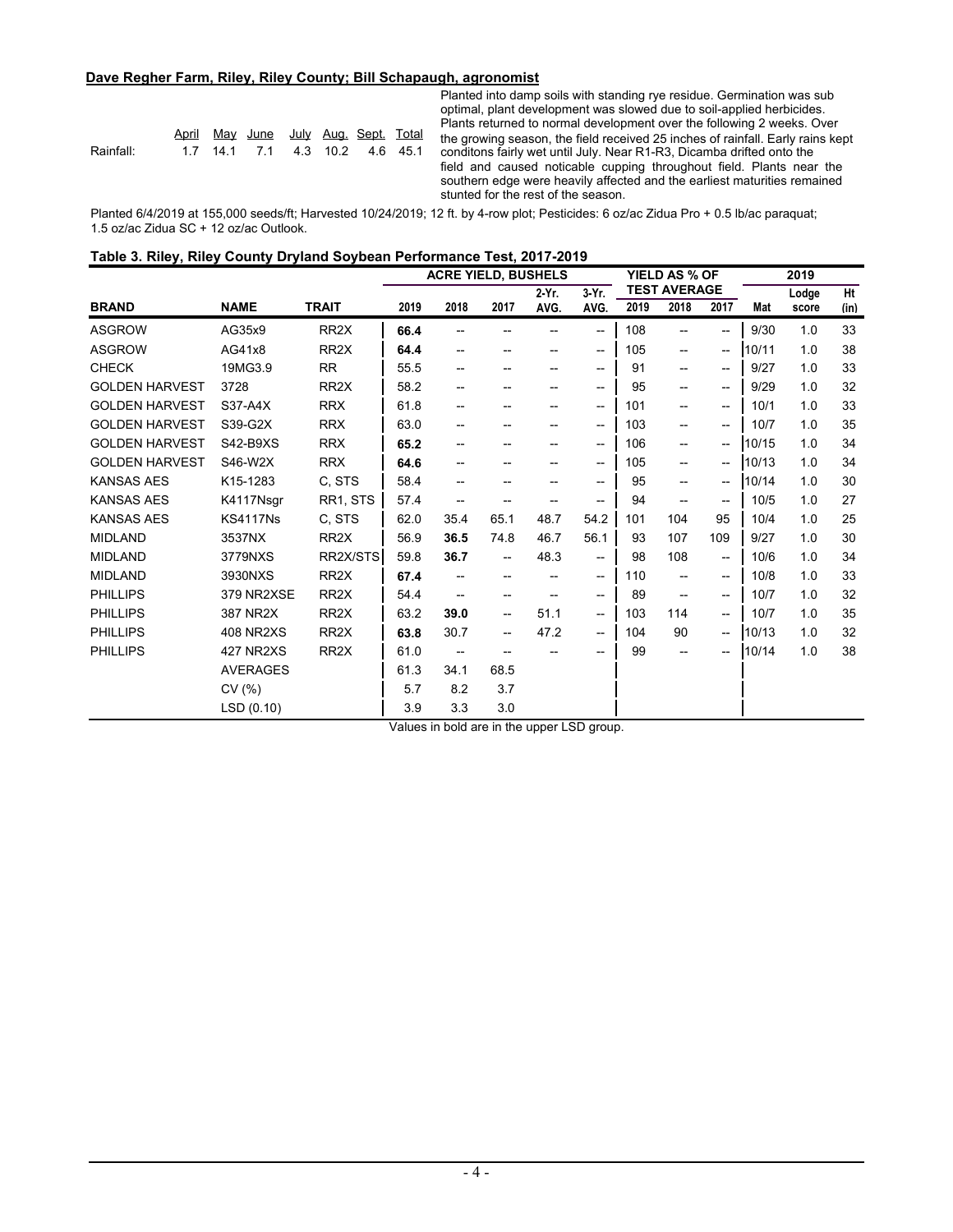#### **J.D. Hanna, Erma Harden Farm, Kiro, Shawnee County; Eric Adee, agronomist**

|           |  | April May June July Aug. Sept. Total |  |  |
|-----------|--|--------------------------------------|--|--|
| Rainfall: |  | 3.9 11.1 4.5 4.8 9.1 2.5 37.8        |  |  |

Season started cool, then wet, with a very dry period in the middle of July; and very wet for most of the remainder of the growing season. SDS symptoms were not seen until August 15, but severity increased rapidly.

Planted 10/6/2019 at 100,000 seeds/ft; Harvested 10/17/2019; 10 ft. by 4-row plot; Pesticides: 6 oz/a Authority Maxx + 1.5 pt/ac Dual II Mag + 24 oz/ac RR Wmax + Speedway (H<sub>2</sub>O conditioner for RR); 0.3 oz/ac First Rate + 4 oz/ac Pursuit + 8 oz/ac Select Max + 2.75 oz/ ac Zidua + Array (drift control).

#### **Table 4. Kiro, Shawnee County Dryland Soybean Performance Test, 2017-2019**

|                       |                 |                   |      | <b>ACRE YIELD, BUSHELS</b>            |                          |                                       |                                                     |      | YIELD AS % OF            |                                       |       | 2019  |      |
|-----------------------|-----------------|-------------------|------|---------------------------------------|--------------------------|---------------------------------------|-----------------------------------------------------|------|--------------------------|---------------------------------------|-------|-------|------|
|                       |                 |                   |      |                                       |                          | 2 Yr.                                 | 3-Yr.                                               |      | <b>TEST AVERAGE</b>      |                                       |       | Lodge | Ht   |
| <b>BRAND</b>          | <b>NAME</b>     | <b>TRAIT</b>      | 2019 | 2018                                  | 2017                     | AVG.                                  | AVG.                                                | 2019 | 2018                     | 2017                                  | Mat   | score | (in) |
| <b>ASGROW</b>         | AG35x9          | RR <sub>2</sub> X | 82.9 |                                       |                          |                                       | $\hspace{0.05cm}$ – $\hspace{0.05cm}$               | 100  | $-$                      | $- -$                                 | 10/6  | 3.0   | 43   |
| <b>ASGROW</b>         | AG41x8          | RR <sub>2</sub> X | 83.7 | $\hspace{0.05cm}$ – $\hspace{0.05cm}$ |                          |                                       | $\overline{\phantom{a}}$                            | 101  | $\overline{\phantom{a}}$ | $- -$                                 | 10/12 | 2.5   | 51   |
| <b>CHECK</b>          | 19MG3.1         | <b>RR</b>         | 73.9 | --                                    | --                       |                                       | $\hspace{0.05cm}$ – $\hspace{0.05cm}$               | 89   | --                       | $-$                                   | 9/29  | 3.0   | 39   |
| <b>CHECK</b>          | 19MG3.9         | <b>RR</b>         | 66.1 | --                                    | --                       |                                       | $\hspace{0.05cm} -\hspace{0.05cm} -\hspace{0.05cm}$ | 80   | --                       | 110                                   | 10/4  | 1.8   | 42   |
| <b>GOLDEN HARVEST</b> | 3728            | RR <sub>2</sub> X | 74.3 | --                                    |                          |                                       | --                                                  | 90   | --                       | --                                    | 10/6  | 1.3   | 41   |
| <b>GOLDEN HARVEST</b> | S37-A4X         | <b>RRX</b>        | 75.8 | $\hspace{0.05cm}$ – $\hspace{0.05cm}$ | --                       | $\hspace{0.05cm}$ – $\hspace{0.05cm}$ | $\hspace{0.05cm}$ – $\hspace{0.05cm}$               | 91   | $\overline{\phantom{a}}$ | $\hspace{0.05cm}$                     | 10/5  | 1.5   | 41   |
| <b>GOLDEN HARVEST</b> | S39-G2X         | <b>RRX</b>        | 79.3 | $\hspace{0.05cm}$ – $\hspace{0.05cm}$ | --                       |                                       | $\hspace{0.05cm}$ – $\hspace{0.05cm}$               | 96   | --                       | $\overline{\phantom{a}}$              | 10/9  | 1.8   | 47   |
| <b>GOLDEN HARVEST</b> | S42-B9XS        | <b>RRX</b>        | 88.8 | $\hspace{0.05cm}$ – $\hspace{0.05cm}$ |                          |                                       | $\hspace{0.05cm}$ $\hspace{0.05cm}$                 | 107  | --                       | $\hspace{0.05cm}$ – $\hspace{0.05cm}$ | 10/11 | 2.5   | 44   |
| <b>GOLDEN HARVEST</b> | S46-W2X         | <b>RRX</b>        | 89.8 | $\hspace{0.05cm}$ – $\hspace{0.05cm}$ | --                       | --                                    | $\hspace{0.05cm} -\hspace{0.05cm} -\hspace{0.05cm}$ | 108  | $\overline{\phantom{a}}$ | --                                    | 10/12 | 2.3   | 43   |
| <b>KANSAS AES</b>     | K15-1283        | C. STS            | 93.2 | $\hspace{0.05cm}$ – $\hspace{0.05cm}$ |                          |                                       | $\hspace{0.05cm}$ $\hspace{0.05cm}$                 | 112  | --                       | $\overline{\phantom{a}}$              | 10/11 | 4.0   | 41   |
| <b>KANSAS AES</b>     | K4117Nsgr       | RR1, STS          | 87.6 |                                       |                          |                                       | $\hspace{0.05cm}$ $\hspace{0.05cm}$                 | 106  | --                       | $\overline{\phantom{a}}$              | 10/9  | 1.3   | 38   |
| <b>KANSAS AES</b>     | <b>KS4117Ns</b> | C, STS            | 86.7 | 58.2                                  | 87.1                     | 72.5                                  | 77.3                                                | 104  | 103                      | 105                                   | 10/7  | 1.0   | 38   |
| <b>MIDLAND</b>        | 3779NXS         | RR2X/STS          | 82.9 | 62.5                                  | $\overline{\phantom{a}}$ | 72.7                                  | $\overline{\phantom{a}}$                            | 100  | 108                      | $\hspace{0.05cm}$ – $\hspace{0.05cm}$ | 10/9  | 2.5   | 46   |
| <b>MIDLAND</b>        | 3930NXS         | RR <sub>2</sub> X | 89.5 |                                       | --                       |                                       | $\hspace{0.05cm}$ – $\hspace{0.05cm}$               | 108  | $-$                      | $\hspace{0.05cm} \bar{}$              | 10/11 | 3.0   | 45   |
| <b>MIDLAND</b>        | 4140NXS         | RR <sub>2</sub> X | 91.8 | $\qquad \qquad -$                     | --                       | --                                    | $\overline{\phantom{a}}$                            | 111  | $\overline{\phantom{a}}$ | $\overline{\phantom{a}}$              | 10/11 | 3.8   | 44   |
| <b>MIDLAND</b>        | 4328NX          | RR <sub>2</sub> X | 81.8 | $\hspace{0.05cm}$ – $\hspace{0.05cm}$ | 82.3                     |                                       |                                                     | 98   | --                       | 99                                    | 10/10 | 3.0   | 46   |
|                       | <b>AVERAGES</b> |                   | 83.0 | 57.7                                  | 82.8                     |                                       |                                                     |      |                          |                                       |       |       |      |
|                       | CV(%)           |                   | 6.0  | 11.3                                  | 5.5                      |                                       |                                                     |      |                          |                                       |       |       |      |
|                       | LSD (0.10)      |                   | 5.8  | 7.7                                   | 5.4                      | $\sim$                                |                                                     |      |                          |                                       |       |       |      |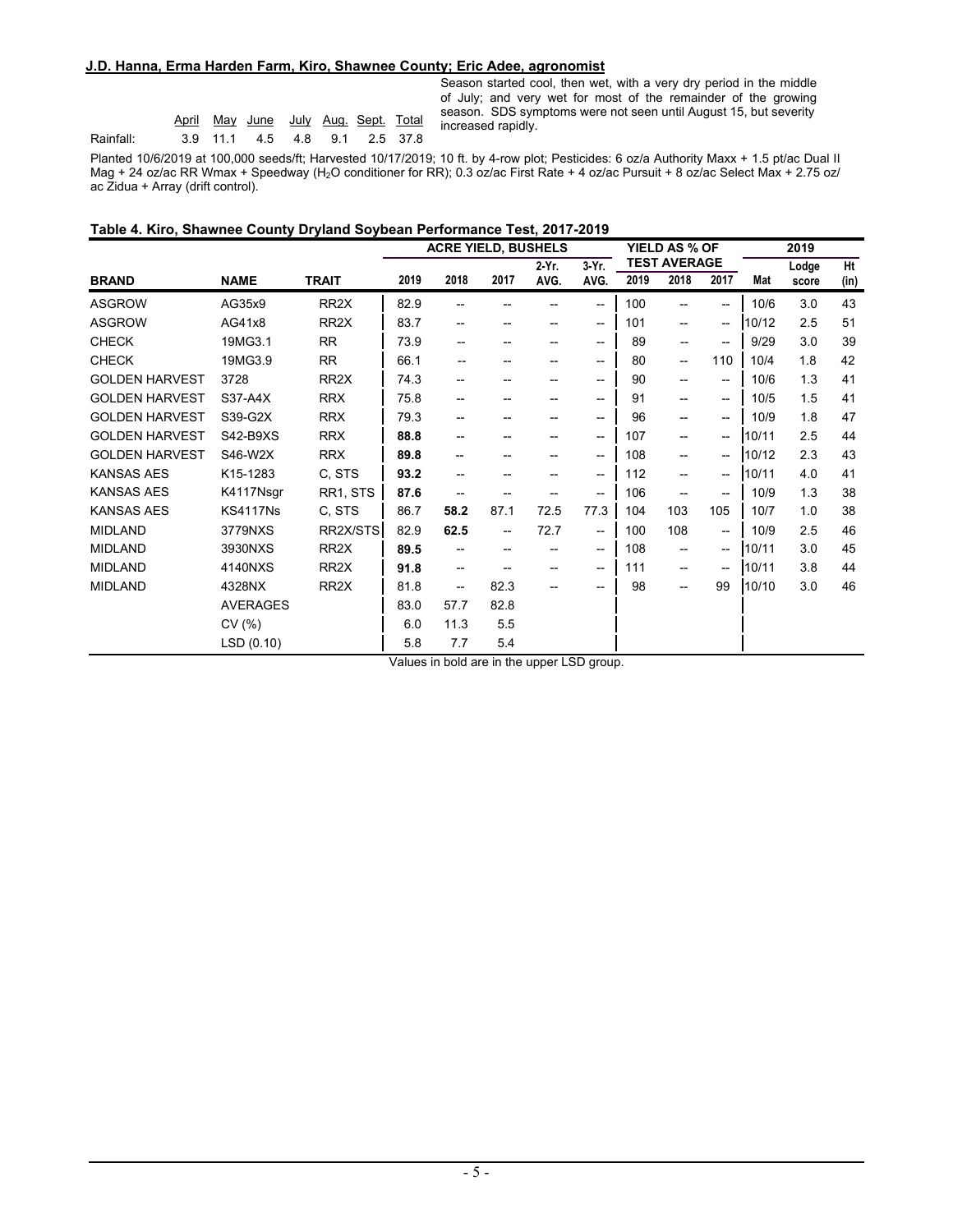#### **Kansas River Valley Experiment Field, Topeka, Shawnee County; Eric Adee, agronomist**

|             | April |          | <u>May June July Aug. Sept. Total</u> |    |             |          |
|-------------|-------|----------|---------------------------------------|----|-------------|----------|
| Rainfall:   |       | 2.9 11.1 |                                       |    | 6.7 3.0 9.0 | 1.9 37.2 |
| Irrigation: |       |          |                                       | 12 |             | 1.24     |

Season started cool, then wet, with a very dry period in the middle of July; and very wet for most of the remainder of the growing season. SDS symptoms were not seen until August 15, but severity increased rapidly.

Planted 5/15/2019 at 140,000 seeds/ft; Harvested 10/16/2019; 10 ft. by 4-row plot; Pesticides: 6 oz/ac Authority Maxx + 1.5 pt/ac Dual II Mag + 24 oz/ac RR Wmax + Speedway (h2o conditioner for RR); 0.3 oz/ac First Rate + 4 oz/ac Pursuit +8 oz/ac Select Max + 2.75 oz/ ac Zidua + Array (drift control).

|  |  |  |  | Table 5. Topeka, Shawnee County Irrigated Soybean Performance Test, 2017-2019 |  |
|--|--|--|--|-------------------------------------------------------------------------------|--|
|--|--|--|--|-------------------------------------------------------------------------------|--|

|                       |                    |                   | <b>ACRE YIELD, BUSHELS</b> |                                                     |                                                     | <b>YIELD AS % OF</b>                                |                                                     |      | 2019                                                |                                                     |       |       |      |
|-----------------------|--------------------|-------------------|----------------------------|-----------------------------------------------------|-----------------------------------------------------|-----------------------------------------------------|-----------------------------------------------------|------|-----------------------------------------------------|-----------------------------------------------------|-------|-------|------|
|                       |                    |                   |                            |                                                     |                                                     | 2-Yr.                                               | 3-Yr.                                               |      | <b>TEST AVERAGE</b>                                 |                                                     |       | Lodge | Ht   |
| <b>BRAND</b>          | <b>NAME</b>        | <b>TRAIT</b>      | 2019                       | 2018                                                | 2017                                                | AVG.                                                | AVG.                                                | 2019 | 2018                                                | 2017                                                | Mat   | score | (in) |
| <b>ASGROW</b>         | AG35x9             | RR <sub>2</sub> X | 67.7                       | $\hspace{0.05cm}$ $\hspace{0.05cm}$                 | ——                                                  | $\hspace{0.05cm} -\hspace{0.05cm}$                  | $\overline{\phantom{a}}$                            | 108  | --                                                  | $\overline{\phantom{a}}$                            | 10/2  | 2.0   | 36   |
| <b>ASGROW</b>         | AG41x8             | RR <sub>2</sub> X | 66.2                       | --                                                  | --                                                  | $\overline{\phantom{a}}$                            | $\overline{\phantom{a}}$                            | 106  | $\overline{\phantom{a}}$                            | $\hspace{0.05cm} -\hspace{0.05cm} -\hspace{0.05cm}$ | 9/29  | 1.5   | 35   |
| <b>CHECK</b>          | 19MG3.1            | <b>RR</b>         | 63.4                       | --                                                  | $-$                                                 | $\overline{\phantom{a}}$                            | $\hspace{0.05cm} -\hspace{0.05cm} -\hspace{0.05cm}$ | 102  | --                                                  | $\overline{\phantom{a}}$                            | 9/29  | 1.5   | 32   |
| <b>CHECK</b>          | 19MG3.9            | <b>RR</b>         | 59.4                       | --                                                  | --                                                  | $\overline{\phantom{a}}$                            | $\overline{\phantom{a}}$                            | 95   | $\overline{\phantom{a}}$                            | $\overline{\phantom{a}}$                            | 9/29  | 1.8   | 36   |
| <b>GOLDEN HARVEST</b> | 3934               | RR2X              | 59.2                       | --                                                  | --                                                  | $\overline{\phantom{a}}$                            | $\overline{\phantom{a}}$                            | 95   | $-$                                                 | $-$                                                 | 10/4  | 2.0   | 41   |
| <b>GOLDEN HARVEST</b> | 4628               | RR <sub>2X</sub>  | 64.4                       | $\overline{\phantom{a}}$                            | $\overline{\phantom{a}}$                            | $\overline{\phantom{a}}$                            | $\hspace{0.05cm} -\hspace{0.05cm} -\hspace{0.05cm}$ | 103  | $\overline{\phantom{a}}$                            | $\overline{\phantom{a}}$                            | 10/7  | 1.8   | 38   |
| <b>KANSAS AES</b>     | K15-1283           | C, STS            | 66.9                       | $\overline{\phantom{a}}$                            | $\overline{\phantom{a}}$                            | $\overline{\phantom{a}}$                            | $\overline{\phantom{a}}$                            | 107  | $\overline{\phantom{a}}$                            | $\overline{\phantom{a}}$                            | 10/7  | 2.5   | 35   |
| <b>KANSAS AES</b>     | K4117Nsgr          | RR1, STS          | 62.2                       | $\hspace{0.05cm} -\hspace{0.05cm} -\hspace{0.05cm}$ | $\hspace{0.05cm} -\hspace{0.05cm}$                  | $\overline{\phantom{a}}$                            | $\overline{\phantom{a}}$                            | 100  | $\hspace{0.05cm} -\hspace{0.05cm} -\hspace{0.05cm}$ | $\overline{\phantom{a}}$                            | 9/29  | 1.8   | 33   |
| <b>KANSAS AES</b>     | <b>KS4117Ns</b>    | C, STS            | 65.1                       | $\hspace{0.05cm} -\hspace{0.05cm} -\hspace{0.05cm}$ | 68.9                                                | $\overline{\phantom{a}}$                            | $\hspace{0.05cm} -\hspace{0.05cm} -\hspace{0.05cm}$ | 104  | $\hspace{0.05cm} -\hspace{0.05cm}$                  | 98                                                  | 10/1  | 1.3   | 31   |
| <b>MIDLAND</b>        | 3930NXS            | RR <sub>2X</sub>  | 74.6                       | $\overline{\phantom{a}}$                            | $-\!$                                               | $\overline{\phantom{a}}$                            | $\hspace{0.05cm} -\hspace{0.05cm} -\hspace{0.05cm}$ | 119  | $\overline{\phantom{a}}$                            | $\overline{\phantom{a}}$                            | 10/3  | 1.5   | 42   |
| <b>MIDLAND</b>        | 4140NXS            | RR <sub>2X</sub>  | 62.3                       | $\hspace{0.05cm} -\hspace{0.05cm} -\hspace{0.05cm}$ | --                                                  | $-\!$                                               | $\hspace{0.05cm} -\hspace{0.05cm} -\hspace{0.05cm}$ | 100  | $\hspace{0.05cm} -\hspace{0.05cm} -\hspace{0.05cm}$ | $\overline{\phantom{a}}$                            | 10/9  | 2.3   | 39   |
| <b>MIDLAND</b>        | 4328NX             | RR <sub>2</sub> X | 63.9                       | 57.9                                                | 65.8                                                | 60.9                                                | 62.5                                                | 102  | 103                                                 | 93                                                  | 10/8  | 1.5   | 40   |
| <b>MIDLAND</b>        | 4488NXS            | RR2X/STS          | 68.6                       | 58.1                                                | --                                                  | 63.3                                                | $\overline{\phantom{a}}$                            | 110  | 103                                                 | $\hspace{0.05cm} -\hspace{0.05cm} -\hspace{0.05cm}$ | 10/11 | 3.0   | 40   |
| <b>MISSOURI</b>       | S13-2743C          | С                 | 47.5                       | $\overline{\phantom{a}}$                            | $\overline{\phantom{a}}$                            | $\hspace{0.05cm} -\hspace{0.05cm} -\hspace{0.05cm}$ | $\overline{\phantom{a}}$                            | 76   | $\overline{\phantom{a}}$                            | $\overline{\phantom{a}}$                            | 10/2  | 2.5   | 37   |
| <b>MISSOURI</b>       | S13-3851C          | C                 | 65.7                       | 50.7                                                | $-\!$                                               | 58.2                                                | $\overline{\phantom{a}}$                            | 105  | 90                                                  | --                                                  | 10/7  | 2.3   | 39   |
| <b>MISSOURI</b>       | S14-15138R         | <b>RR/STS</b>     | 65.7                       | 47.6                                                | $-\!$                                               | 56.7                                                | $\hspace{0.05cm} -\hspace{0.05cm} -\hspace{0.05cm}$ | 105  | 85                                                  | $\hspace{0.05cm} -\hspace{0.05cm} -\hspace{0.05cm}$ | 10/12 | 2.5   | 36   |
| <b>MISSOURI</b>       | S14-15146R         | <b>RR/STS</b>     | 55.5                       | $\overline{\phantom{a}}$                            | $\hspace{0.05cm} -\hspace{0.05cm} -\hspace{0.05cm}$ | $\overline{\phantom{a}}$                            | $\overline{\phantom{a}}$                            | 89   | $\overline{\phantom{a}}$                            | $\overline{\phantom{a}}$                            | 10/4  | 2.8   | 36   |
| <b>MORSOY</b>         | <b>MS 3907 RXT</b> | RR <sub>2</sub> X | 64.4                       | $\hspace{0.05cm} -\hspace{0.05cm} -\hspace{0.05cm}$ | 77.7                                                | $-\!$                                               | $-\!$                                               | 103  | $\hspace{0.05cm} -\hspace{0.05cm} -\hspace{0.05cm}$ | 110                                                 | 10/4  | 1.8   | 36   |
| <b>MORSOY</b>         | <b>MS 4117 RXT</b> | RR <sub>2X</sub>  | 55.9                       | $\overline{\phantom{a}}$                            | 71.7                                                | $\overline{\phantom{a}}$                            | $\overline{\phantom{a}}$                            | 90   | $\overline{\phantom{a}}$                            | 102                                                 | 10/5  | 2.0   | 37   |
| <b>MORSOY</b>         | <b>MS 4426 RXT</b> | RR <sub>2</sub> X | 73.8                       | $\hspace{0.05cm} -\hspace{0.05cm} -\hspace{0.05cm}$ | 72.7                                                | $\overline{\phantom{a}}$                            | $\overline{\phantom{a}}$                            | 118  | $\overline{\phantom{a}}$                            | 103                                                 | 10/12 | 3.8   | 39   |
| <b>MORSOY</b>         | <b>MS 4706 RXT</b> | RR <sub>2</sub> X | 69.2                       | $\overline{\phantom{a}}$                            | ——                                                  | $\overline{\phantom{a}}$                            | $\hspace{0.05cm} -\hspace{0.05cm} -\hspace{0.05cm}$ | 111  | $\hspace{0.05cm} -\hspace{0.05cm} -\hspace{0.05cm}$ | $\overline{\phantom{a}}$                            | 10/12 | 4.0   | 46   |
| <b>MORSOY</b>         | <b>MS 4846 RXT</b> | RR <sub>2</sub> X | 65.0                       | $\qquad \qquad -$                                   | --                                                  | $\overline{\phantom{0}}$                            | $\hspace{0.05cm} -\hspace{0.05cm} -\hspace{0.05cm}$ | 104  | $\overline{\phantom{a}}$                            | $\overline{\phantom{a}}$                            | 10/12 | 2.8   | 40   |
| <b>PHILLIPS</b>       | 379 NR2XSE         | RR <sub>2</sub> X | 62.1                       | $-$                                                 | $\overline{\phantom{a}}$                            | $\overline{\phantom{a}}$                            | $\hspace{0.05cm} -\hspace{0.05cm} -\hspace{0.05cm}$ | 100  | $\overline{\phantom{a}}$                            | $\overline{\phantom{a}}$                            | 10/2  | 1.3   | 38   |
| <b>PHILLIPS</b>       | 387 NR2X           | RR <sub>2</sub> X | 68.4                       | $\qquad \qquad -$                                   | --                                                  | --                                                  | $\overline{\phantom{a}}$                            | 110  | --                                                  | $\overline{\phantom{a}}$                            | 10/9  | 2.0   | 41   |
| <b>PHILLIPS</b>       | 387 NR2X           | RR <sub>2</sub> X | 59.8                       | --                                                  | --                                                  | $\overline{\phantom{a}}$                            | --                                                  | 96   | $\overline{\phantom{a}}$                            | $\overline{\phantom{a}}$                            | 10/1  | 2.3   | 41   |
| <b>PHILLIPS</b>       | <b>408 NR2XS</b>   | RR <sub>2</sub> X | 59.8                       | $\overline{\phantom{a}}$                            | $\overline{\phantom{a}}$                            | $\overline{\phantom{a}}$                            | $\hspace{0.05cm} -\hspace{0.05cm} -\hspace{0.05cm}$ | 96   | $\overline{\phantom{a}}$                            | $\overline{\phantom{a}}$                            | 10/5  | 1.8   | 35   |
| <b>PHILLIPS</b>       | 427 NR2XS          | RR <sub>2X</sub>  | 50.1                       | $\overline{\phantom{a}}$                            | --                                                  | $\overline{\phantom{a}}$                            | $\hspace{0.05cm} -\hspace{0.05cm} -\hspace{0.05cm}$ | 80   | $\hspace{0.05cm} -\hspace{0.05cm} -\hspace{0.05cm}$ | $\overline{\phantom{a}}$                            | 10/4  | 1.8   | 40   |
| <b>WILLCROSS</b>      | WX1038NGT/LL RR    |                   | 69.0                       | --                                                  | --                                                  |                                                     | $\overline{\phantom{a}}$                            | 110  | $\overline{\phantom{a}}$                            | $\overline{\phantom{a}}$                            | 10/9  | 3.0   | 41   |
| <b>WILLCROSS</b>      | WX1046NSGT/LLRR    |                   | 39.8                       | --                                                  | --                                                  | $\overline{\phantom{a}}$                            | $-\!$                                               | 64   | $\hspace{0.05cm} -\hspace{0.05cm} -\hspace{0.05cm}$ | $\qquad \qquad -$                                   | 10/1  | 2.8   | 40   |
| <b>WILLCROSS</b>      | WX1441NLL          | LL                | 52.9                       | --                                                  | --                                                  | $\overline{\phantom{a}}$                            | $\overline{\phantom{a}}$                            | 85   | $\overline{\phantom{a}}$                            | $\overline{\phantom{a}}$                            | 10/1  | 1.0   | 38   |
| <b>WILLCROSS</b>      | <b>WXE8038NS</b>   | RR/LL             | 61.0                       | $\overline{\phantom{a}}$                            | ——                                                  | $\overline{\phantom{a}}$                            | $-\!$                                               | 98   | $\overline{\phantom{a}}$                            | $\overline{\phantom{a}}$                            | 9/28  | 1.0   | 33   |
| <b>WILLCROSS</b>      | <b>WXE8043NS</b>   | RR/LL             | 76.3                       | $\overline{\phantom{a}}$                            | $-\!$                                               | $\overline{\phantom{0}}$                            | $\overline{\phantom{a}}$                            | 122  | $\overline{\phantom{a}}$                            | $\hspace{0.05cm} -\hspace{0.05cm} -\hspace{0.05cm}$ | 10/7  | 2.0   | 38   |
| <b>WILLCROSS</b>      | <b>WXX3386N</b>    | RR <sub>2</sub> X | 67.4                       | $\hspace{0.05cm} -\hspace{0.05cm} -\hspace{0.05cm}$ | 73.7                                                | $\overline{\phantom{a}}$                            | $\hspace{0.05cm} -\hspace{0.05cm} -\hspace{0.05cm}$ | 108  | $\overline{\phantom{a}}$                            | 105                                                 | 9/30  | 1.5   | 40   |
|                       | <b>AVERAGES</b>    |                   | 62.5                       | 56.3                                                | 70.4                                                |                                                     |                                                     |      |                                                     |                                                     |       |       |      |
|                       | CV(%)              |                   | 8.2                        | 8.7                                                 | 8.9                                                 |                                                     |                                                     |      |                                                     |                                                     |       |       |      |
|                       | LSD (0.10)         |                   | 6.0                        | 5.7                                                 | 7.4                                                 |                                                     |                                                     |      |                                                     |                                                     |       |       |      |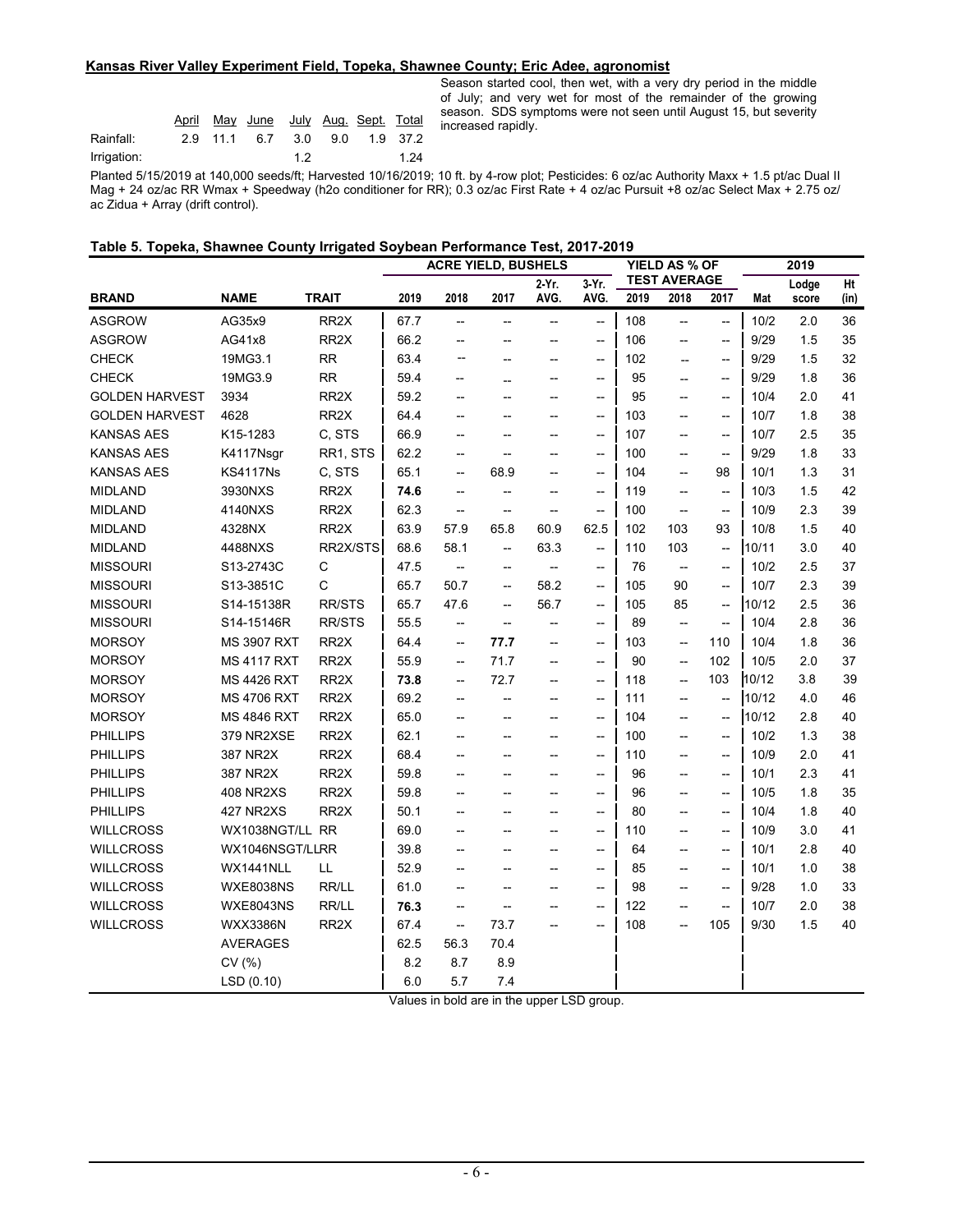## **East Central Kansas Experiment Field, Ottawa, Franklin County; Eric Adee, agronomist; Jim Kimball, research tech**

Extremely wet growing season with considerable runoff.

Rainfall: April May June July Aug. Sept. Total 6.6 13.5 10.5 3.5 9.0 5.3 56.1

Planted 6/3/2019 at 140,000 seeds/ft; Harvested 11/2/2019; 26 ft. by 4-row plot; Pesticides: 7 oz/ac Authority Maxx + 1.5 pt/ac Dual II Mag.

| Table 6. Ottawa, Franklin County Dryland Soybean Performance Test, Maturity Groups III-IV, 2017-2019 |  |                                              |  |
|------------------------------------------------------------------------------------------------------|--|----------------------------------------------|--|
|                                                                                                      |  |                                              |  |
|                                                                                                      |  | $\cdots$ $\cdots$ $\cdots$ $\cdots$ $\cdots$ |  |

|                       |                    |                   | <b>ACRE YIELD, BUSHELS</b> |                                                     |                          | <b>YIELD AS % OF</b><br><b>TEST AVERAGE</b>         |                                                     |      | 2019                                                |                                                     |       |                |            |
|-----------------------|--------------------|-------------------|----------------------------|-----------------------------------------------------|--------------------------|-----------------------------------------------------|-----------------------------------------------------|------|-----------------------------------------------------|-----------------------------------------------------|-------|----------------|------------|
| <b>BRAND</b>          | <b>NAME</b>        | <b>TRAIT</b>      | 2019                       | 2018                                                | 2017                     | $2-Yr$ .<br>AVG.                                    | 3-Yr.<br>AVG.                                       | 2019 | 2018                                                | 2017                                                | Mat   | Lodge<br>score | Ht<br>(in) |
|                       |                    |                   |                            |                                                     |                          |                                                     |                                                     |      |                                                     |                                                     |       |                |            |
| <b>ASGROW</b>         | AG35x9             | RR <sub>2</sub> X | 76.0                       | $\overline{\phantom{a}}$                            | --                       | $-$                                                 | --                                                  | 104  | $\hspace{0.05cm} -\hspace{0.05cm} -\hspace{0.05cm}$ | $-$                                                 | 9/30  | 1.0            | 35         |
| <b>ASGROW</b>         | AG41x8             | RR <sub>2</sub> X | 67.0                       | --                                                  | --                       |                                                     | $\hspace{0.05cm} -\hspace{0.05cm}$                  | 92   | $\overline{\phantom{a}}$                            | $\hspace{0.05cm} -\hspace{0.05cm} -\hspace{0.05cm}$ | 10/6  | 1.5            | 39         |
| <b>CHECK</b>          | 19MG3.1            | <b>RR</b>         | 72.5                       | --                                                  | --                       |                                                     | $-\!$                                               | 99   | --                                                  | --                                                  | 9/22  | 1.3            | 31         |
| <b>CHECK</b>          | 19MG3.9            | <b>RR</b>         | 72.4                       |                                                     |                          | $\overline{\phantom{0}}$                            | $\hspace{0.05cm} -\hspace{0.05cm} -\hspace{0.05cm}$ | 99   | --                                                  | $\overline{\phantom{a}}$                            | 9/28  | 1.3            | 35         |
| <b>DONMARIO</b>       | DM EXP (19E419)    |                   | 73.7                       | --                                                  | --                       | $\overline{\phantom{0}}$                            | $\hspace{0.05cm} -\hspace{0.05cm} -\hspace{0.05cm}$ | 101  | $\hspace{0.05cm} -\hspace{0.05cm} -\hspace{0.05cm}$ | $\hspace{0.05cm} \ldots$                            | 10/2  | 1.0            | 35         |
| <b>GOLDEN HARVEST</b> | 3934               | RR <sub>2</sub> X | 71.0                       | $\overline{\phantom{a}}$                            | --                       | $\overline{\phantom{a}}$                            | $\overline{\phantom{a}}$                            | 97   | --                                                  | $\hspace{0.05cm} \dashv$                            | 10/1  | 2.0            | 41         |
| <b>GOLDEN HARVEST</b> | S42-B9XS           | <b>RRX</b>        | 78.3                       | $\overline{\phantom{a}}$                            | --                       | $\hspace{0.05cm} -\hspace{0.05cm}$                  | $\hspace{0.05cm} -\hspace{0.05cm} -\hspace{0.05cm}$ | 107  | --                                                  | $\hspace{0.05cm} \ldots$                            | 10/6  | 1.0            | 37         |
| <b>GOLDEN HARVEST</b> | S43-V3X            | <b>RRX</b>        | 73.4                       |                                                     |                          | $\overline{\phantom{a}}$                            | $\hspace{0.05cm} -\hspace{0.05cm}$                  | 101  | --                                                  | --                                                  | 10/4  | 1.5            | 40         |
| <b>GOLDEN HARVEST</b> | S46-W2X            | <b>RRX</b>        | 70.0                       | $\overline{\phantom{a}}$                            | $\overline{\phantom{a}}$ | $\overline{\phantom{a}}$                            | $\hspace{0.05cm} -\hspace{0.05cm} -\hspace{0.05cm}$ | 96   | $\overline{\phantom{a}}$                            | $\overline{\phantom{a}}$                            | 9/29  | 1.3            | 32         |
| <b>INTEGRA</b>        | 4149NS             |                   | 74.5                       | --                                                  | --                       |                                                     | $\hspace{0.05cm} -\hspace{0.05cm} -\hspace{0.05cm}$ | 102  | $-$                                                 | --                                                  | 10/14 | 1.0            | 42         |
| <b>INTEGRA</b>        | S3809N             |                   | 73.4                       | $\overline{\phantom{a}}$                            | --                       | $\overline{\phantom{a}}$                            | $\hspace{0.05cm} -\hspace{0.05cm} -\hspace{0.05cm}$ | 100  | $\overline{\phantom{a}}$                            | $\overline{\phantom{a}}$                            | 10/2  | 1.3            | 38         |
| <b>KANSAS AES</b>     | K15-1283           | C, STS            | 71.3                       |                                                     |                          |                                                     | $\hspace{0.05cm} -\hspace{0.05cm} -\hspace{0.05cm}$ | 98   | --                                                  | $\overline{\phantom{a}}$                            | 10/5  | 1.3            | 33         |
| <b>KANSAS AES</b>     | K4117Nsgr          | RR1, STS          | 75.1                       | $\hspace{0.05cm} -\hspace{0.05cm} -\hspace{0.05cm}$ | $-\!$                    | $\overline{\phantom{a}}$                            | $\hspace{0.05cm} -\hspace{0.05cm} -\hspace{0.05cm}$ | 103  | $\hspace{0.05cm} -\hspace{0.05cm} -\hspace{0.05cm}$ | $\overline{\phantom{a}}$                            | 10/2  | 1.0            | 31         |
| <b>KANSAS AES</b>     | <b>KS4117Ns</b>    | C, STS            | 74.9                       | 52.2                                                | 74.1                     | 63.6                                                | 67.1                                                | 103  | 116                                                 | 103                                                 | 10/2  | 1.0            | 31         |
| <b>MIDLAND</b>        | 4140NXS            | RR <sub>2</sub> X | 70.7                       | $\overline{\phantom{a}}$                            | $\overline{\phantom{a}}$ | $-\!$                                               | $\overline{\phantom{a}}$                            | 97   | $\overline{\phantom{a}}$                            | $\overline{\phantom{a}}$                            | 10/10 | 1.5            | 37         |
| <b>MIDLAND</b>        | 4328NX             | RR <sub>2X</sub>  | 73.9                       | 42.6                                                | 66.3                     | 58.3                                                | 60.9                                                | 101  | 95                                                  | 92                                                  | 10/6  | 1.3            | 38         |
| <b>MIDLAND</b>        | 4488NXS            | RR2X/STS          | 76.3                       | 54.0                                                | $\overline{\phantom{a}}$ | 65.1                                                | $\overline{\phantom{a}}$                            | 105  | 120                                                 | $\hspace{0.05cm} -\hspace{0.05cm} -\hspace{0.05cm}$ | 10/14 | 2.0            | 41         |
| <b>MIDLAND</b>        | 4677NXS            | RR2X/STS          | 66.1                       | 52.4                                                | 73.8                     | 59.3                                                | 64.1                                                | 91   | 116                                                 | 103                                                 | 10/14 | 1.8            | 45         |
| <b>MISSOURI</b>       | S13-2743C          | C                 | 78.0                       | $\overline{\phantom{a}}$                            | 69.1                     | $\hspace{0.05cm} -\hspace{0.05cm}$                  | $\hspace{0.05cm} -\hspace{0.05cm} -\hspace{0.05cm}$ | 107  | $\hspace{0.05cm} -\hspace{0.05cm}$                  | 96                                                  | 10/6  | 1.0            | 37         |
| <b>MISSOURI</b>       | S13-3851C          | C                 | 71.5                       | 51.4                                                | 71.5                     | 61.5                                                | 64.8                                                | 98   | 114                                                 | 100                                                 | 10/7  | 1.3            | 36         |
| <b>MISSOURI</b>       | S14-15146R         | <b>RR/STS</b>     | 69.4                       | $\hspace{0.05cm} -\hspace{0.05cm} -\hspace{0.05cm}$ | $\overline{\phantom{a}}$ | $\hspace{0.05cm} -\hspace{0.05cm}$                  | $\overline{\phantom{a}}$                            | 95   | $- -$                                               | --                                                  | 10/7  | 1.0            | 34         |
| <b>MORSOY</b>         | <b>MS 3907 RXT</b> | RR <sub>2</sub> X | 74.9                       | $\overline{\phantom{a}}$                            | 75.5                     | $\hspace{0.05cm} -\hspace{0.05cm} -\hspace{0.05cm}$ | $\overline{\phantom{a}}$                            | 103  | $\overline{\phantom{a}}$                            | 105                                                 | 10/1  | 1.5            | 37         |
| <b>MORSOY</b>         | <b>MS 4117 RXT</b> | RR <sub>2</sub> X | 74.1                       | --                                                  | 79.5                     | --                                                  | 76.8                                                | 102  | $\overline{\phantom{0}}$                            | 111                                                 | 10/5  | 1.0            | 36         |
| <b>MORSOY</b>         | <b>MS 4426 RXT</b> | RR <sub>2</sub> X | 77.6                       | --                                                  | 72.8                     | $\overline{\phantom{a}}$                            | 75.2                                                | 106  | $\overline{\phantom{a}}$                            | 101                                                 | 10/12 | 1.8            | 39         |
| <b>PHILLIPS</b>       | 387 NR2X           | RR <sub>2</sub> X | 70.5                       | $\overline{\phantom{a}}$                            |                          | $\overline{\phantom{a}}$                            | $\overline{\phantom{a}}$                            | 97   | $\overline{\phantom{a}}$                            | $-$                                                 | 10/10 | 1.8            | 38         |
| <b>PHILLIPS</b>       | <b>408 NR2XS</b>   | RR <sub>2</sub> X | 76.3                       | $\overline{\phantom{a}}$                            | --                       | $\overline{\phantom{a}}$                            | $\hspace{0.05cm} -\hspace{0.05cm} -\hspace{0.05cm}$ | 105  | $\overline{\phantom{a}}$                            | $\overline{\phantom{a}}$                            | 10/6  | 1.3            | 34         |
| <b>PHILLIPS</b>       | 427 NR2XS          | RR <sub>2</sub> X | 69.6                       | --                                                  | --                       |                                                     | $\hspace{0.05cm} -\hspace{0.05cm} -\hspace{0.05cm}$ | 95   | --                                                  | $\overline{\phantom{a}}$                            | 10/8  | 1.0            | 39         |
| <b>PHILLIPS</b>       | 430NR2XSE          | RR <sub>2</sub> X | 75.7                       | --                                                  | --                       |                                                     | $\hspace{0.05cm} -\hspace{0.05cm}$                  | 104  | --                                                  | --                                                  | 10/9  | 1.3            | 40         |
| <b>WILLCROSS</b>      | WX1046NSGT/LLRR    |                   | 68.8                       | $\overline{\phantom{a}}$                            | $-$                      |                                                     | $\overline{\phantom{a}}$                            | 94   | $-$                                                 | --                                                  | 10/12 | 1.5            | 41         |
|                       | <b>AVERAGES</b>    |                   | 73.0                       | 45.0                                                | 71.8                     |                                                     |                                                     |      |                                                     |                                                     |       |                |            |
|                       | CV(%)              |                   | 5.5                        | 11.9                                                | 8.2                      |                                                     |                                                     |      |                                                     |                                                     |       |                |            |
|                       | LSD(0.10)          |                   | 4.6                        | 6.2                                                 | 6.9                      |                                                     |                                                     |      |                                                     |                                                     |       |                |            |
|                       |                    |                   |                            |                                                     |                          |                                                     |                                                     |      |                                                     |                                                     |       |                |            |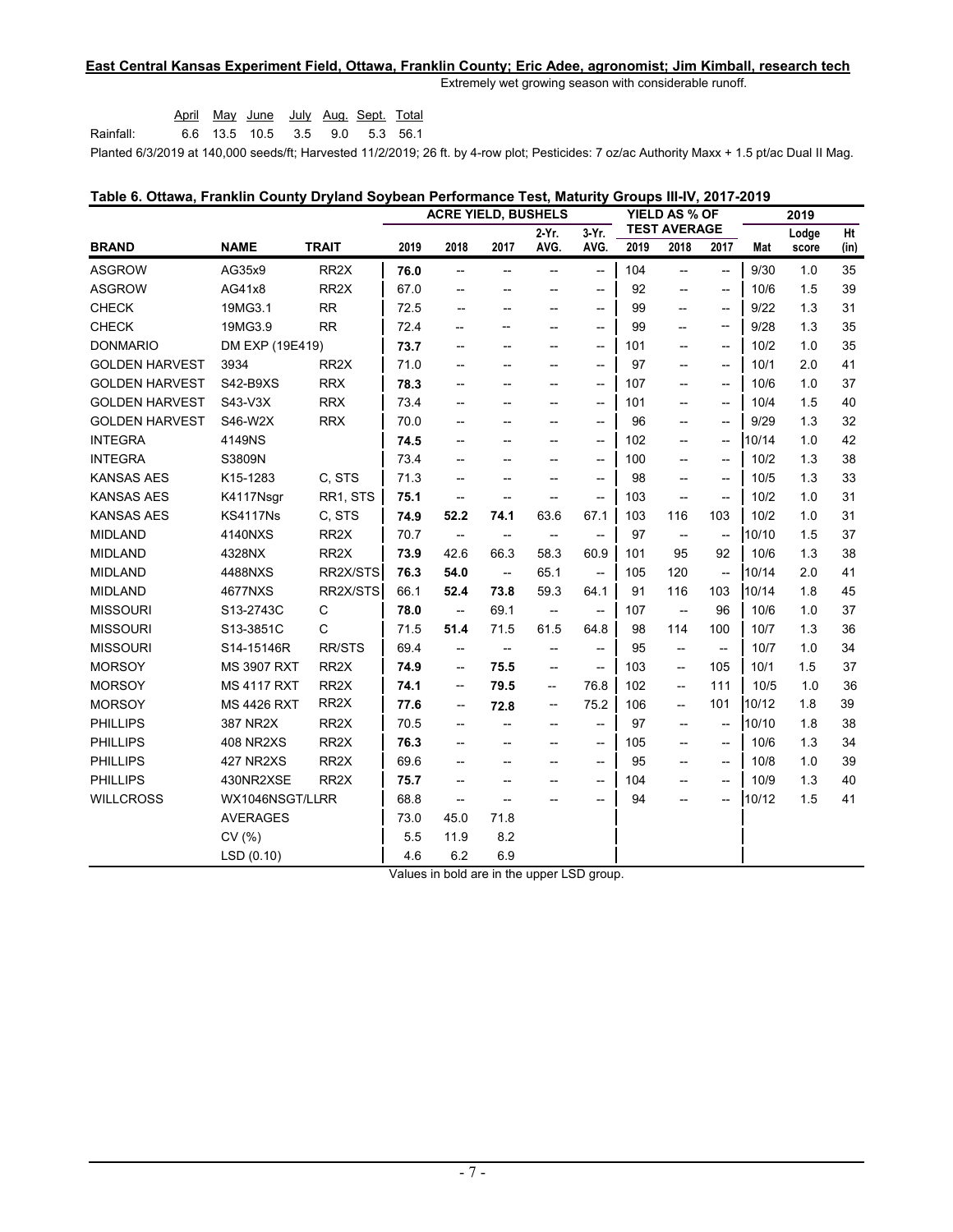## **East Central Kansas Experiment Field, Ottawa, Franklin County; Eric Adee, agronomist; Jim Kimball, research tech**

Extremely wet growing season with considerable runoff.

|                                              |  | April May June July Aug Sept. Total |  |  |
|----------------------------------------------|--|-------------------------------------|--|--|
| Rainfall:                                    |  | 6.6 13.5 10.5 3.5 9.0 5.3 56.1      |  |  |
| $D1 - 1 - 1 - 0000040 - 144000 - 000 - 0000$ |  |                                     |  |  |

Planted 6/3/2019 at 140,000 seeds/ft; Harvested 10/22/2019; 26 ft. by 4-row plot; Pesticides: 7 oz/ac Authority Maxx + 1.5 pt/ac Dual II Mag.

| Table 7. Ottawa, Franklin County Dryland Soybean Performance Test, Maturity Groups IV-V, 2017-2019 |                    |               |      |
|----------------------------------------------------------------------------------------------------|--------------------|---------------|------|
|                                                                                                    | ACRE YIELD BUSHELS | YIFLD AS % OF | 2019 |

|                   |                    |                   | AUNE TIELD, DUJHELJ |                                       |                          | 11ELD AJ 70 UF           |                                                     |      | 20 I J                                |                                       |       |       |      |
|-------------------|--------------------|-------------------|---------------------|---------------------------------------|--------------------------|--------------------------|-----------------------------------------------------|------|---------------------------------------|---------------------------------------|-------|-------|------|
|                   |                    |                   |                     |                                       |                          | 2-Yr.                    | 3-Yr.                                               |      | <b>TEST AVERAGE</b>                   |                                       |       | Lodge | Ht   |
| <b>BRAND</b>      | <b>NAME</b>        | <b>TRAIT</b>      | 2019                | 2018                                  | 2017                     | AVG.                     | AVG.                                                | 2019 | 2018                                  | 2017                                  | Mat   | score | (in) |
| <b>ASGROW</b>     | AG48x9             | RR <sub>2</sub> X | 71.9                |                                       |                          |                          | $\hspace{0.05cm}$ – $\hspace{0.05cm}$               | 104  | --                                    | $\overline{\phantom{a}}$              | 10/14 | 1.0   | 41   |
| <b>CHECK</b>      | 19MG4.8            | <b>RR</b>         | 72.0                | $\overline{\phantom{a}}$              | --                       |                          | $\hspace{0.05cm}$ – $\hspace{0.05cm}$               | 104  | --                                    | $\overline{\phantom{a}}$              | 10/13 | 1.3   | 39   |
| <b>INTEGRA</b>    | S4920N             |                   | 70.3                | $\overline{\phantom{a}}$              | --                       |                          | $\hspace{0.05cm} \dashv$                            | 102  | --                                    | $\overline{\phantom{a}}$              | 10/8  | 1.0   | 35   |
| <b>KANSAS AES</b> | K13-1830           | C                 | 69.4                | 59.7                                  | ——                       | 64.5                     | $\hspace{0.05cm}$ $\hspace{0.05cm}$                 | 100  | 107                                   | $\hspace{0.05cm}$ $\hspace{0.05cm}$   | 10/15 | 1.5   | 34   |
| <b>KANSAS AES</b> | K15-1809           | C, STS            | 75.4                | 61.2                                  | ——                       | 68.3                     | $\hspace{0.05cm} -\hspace{0.05cm} -\hspace{0.05cm}$ | 109  | 110                                   | $\hspace{0.05cm}$ – $\hspace{0.05cm}$ | 10/21 | 1.0   | 32   |
| <b>KANSAS AES</b> | K15-1855           | C. STS            | 70.0                | 67.4                                  | <b>--</b>                | 68.7                     | $\overline{\phantom{a}}$                            | 101  | 121                                   | $\overline{\phantom{a}}$              | 10/20 | 1.0   | 35   |
| <b>KANSAS AES</b> | K15-1874           | C. STS            | 67.0                | 54.3                                  | --                       | 60.6                     | $\overline{\phantom{a}}$                            | 97   | 98                                    | $\overline{\phantom{a}}$              | 10/12 | 1.0   | 33   |
| <b>KANSAS AES</b> | <b>KS4919N</b>     | C                 | 64.6                | 57.9                                  | ——                       | 61.3                     | $\overline{\phantom{a}}$                            | 94   | 104                                   | $\hspace{0.05cm} -\hspace{0.05cm}$    | 10/18 | 2.3   | 37   |
| <b>KANSAS AES</b> | <b>KS5004N</b>     | C                 | 60.8                | 51.0                                  | $\overline{\phantom{a}}$ | 55.9                     | $--$                                                | 88   | 92                                    | $\hspace{0.05cm} \ldots$              | 10/12 | 1.5   | 38   |
| <b>KANSAS AES</b> | <b>KS5518</b>      | C                 | 64.5                | 57.3                                  | $-$                      | 60.9                     | $\overline{\phantom{a}}$                            | 93   | 103                                   | $\overline{\phantom{0}}$              | 10/19 | 3.0   | 38   |
| <b>MISSOURI</b>   | S14-15138R         | <b>RR/STS</b>     | 69.2                | 46.7                                  | $\overline{\phantom{0}}$ | 58.0                     | $\hspace{0.05cm} -\hspace{0.05cm} -\hspace{0.05cm}$ | 100  | 84                                    | $\overline{\phantom{a}}$              | 10/13 | 1.0   | 37   |
| <b>MORSOY</b>     | <b>MS 4706 RXT</b> | RR <sub>2</sub> X | 63.7                | $\overline{\phantom{a}}$              | 72.0                     | $\overline{\phantom{a}}$ | 63.6                                                | 92   | --                                    | 102                                   | 10/15 | 1.5   | 48   |
| <b>MORSOY</b>     | <b>MS 4846 RXT</b> | RR <sub>2</sub> X | 72.0                | --                                    |                          |                          | $\overline{\phantom{a}}$                            | 104  | --                                    | --                                    | 10/12 | 1.0   | 38   |
| <b>WILLCROSS</b>  | WX1748NLL          | LL                | 70.7                | $\hspace{0.05cm}$ – $\hspace{0.05cm}$ | --                       |                          | $\hspace{0.05cm}$ – $\hspace{0.05cm}$               | 102  | $\hspace{0.05cm}$ – $\hspace{0.05cm}$ | $\overline{\phantom{a}}$              | 10/10 | 1.0   | 38   |
| <b>WILLCROSS</b>  | <b>WX9447NC</b>    |                   | 69.0                | --                                    | --                       | --                       | $\hspace{0.05cm} -\hspace{0.05cm} -\hspace{0.05cm}$ | 100  | $\hspace{0.05cm}$ – $\hspace{0.05cm}$ | $\overline{\phantom{a}}$              | 10/9  | 1.5   | 37   |
| <b>WILLCROSS</b>  | <b>WXE8048NS</b>   | RR/LL             | 68.2                | --                                    | --                       | $- -$                    | $\hspace{0.05cm}$ – $\hspace{0.05cm}$               | 99   | $\hspace{0.05cm}$ – $\hspace{0.05cm}$ | $\overline{\phantom{a}}$              | 10/10 | 1.0   | 38   |
| <b>WILLCROSS</b>  | <b>WXR7878NS</b>   | <b>RR</b>         | 71.6                | --                                    | --                       |                          | $\hspace{0.05cm}$ – $\hspace{0.05cm}$               | 104  | $\overline{\phantom{a}}$              | $- -$                                 | 10/15 | 1.3   | 43   |
| <b>WILLCROSS</b>  | <b>WXX3487NS</b>   | RR <sub>2</sub> X | 73.6                | 58.8                                  | $-$                      | 66.2                     | $\qquad \qquad -$                                   | 107  | 106                                   | $\hspace{0.05cm}$ $\hspace{0.05cm}$   | 10/15 | 1.3   | 45   |
|                   | <b>AVERAGES</b>    |                   | 69.1                | 55.6                                  | 70.4                     |                          |                                                     |      |                                       |                                       |       |       |      |
|                   | CV(%)              |                   | 4.4                 | 9.3                                   | 8.8                      |                          |                                                     |      |                                       |                                       |       |       |      |
|                   | LSD(0.10)          |                   | 3.6                 | 6.1                                   | 7.4                      |                          |                                                     |      |                                       |                                       |       |       |      |
|                   |                    |                   |                     |                                       |                          |                          |                                                     |      |                                       |                                       |       |       |      |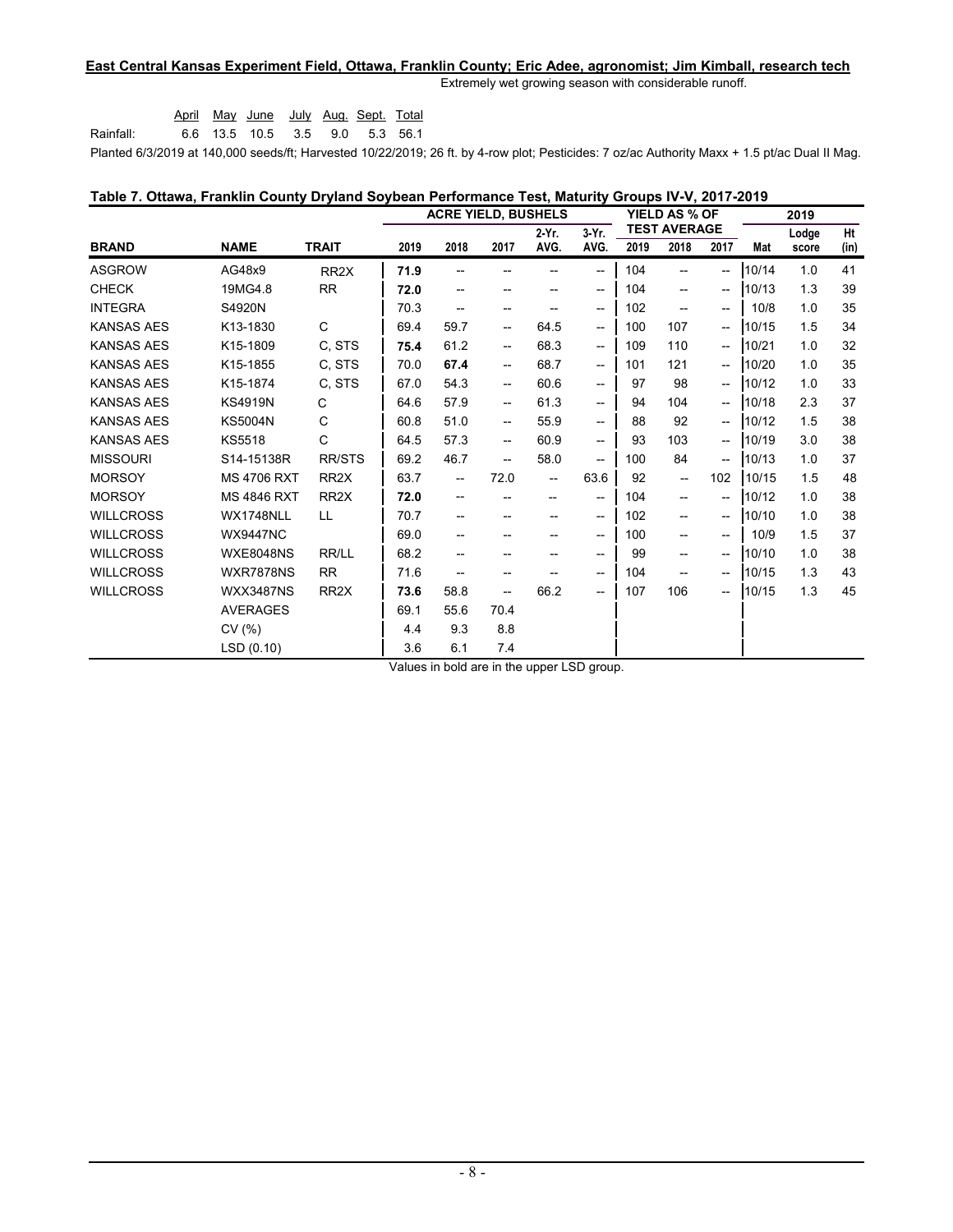## **South Central Kansas Experiment Field, Hutchinson, Reno County; Jane Lingenfelser, agronomist; Keith Thompson, tech**

Planted into wet conditions that turned dry during July.

|                                                             |  | April May June July Aug Sept Total |         |  |      |
|-------------------------------------------------------------|--|------------------------------------|---------|--|------|
| Rainfall:                                                   |  | 1.2 12.2 4.5 0.4 6.0 0.3 26.4      |         |  |      |
| Irrigation:                                                 |  |                                    | 4.5 6.0 |  | 10.5 |
| Dlanted 6/7/2010 at 140,000 seeds ft: Hanvested 10/20/2010; |  |                                    |         |  |      |

Planted 6/7/2019 at 140,000 seeds/ft; Harvested 10/29/2019; 11 ft. by 2-row plot; Pesticides: Zidua Pro.

## **Table 8. Hutchinson, Reno County Irrigated Soybean Performance Test, 2017-2019**

|                   |                    |                   | <b>ACRE YIELD, BUSHELS</b> |      |      | YIELD AS % OF |                                     |      | 2019                        |                                       |     |                |            |
|-------------------|--------------------|-------------------|----------------------------|------|------|---------------|-------------------------------------|------|-----------------------------|---------------------------------------|-----|----------------|------------|
| <b>BRAND</b>      | <b>NAME</b>        | <b>TRAIT</b>      | 2019                       | 2018 | 2017 | 2 Yr.<br>AVG. | 3 Yr.<br>AVG.                       | 2019 | <b>TEST AVERAGE</b><br>2018 | 2017                                  | Mat | Lodge<br>score | Ht<br>(in) |
| <b>ASGROW</b>     | AG35x9             | RR <sub>2</sub> X | 63.2                       |      |      |               | --                                  | 107  | --                          | --                                    | --  | 1.0            | 36         |
| <b>ASGROW</b>     | AG41x8             | RR <sub>2</sub> X | 60.6                       | --   | --   |               | --                                  | 102  | --                          | --                                    | --  | 1.0            | 40         |
| <b>CHECK</b>      | 19MG3.1            | <b>RR</b>         | 53.2                       | --   | --   | $- -$         | $\hspace{0.05cm}$ $\hspace{0.05cm}$ | 90   | $\overline{\phantom{a}}$    | $-$                                   | --  | 1.0            | 33         |
| <b>CHECK</b>      | 19MG3.9            | <b>RR</b>         | 59.4                       | --   | --   | --            | --                                  | 100  | $\overline{\phantom{a}}$    | $-$                                   | --  | 1.0            | 35         |
| <b>DONMARIO</b>   | DM EXP (19E419)    |                   | 57.1                       | --   | --   | $- -$         | --                                  | 96   | $\overline{\phantom{a}}$    | $\overline{\phantom{a}}$              | --  | 1.0            | 34         |
| <b>KANSAS AES</b> | K4117Nsgr          | RR1, STS          | 59.3                       | --   | --   |               | --                                  | 100  | --                          | $-$                                   | --  | 1.0            | 30         |
| <b>KANSAS AES</b> | <b>KS4117Ns</b>    | C. STS            | 60.8                       | --   | --   | --            | $\hspace{0.05cm}$ $\hspace{0.05cm}$ | 102  | $\overline{\phantom{a}}$    | $-$                                   | --  | 2.0            | 29         |
| <b>LG SEEDS</b>   | LGS3600RX 387 RR2X |                   | 58.4                       | --   |      |               | --                                  | 98   | $\overline{\phantom{a}}$    | --                                    | --  | 1.0            | 34         |
| <b>PHILLIPS</b>   | NR <sub>2X</sub>   | RR <sub>2</sub> X | 62.9                       | --   | --   | $- -$         | --                                  | 106  | $\overline{\phantom{a}}$    | $\overline{\phantom{a}}$              | --  | 1.0            | 34         |
| <b>PHILLIPS</b>   | <b>408 NR2XS</b>   | RR <sub>2</sub> X | 64.8                       | --   | --   |               | --                                  | 109  | --                          | $-$                                   | --  | 1.0            | 34         |
| <b>PHILLIPS</b>   | 427 NR2XS          | RR <sub>2</sub> X | 57.0                       | --   |      |               | --                                  | 96   | $\overline{\phantom{a}}$    | --                                    | --  | 1.0            | 39         |
| <b>PHILLIPS</b>   | 430NR2XSE          | RR <sub>2</sub> X | 65.1                       | --   |      |               | --                                  | 110  | $\overline{\phantom{a}}$    | --                                    | --  | 1.0            | 39         |
| <b>PHILLIPS</b>   | 450NR2XSE          | RR <sub>2</sub> X | 58.9                       | --   | --   | $- -$         | --                                  | 99   | $\overline{\phantom{a}}$    | $\overline{\phantom{a}}$              | --  | 1.0            | 39         |
| <b>PHILLIPS</b>   | 456NR2XS           | RR <sub>2</sub> X | 58.2                       |      |      |               | --                                  | 98   | --                          | $\hspace{0.05cm}$ – $\hspace{0.05cm}$ | --  | 1.0            | 41         |
| <b>PHILLIPS</b>   | 478 NR2XSE         | RR <sub>2</sub> X | 54.0                       | --   |      |               | --                                  | 91   | --                          | --                                    |     | 1.0            | 42         |
|                   | <b>AVERAGES</b>    |                   | 59.3                       | --   | --   |               |                                     |      |                             |                                       |     |                |            |
|                   | CV(%)              |                   | 5.5                        | --   | --   |               |                                     |      |                             |                                       |     |                |            |
|                   | LSD (0.10)         |                   | 3.9                        |      |      |               |                                     |      |                             |                                       |     |                |            |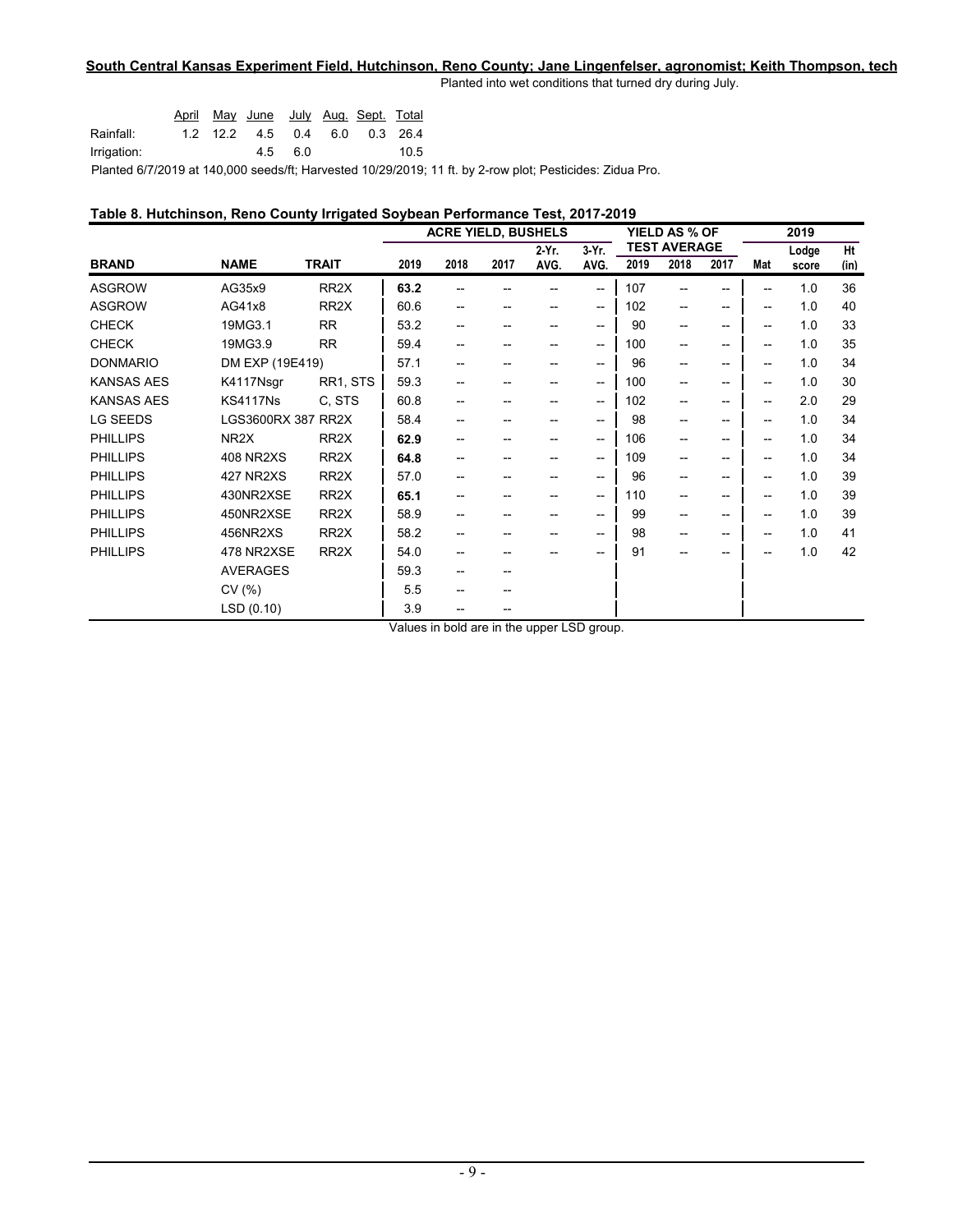#### **Columbus, Cherokee County; Gretchen Sassenrath, agronomist; Lonnie Mengarelli, technician**

Parsons Silt Loam

|           |  | April May June July Aug. Sept. Total |  |  |
|-----------|--|--------------------------------------|--|--|
| Rainfall: |  | 6.0 16.0 7.2 3.2 14.6 8.0 59.5       |  |  |

Planting went very well and emergence was good even though we had an extremely wet spring and early summer. Rain most of the summer. Plots did very well other than where water was standing in areas of poor drainage. Harvest was spotty, trying to harvest between rains.

Planted 6/27/2019 at 100,000 seeds/ft; Harvested 11/18/2019; 14 ft. by 4-row plot; Pesticides: 2 pt/ac gramoxone; 2 pt/ac Dual II Mag; 1.5 lb/ac metrobuzin; 6 oz/ac Authority XL.

| Table 9. Columbus, Cherokee County Dryland Soybean Performance Test, Maturity Groups III-IV, 2017-2019 |  |  |  |  |
|--------------------------------------------------------------------------------------------------------|--|--|--|--|
|--------------------------------------------------------------------------------------------------------|--|--|--|--|

|                       |                       |                   | <b>ACRE YIELD, BUSHELS</b> |                                     |                                     |                                     |                                                     |      | YIELD AS % OF            |                                       | 2019  |                          |      |  |
|-----------------------|-----------------------|-------------------|----------------------------|-------------------------------------|-------------------------------------|-------------------------------------|-----------------------------------------------------|------|--------------------------|---------------------------------------|-------|--------------------------|------|--|
|                       |                       |                   |                            |                                     |                                     | 2-Yr.                               | $3-Yr$ .                                            |      | <b>TEST AVERAGE</b>      |                                       |       | Lodge                    | Ht   |  |
| <b>BRAND</b>          | <b>NAME</b>           | <b>TRAIT</b>      | 2019                       | 2018                                | 2017                                | AVG.                                | AVG.                                                | 2019 | 2018                     | 2017                                  | Mat   | score                    | (in) |  |
| <b>ASGROW</b>         | AG35x9                | RR <sub>2</sub> X | 55.5                       |                                     |                                     |                                     | $-$                                                 | 108  | $\overline{\phantom{a}}$ | $\hspace{0.05cm}$ – $\hspace{0.05cm}$ | 10/14 | $\overline{\phantom{a}}$ | 31   |  |
| <b>ASGROW</b>         | AG41x8                | RR <sub>2</sub> X | 52.6                       |                                     |                                     |                                     | $\hspace{0.05cm}$                                   | 102  | $\overline{\phantom{a}}$ | $\hspace{0.05cm}$ – $\hspace{0.05cm}$ | 10/18 | --                       | 34   |  |
| <b>CHECK</b>          | 19MG3.1               | <b>RR</b>         | 48.4                       |                                     |                                     |                                     | $\hspace{0.05cm}$                                   | 94   | $\overline{\phantom{a}}$ | $\hspace{0.05cm}$ – $\hspace{0.05cm}$ | 10/14 | $\overline{\phantom{a}}$ | 27   |  |
| <b>CHECK</b>          | 19MG3.9               | <b>RR</b>         | 48.1                       |                                     |                                     |                                     | $-$                                                 | 93   | $\overline{\phantom{a}}$ | --                                    | 10/14 | --                       | 31   |  |
| <b>DONMARIO</b>       | DM EXP (19E419)       |                   | 46.7                       |                                     | --                                  |                                     | $-$                                                 | 91   | $\overline{\phantom{a}}$ | $\hspace{0.05cm}$ – $\hspace{0.05cm}$ | 10/18 | $\overline{\phantom{a}}$ | 27   |  |
| <b>GOLDEN HARVEST</b> | S45-Z5XS              | <b>RRX</b>        | 59.0                       |                                     |                                     |                                     | $-$                                                 | 114  | --                       | --                                    | 10/19 | --                       | 30   |  |
| <b>GOLDEN HARVEST</b> | S46-W2X               | <b>RRX</b>        | 55.1                       |                                     |                                     |                                     | $-$                                                 | 107  | --                       | --                                    | 10/18 | --                       | 34   |  |
| <b>KANSAS AES</b>     | K4117Nsgr             | RR1, STS          | 51.2                       | --                                  | --                                  |                                     | $\hspace{0.05cm}$                                   | 99   | $\overline{\phantom{a}}$ | $\overline{\phantom{a}}$              | 10/16 | --                       | 26   |  |
| <b>KANSAS AES</b>     | <b>KS4117Ns</b>       | C. STS            | 49.9                       | $\qquad \qquad -$                   |                                     |                                     | $\hspace{0.05cm} -\hspace{0.05cm} -\hspace{0.05cm}$ | 97   | $\overline{\phantom{a}}$ | --                                    | 10/16 | --                       | 26   |  |
| <b>MIDLAND</b>        | 4677NXS               | RR2X/STS          | 45.9                       | 58.7                                | 51.7                                | 52.3                                | 52.1                                                | 89   | 115                      | 111                                   | 10/23 | --                       | 33   |  |
| <b>MORSOY</b>         | <b>MS 3907 RXT</b>    | RR <sub>2</sub> X | 50.1                       | $\hspace{0.05cm}$ $\hspace{0.05cm}$ |                                     |                                     | $\hspace{0.05cm} -\hspace{0.05cm} -\hspace{0.05cm}$ | 97   | --                       | $\overline{\phantom{a}}$              | 10/16 | --                       | 33   |  |
| <b>MORSOY</b>         | <b>MS 4117 RXT</b>    | RR <sub>2</sub> X | 53.7                       | $- -$                               |                                     |                                     | $\hspace{0.05cm} -\hspace{0.05cm}$                  | 104  | $\overline{\phantom{a}}$ | $-$                                   | 10/18 | --                       | 30   |  |
| <b>MORSOY</b>         | <b>MS 4426 RXT</b>    | RR <sub>2</sub> X | 55.9                       | --                                  | 53.0                                | $\hspace{0.05cm}$ $\hspace{0.05cm}$ | $\overline{\phantom{a}}$                            | 108  | $\hspace{0.05cm} \ldots$ | 113                                   | 10/20 | $\overline{\phantom{a}}$ | 36   |  |
| <b>PHILLIPS</b>       | 427 NR2XS             | RR <sub>2</sub> X | 50.7                       |                                     |                                     |                                     | $\hspace{0.05cm}$                                   | 98   | $\overline{\phantom{a}}$ | $\hspace{0.05cm}$ – $\hspace{0.05cm}$ | 10/18 | --                       | 37   |  |
| <b>PHILLIPS</b>       | 430NR2XSE             | RR <sub>2</sub> X | 49.8                       |                                     |                                     |                                     | $-$                                                 | 97   | $\overline{\phantom{a}}$ | $\hspace{0.05cm}$ – $\hspace{0.05cm}$ | 10/18 | --                       | 31   |  |
| <b>PHILLIPS</b>       | 456NR2XS              | RR <sub>2</sub> X | 52.6                       |                                     |                                     |                                     | $\hspace{0.05cm} -\hspace{0.05cm} -\hspace{0.05cm}$ | 102  | $\overline{\phantom{a}}$ | $\hspace{0.05cm}$ – $\hspace{0.05cm}$ | 10/18 | --                       | 36   |  |
| <b>PHILLIPS</b>       | 478 NR2XSE            | RR <sub>2</sub> X | 55.2                       | --                                  | --                                  |                                     | $\hspace{0.05cm} -\hspace{0.05cm} -\hspace{0.05cm}$ | 107  | $\overline{\phantom{a}}$ | $\hspace{0.05cm}$ – $\hspace{0.05cm}$ | 10/22 | $\overline{\phantom{a}}$ | 37   |  |
| <b>STRATTON</b>       | Go Sov 40GL18 LL/GT27 |                   | 52.0                       | $\hspace{0.05cm}$ $\hspace{0.05cm}$ | --                                  |                                     | $\hspace{0.05cm} -\hspace{0.05cm}$                  | 101  | $\overline{\phantom{a}}$ | --                                    | 10/17 | $\overline{\phantom{a}}$ | 34   |  |
| <b>STRATTON</b>       | Go Sov 43C17S STS     |                   | 50.7                       | 47.3                                | --                                  | 49.0                                | --                                                  | 98   | 93                       | --                                    | 10/15 | --                       | 25   |  |
| <b>STRATTON</b>       | Go Soy 44GL18 LL/GT27 |                   | 51.2                       |                                     | $-$                                 |                                     | $\hspace{0.05cm}$                                   | 99   | $\overline{\phantom{a}}$ |                                       | 10/16 | --                       | 32   |  |
| <b>WILLCROSS</b>      | WX1046NSGT            | <b>LLRR</b>       | 49.0                       | $\overline{\phantom{a}}$            | $\hspace{0.05cm}$ $\hspace{0.05cm}$ |                                     | $- -$                                               | 95   | $\overline{\phantom{a}}$ | $\hspace{0.05cm}$ – $\hspace{0.05cm}$ | 10/18 | --                       | 34   |  |
|                       | <b>AVERAGES</b>       |                   | 51.6                       | 50.9                                | 46.8                                |                                     |                                                     |      |                          |                                       |       |                          |      |  |
|                       | CV(%)                 |                   | 6.7                        | 9.6                                 | 6.8                                 |                                     |                                                     |      |                          |                                       |       |                          |      |  |
|                       | LSD(0.10)             |                   | 4.1                        | 5.8                                 | 3.5                                 |                                     |                                                     |      |                          |                                       |       |                          |      |  |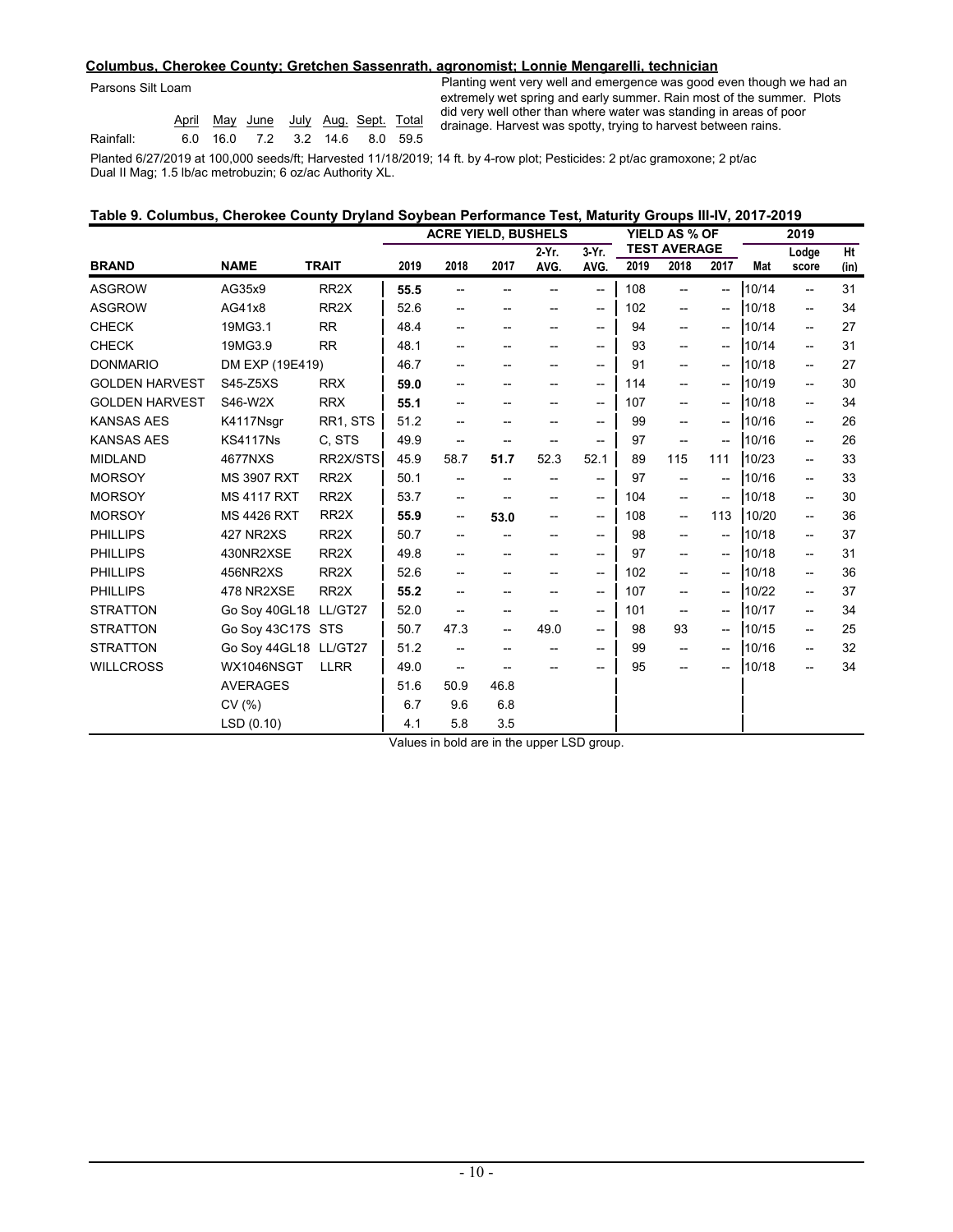#### **Columbus, Cherokee County; Gretchen Sassenrath, agronomist; Lonnie Mengarelli, technician**

Parsons Silt Loam

|           |  | April May June July Aug. Sept. Total |  |  |
|-----------|--|--------------------------------------|--|--|
| Rainfall: |  | 6.0 16.0 7.2 3.2 14.6 8.0 59.5       |  |  |

Planting went very well and emergence was good even though we had an extremely wet spring and early summer. Rain most of the summer. Plots did very well other than where water was standing in areas of poor drainage. Harvest was spotty, trying to harvest between rains.

Planted 6/27/2019 at 100,000 seeds/ft; Harvested 11/18/2019; 14 ft. by 4-row plot; Pesticides: 2 pt/ac gramoxone; 2 pt/ac Dual II Mag; 1.5 lb/ac metrobuzin; 6 oz/ac Authority XL.

|  | Table 10. Columbus, Cherokee County Dryland Soybean Performance Test, Maturity Groups IV-V, 2017-2019 |                |             |
|--|-------------------------------------------------------------------------------------------------------|----------------|-------------|
|  | ACDE VIELD DUCUELO                                                                                    | VIELD AC 6/ OF | <b>0040</b> |

|                       |                            |                   | <b>ACRE YIELD, BUSHELS</b> |                                     |                                                     |                                                     |                                                     | <b>YIELD AS % OF</b> |                                                     | 2019                                                |       |                                       |      |
|-----------------------|----------------------------|-------------------|----------------------------|-------------------------------------|-----------------------------------------------------|-----------------------------------------------------|-----------------------------------------------------|----------------------|-----------------------------------------------------|-----------------------------------------------------|-------|---------------------------------------|------|
|                       |                            |                   |                            |                                     |                                                     | $2-Yr$ .                                            | $3-Yr$ .                                            |                      | <b>TEST AVERAGE</b>                                 |                                                     |       | Lodge                                 | Ht   |
| <b>BRAND</b>          | <b>NAME</b>                | <b>TRAIT</b>      | 2019                       | 2018                                | 2017                                                | AVG.                                                | AVG.                                                | 2019                 | 2018                                                | 2017                                                | Mat   | score                                 | (in) |
| <b>ASGROW</b>         | AG48x9                     |                   | 53.1                       | $\overline{\phantom{a}}$            | $\overline{\phantom{a}}$                            | $-$                                                 | $\hspace{0.05cm} -\hspace{0.05cm} -\hspace{0.05cm}$ | 103                  | $\overline{\phantom{a}}$                            | $\overline{\phantom{a}}$                            | 10/23 | $\overline{\phantom{0}}$              | 35   |
| <b>CHECK</b>          | 19MG4.8                    | <b>RR</b>         | 51.9                       |                                     |                                                     |                                                     | $\hspace{0.05cm} -\hspace{0.05cm} -\hspace{0.05cm}$ | 101                  | $\overline{\phantom{a}}$                            | $\overline{\phantom{a}}$                            | 10/22 | $\overline{\phantom{0}}$              | 35   |
| <b>GOLDEN HARVEST</b> | 4741                       | RR <sub>2</sub> X | 52.2                       |                                     |                                                     |                                                     | $\hspace{0.05cm} -\hspace{0.05cm} -\hspace{0.05cm}$ | 102                  | $\overline{\phantom{a}}$                            | $\overline{\phantom{a}}$                            | 10/21 | $\overline{\phantom{0}}$              | 32   |
| <b>GOLDEN HARVEST</b> | 4823                       | RR2X, STS         | 58.6                       | --                                  | --                                                  | $\overline{\phantom{a}}$                            | $\hspace{0.05cm} -\hspace{0.05cm}$                  | 114                  | $\hspace{0.05cm} \textbf{--}$                       | $\hspace{0.05cm} \textbf{--}$                       | 10/18 | $\hspace{0.05cm}$ – $\hspace{0.05cm}$ | 36   |
| <b>GOLDEN HARVEST</b> | S51-R3X                    | <b>RRX</b>        | 57.2                       | $\hspace{0.05cm}$ $\hspace{0.05cm}$ | --                                                  | $\overline{\phantom{a}}$                            | $-\!$                                               | 112                  | $\hspace{0.05cm} -\hspace{0.05cm} -\hspace{0.05cm}$ | $\hspace{0.05cm} -\hspace{0.05cm} -\hspace{0.05cm}$ | 10/21 | $\overline{\phantom{0}}$              | 30   |
| <b>KANSAS AES</b>     | K13-1830                   | $\mathsf{C}$      | 52.0                       | 60.1                                | 47.7                                                | 56.1                                                | 53.3                                                | 101                  | 111                                                 | 96                                                  | 10/20 | $\overline{\phantom{0}}$              | 35   |
| <b>KANSAS AES</b>     | K15-1809                   | C, STS            | 53.3                       | 55.0                                | --                                                  | 54.1                                                | $\hspace{0.05cm} -\hspace{0.05cm} -\hspace{0.05cm}$ | 104                  | 102                                                 | $\hspace{0.05cm} -\hspace{0.05cm}$                  | 10/22 | $\overline{\phantom{0}}$              | 31   |
| <b>KANSAS AES</b>     | K15-1855                   | C, STS            | 52.5                       | 61.0                                | $\hspace{0.05cm} -\hspace{0.05cm}$                  | 56.7                                                | $\hspace{0.05cm} -\hspace{0.05cm} -\hspace{0.05cm}$ | 102                  | 113                                                 | $\hspace{0.05cm}$ – $\hspace{0.05cm}$               | 10/23 | $\hspace{0.05cm}$ – $\hspace{0.05cm}$ | 37   |
| <b>KANSAS AES</b>     | K15-1874                   | C. STS            | 51.4                       | 50.6                                | $\overline{\phantom{a}}$                            | 51.0                                                | $\overline{\phantom{a}}$                            | 100                  | 94                                                  | $\overline{\phantom{a}}$                            | 10/18 | $\overline{\phantom{0}}$              | 35   |
| <b>KANSAS AES</b>     | <b>KS4919N</b>             | $\mathsf C$       | 49.9                       | 58.1                                | $\overline{\phantom{a}}$                            | 54.0                                                | $\overline{\phantom{a}}$                            | 97                   | 108                                                 | $\hspace{0.05cm} -\hspace{0.05cm}$                  | 10/22 | $\overline{\phantom{a}}$              | 36   |
| <b>KANSAS AES</b>     | <b>KS5004N</b>             | C                 | 45.9                       | 53.2                                | 43.7                                                | 49.5                                                | 47.6                                                | 89                   | 98                                                  | 88                                                  | 10/22 | $\overline{\phantom{0}}$              | 38   |
| <b>KANSAS AES</b>     | <b>KS5518</b>              | C                 | 49.2                       | 57.9                                | 52.9                                                | 53.5                                                | 53.3                                                | 96                   | 107                                                 | 106                                                 | 10/24 | $\overline{\phantom{0}}$              | 37   |
| <b>LG SEEDS</b>       | <b>LGS4845RX</b>           | RR <sub>2</sub> X | 55.7                       | $\hspace{0.05cm} \dashrightarrow$   | $-\!$                                               | $\hspace{0.05cm} -\hspace{0.05cm} -\hspace{0.05cm}$ | $\overline{\phantom{a}}$                            | 109                  | $\hspace{0.05cm} -\hspace{0.05cm} -\hspace{0.05cm}$ | $\overline{\phantom{a}}$                            | 10/22 | $\overline{\phantom{0}}$              | 33   |
| <b>MIDLAND</b>        | 4956NXS                    | RR <sub>2X</sub>  | 41.9                       | 55.9                                | 51.2                                                | 48.9                                                | 49.7                                                | 82                   | 104                                                 | 103                                                 | 10/24 | $\overline{\phantom{0}}$              | 36   |
| <b>MIDLAND</b>        | 5020NXS                    | RR <sub>2X</sub>  | 45.5                       | $\overline{\phantom{a}}$            | $\hspace{0.05cm} -\hspace{0.05cm} -\hspace{0.05cm}$ | --                                                  | $\overline{\phantom{a}}$                            | 89                   | $\overline{\phantom{a}}$                            | $\hspace{0.05cm} -\hspace{0.05cm} -\hspace{0.05cm}$ | 10/21 | --                                    | 37   |
| <b>MORSOY</b>         | <b>MS 4706 RXT</b>         | RR <sub>2</sub> X | 48.4                       | $\hspace{0.05cm}$ $\hspace{0.05cm}$ | 50.3                                                | --                                                  | $\hspace{0.05cm} -\hspace{0.05cm}$                  | 94                   | $\hspace{0.05cm} -\hspace{0.05cm} -\hspace{0.05cm}$ | 101                                                 | 10/22 | --                                    | 40   |
| <b>MORSOY</b>         | <b>MS 4846 RXT</b>         | RR <sub>2X</sub>  | 56.5                       | $\overline{\phantom{a}}$            | --                                                  | --                                                  | $\hspace{0.05cm} -\hspace{0.05cm}$                  | 110                  | $\overline{\phantom{a}}$                            | $\overline{\phantom{a}}$                            | 10/22 | --                                    | 35   |
| <b>PHILLIPS</b>       | 478 NR2XSE                 | RR <sub>2X</sub>  | 53.4                       | --                                  | --                                                  | --                                                  | $\hspace{0.05cm} -\hspace{0.05cm}$                  | 104                  | $\overline{\phantom{a}}$                            | $\hspace{0.05cm} -\hspace{0.05cm} -\hspace{0.05cm}$ | 10/24 | $\overline{\phantom{0}}$              | 39   |
| <b>PHILLIPS</b>       | 500NR2XS                   | RR <sub>2X</sub>  | 55.4                       | --                                  | --                                                  | $\overline{\phantom{a}}$                            | $\hspace{0.05cm} -\hspace{0.05cm} -\hspace{0.05cm}$ | 108                  | $-$                                                 | $\overline{\phantom{a}}$                            | 10/21 | $\overline{\phantom{a}}$              | 41   |
| <b>PHILLIPS</b>       | 506NR2XS                   | RR <sub>2</sub> X | 53.4                       | $-$                                 | --                                                  | $\overline{\phantom{0}}$                            | $\overline{\phantom{0}}$                            | 104                  | $-$                                                 | $\overline{\phantom{a}}$                            | 10/22 | $\overline{\phantom{0}}$              | 39   |
| <b>STRATTON</b>       | Go Soy 471E19S Enlist, STS |                   | 50.2                       | --                                  | $\overline{\phantom{0}}$                            |                                                     | $\hspace{0.05cm} -\hspace{0.05cm} -\hspace{0.05cm}$ | 98                   | $-$                                                 | $\overline{\phantom{a}}$                            | 10/27 | $\overline{\phantom{0}}$              | 41   |
| <b>STRATTON</b>       | Go Soy 512E18 Enlist       |                   | 50.5                       | --                                  | --                                                  | --                                                  | $\hspace{0.05cm} -\hspace{0.05cm} -\hspace{0.05cm}$ | 98                   | $\overline{\phantom{a}}$                            | $\hspace{0.05cm} -\hspace{0.05cm} -\hspace{0.05cm}$ | 10/22 | $\overline{\phantom{0}}$              | 35   |
| <b>STRATTON</b>       | Go Soy 56C16               |                   | 50.4                       | --                                  | --                                                  | $\overline{\phantom{a}}$                            | $\hspace{0.05cm} -\hspace{0.05cm} -\hspace{0.05cm}$ | 98                   | $\overline{\phantom{a}}$                            | $\overline{\phantom{a}}$                            | 10/24 | $\overline{\phantom{0}}$              | 40   |
| <b>WILLCROSS</b>      | WX1748NLL                  | LL                | 50.0                       | --                                  | --                                                  | $\overline{\phantom{a}}$                            | $-\!$                                               | 97                   | $\hspace{0.05cm}$ – $\hspace{0.05cm}$               | $\overline{\phantom{a}}$                            | 10/17 | $\overline{\phantom{0}}$              | 35   |
| <b>WILLCROSS</b>      | <b>WX9447NC</b>            |                   | 44.8                       | --                                  | --                                                  | --                                                  | $\hspace{0.05cm} -\hspace{0.05cm}$                  | 87                   | --                                                  | --                                                  | 10/18 | $\hspace{0.05cm}$ – $\hspace{0.05cm}$ | 36   |
| <b>WILLCROSS</b>      | <b>WXE8048NS</b>           | RR/LL             | 51.5                       | --                                  | --                                                  | --                                                  | $\hspace{0.05cm} -\hspace{0.05cm}$                  | 100                  | $\hspace{0.05cm} -\hspace{0.05cm} -\hspace{0.05cm}$ | --                                                  | 10/18 | $\overline{\phantom{a}}$              | 34   |
| <b>WILLCROSS</b>      | <b>WXR7878NS</b>           | <b>RR</b>         | 52.1                       | $\overline{\phantom{a}}$            | $-\!$                                               | --                                                  | $\hspace{0.05cm} -\hspace{0.05cm}$                  | 102                  | $\hspace{0.05cm} -\hspace{0.05cm} -\hspace{0.05cm}$ | $\hspace{0.05cm} -\hspace{0.05cm} -\hspace{0.05cm}$ | 10/20 | $\hspace{0.05cm}$ – $\hspace{0.05cm}$ | 37   |
| <b>WILLCROSS</b>      | <b>WXX3487NS</b>           | RR <sub>2X</sub>  | 49.8                       | $\overline{\phantom{a}}$            | 48.8                                                |                                                     | $\hspace{0.05cm} -\hspace{0.05cm} -\hspace{0.05cm}$ | 97                   | $\overline{\phantom{0}}$                            | 98                                                  | 10/22 | $-$                                   | 35   |
|                       | <b>AVERAGES</b>            |                   | 51.3                       | 54.0                                | 49.7                                                |                                                     |                                                     |                      |                                                     |                                                     |       |                                       |      |
|                       | CV(%)                      |                   | 6.6                        | 10.7                                | 6.0                                                 |                                                     |                                                     |                      |                                                     |                                                     |       |                                       |      |
|                       | LSD(0.10)                  |                   | 4.0                        | 6.8                                 | 3.5                                                 |                                                     |                                                     |                      |                                                     |                                                     |       |                                       |      |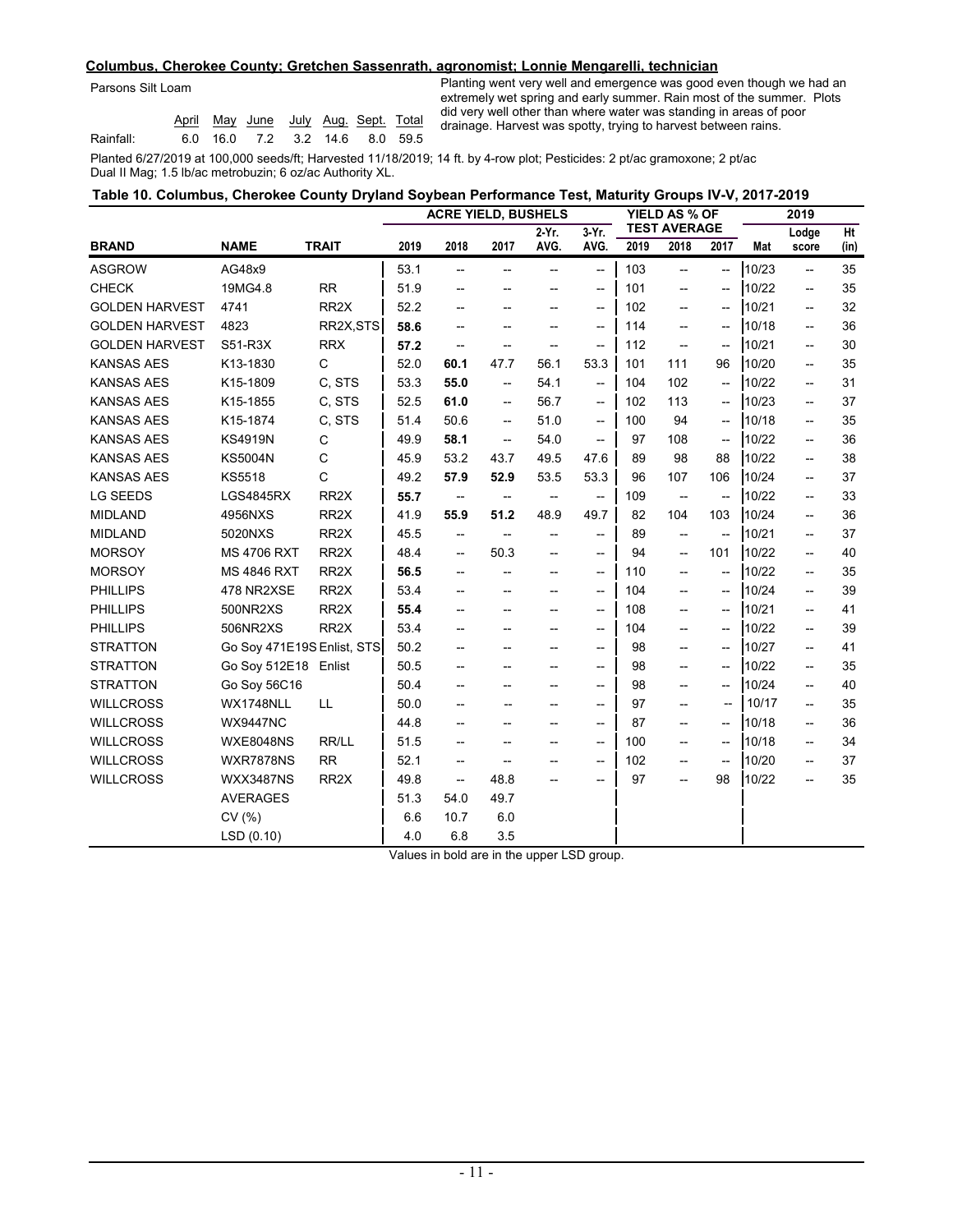#### **Joe Harris Farm, Erie, Neosho County; Gretchen Sassenrath, agronomist; Lonnie Mengarelli, research technician**

|           |  | April May June July Aug. Sept. Total |  |  |
|-----------|--|--------------------------------------|--|--|
| Rainfall: |  | 3.3 17.0 5.3 5.5 6.4 8.3 58.8        |  |  |

Planting went very well and emergence was good even though we had an extremely wet spring and early summer. Rain most of the summer. Plots did very well other than where water was standing in areas of poor April May June July Aug. Sept. Total ricks and cry wan chore than misse made that was spotted to harvest between rains.

Planted 6/26/2019 at 100,000 seeds/ft; Harvested 11/18/2019; 10 ft. by 4-row plot; Pesticides: 2 pt/ac gramoxone; 2 pt/ac Dual II Mag; 1.5 lb/ac metrobuzin; 6 oz/ac Authority XL.

| Table 11. Erie, Neosho County Dryland Soybean Performance Test, Maturity Groups III-IV, 2017-2019 |  |  |  |  |
|---------------------------------------------------------------------------------------------------|--|--|--|--|
|---------------------------------------------------------------------------------------------------|--|--|--|--|

|                       |                       |                   | <b>ACRE YIELD, BUSHELS</b>                                |                                                     |                                    |                          |                                                     |                             | YIELD AS % OF                                       |                                                     | 2019  |                          |      |
|-----------------------|-----------------------|-------------------|-----------------------------------------------------------|-----------------------------------------------------|------------------------------------|--------------------------|-----------------------------------------------------|-----------------------------|-----------------------------------------------------|-----------------------------------------------------|-------|--------------------------|------|
| <b>BRAND</b>          | <b>NAME</b>           | <b>TRAIT</b>      | $3-Yr$ .<br>2 Yr.<br>2018<br>2017<br>2019<br>AVG.<br>AVG. |                                                     |                                    |                          | 2019                                                | <b>TEST AVERAGE</b><br>2018 | 2017                                                |                                                     | Lodge | Ht                       |      |
|                       |                       |                   |                                                           |                                                     |                                    |                          |                                                     |                             |                                                     |                                                     | Mat   | score                    | (in) |
| <b>ASGROW</b>         | AG35x9                | RR <sub>2</sub> X | 41.3                                                      | $\overline{\phantom{a}}$                            | $\overline{\phantom{a}}$           |                          | $\overline{\phantom{a}}$                            | 80                          | $\overline{\phantom{a}}$                            | $-$                                                 | 10/4  | $\overline{\phantom{a}}$ | 28   |
| <b>ASGROW</b>         | AG41x8                | RR <sub>2X</sub>  | 52.9                                                      |                                                     |                                    |                          | $\overline{\phantom{a}}$                            | 102                         | $\overline{\phantom{a}}$                            | --                                                  | 10/15 | $\overline{\phantom{a}}$ | 36   |
| <b>CHECK</b>          | 19MG3.9               | <b>RR</b>         | 40.4                                                      |                                                     | --                                 | $\overline{\phantom{a}}$ | $\hspace{0.05cm} -\hspace{0.05cm}$                  | 78                          | --                                                  | --                                                  | 10/7  | $\overline{\phantom{a}}$ | 29   |
| <b>DONMARIO</b>       | DM EXP (19E419)       |                   | 56.2                                                      |                                                     | --                                 |                          | $\hspace{0.05cm} -\hspace{0.05cm}$                  | 108                         | $-$                                                 | --                                                  | 10/15 | $\overline{a}$           | 31   |
| <b>GOLDEN HARVEST</b> | 4531                  | RR2X, STS         | 53.8                                                      |                                                     |                                    |                          | $\overline{\phantom{0}}$                            | 104                         | $\overline{\phantom{a}}$                            | --                                                  | 10/16 | --                       | 32   |
| <b>GOLDEN HARVEST</b> | 4628                  | RR <sub>2</sub> X | 55.1                                                      | --                                                  |                                    |                          | $\hspace{0.05cm} -\hspace{0.05cm}$                  | 106                         | --                                                  | --                                                  | 10/17 | --                       | 33   |
| <b>KANSAS AES</b>     | K4117Nsgr             | RR1, STS          | 48.6                                                      | $\overline{\phantom{a}}$                            | --                                 | $\overline{\phantom{a}}$ | $-\!$                                               | 94                          | --                                                  | --                                                  | 10/9  | --                       | 25   |
| <b>KANSAS AES</b>     | <b>KS4117Ns</b>       | C. STS            | 52.1                                                      | 61.8                                                | $-\!$                              | 56.9                     | --                                                  | 101                         | 106                                                 | $\hspace{0.05cm}$ $\hspace{0.05cm}$                 | 10/11 | --                       | 28   |
| <b>MIDLAND</b>        | 4677NXS               | RR2X/STS          | 58.0                                                      | 59.8                                                | 49.4                               | 58.9                     | 55.7                                                | 112                         | 102                                                 | 108                                                 | 10/24 | $\overline{\phantom{a}}$ | 37   |
| <b>MISSOURI</b>       | S13-2743C             | C                 | 52.5                                                      |                                                     |                                    |                          | $\overline{\phantom{a}}$                            | 101                         | --                                                  | --                                                  | 10/12 | $\overline{\phantom{a}}$ | 32   |
| <b>MISSOURI</b>       | S13-3851C             | $\mathsf{C}$      | 52.2                                                      |                                                     |                                    |                          | $-$                                                 | 101                         | $- -$                                               | --                                                  | 10/16 | $\overline{\phantom{a}}$ | 28   |
| <b>MISSOURI</b>       | S14-15146R            | <b>RR/STS</b>     | 47.7                                                      | $-$                                                 |                                    | $\overline{\phantom{a}}$ | $\overline{\phantom{a}}$                            | 92                          | $- -$                                               | $\overline{\phantom{a}}$                            | 10/12 | $\overline{\phantom{0}}$ | 33   |
| <b>MORSOY</b>         | <b>MS 3907 RXT</b>    | RR <sub>2</sub> X | 48.9                                                      | --                                                  |                                    |                          | $\hspace{0.05cm} -\hspace{0.05cm}$                  | 94                          | $\overline{\phantom{a}}$                            | --                                                  | 10/8  | $\overline{\phantom{a}}$ | 29   |
| <b>MORSOY</b>         | <b>MS 4117 RXT</b>    | RR <sub>2</sub> X | 54.8                                                      | --                                                  | $\overline{a}$                     |                          | $\hspace{0.05cm} -\hspace{0.05cm} -\hspace{0.05cm}$ | 106                         | --                                                  | $\hspace{0.05cm} -\hspace{0.05cm} -\hspace{0.05cm}$ | 10/14 | $\overline{\phantom{a}}$ | 27   |
| <b>MORSOY</b>         | <b>MS 4426 RXT</b>    | RR <sub>2</sub> X | 61.7                                                      | $\overline{\phantom{a}}$                            | 54.1                               | $\overline{\phantom{a}}$ | $\hspace{0.05cm} -\hspace{0.05cm} -\hspace{0.05cm}$ | 119                         | $\hspace{0.05cm} -\hspace{0.05cm} -\hspace{0.05cm}$ | 118                                                 | 10/20 | $\overline{\phantom{a}}$ | 38   |
| <b>PHILLIPS</b>       | 387 NR2X              | RR <sub>2X</sub>  | 48.1                                                      | $-$                                                 |                                    |                          | $\hspace{0.05cm} -\hspace{0.05cm}$                  | 93                          | $\overline{\phantom{a}}$                            | --                                                  | 10/7  | $\overline{\phantom{a}}$ | 29   |
| <b>PHILLIPS</b>       | <b>408 NR2XS</b>      | RR <sub>2</sub> X | 49.5                                                      |                                                     |                                    |                          | $-$                                                 | 96                          | $-$                                                 | --                                                  | 10/16 | $\overline{\phantom{a}}$ | 29   |
| <b>PHILLIPS</b>       | 427 NR2XS             | RR <sub>2</sub> X | 53.1                                                      |                                                     |                                    |                          | $\hspace{0.05cm} -\hspace{0.05cm} -\hspace{0.05cm}$ | 102                         | $- -$                                               | $\hspace{0.05cm} \ldots$                            | 10/16 | $\overline{\phantom{0}}$ | 36   |
| <b>PHILLIPS</b>       | 430NR2XSE             | RR <sub>2</sub> X | 51.2                                                      |                                                     | --                                 |                          | $\hspace{0.05cm} -\hspace{0.05cm}$                  | 99                          | $- -$                                               | --                                                  | 10/17 | $\overline{\phantom{0}}$ | 35   |
| <b>PHILLIPS</b>       | 450NR2XSE             | RR <sub>2</sub> X | 48.1                                                      | $--$                                                | --                                 |                          | $\overline{\phantom{0}}$                            | 93                          | $\overline{\phantom{a}}$                            | --                                                  | 10/18 | $\overline{\phantom{0}}$ | 34   |
| <b>PHILLIPS</b>       | 456NR2XS              | RR <sub>2</sub> X | 52.3                                                      | 64.5                                                | $-$                                | 58.4                     | $\overline{\phantom{a}}$                            | 101                         | 110                                                 | $\hspace{0.05cm}$ – $\hspace{0.05cm}$               | 10/19 | --                       | 31   |
| <b>PHILLIPS</b>       | 478 NR2XSE            | RR <sub>2</sub> X | 57.6                                                      |                                                     | $-$                                |                          | $\hspace{0.05cm} -\hspace{0.05cm}$                  | 111                         | $\overline{\phantom{a}}$                            | --                                                  | 10/24 | $\overline{\phantom{a}}$ | 37   |
| <b>STRATTON</b>       | Go Soy 40GL18 LL/GT27 |                   | 55.7                                                      | $\overline{\phantom{a}}$                            |                                    |                          | $\overline{\phantom{a}}$                            | 108                         | $\overline{\phantom{a}}$                            | --                                                  | 10/17 | $\overline{\phantom{0}}$ | 35   |
| <b>STRATTON</b>       | Go Sov 43C17S STS     |                   | 48.2                                                      | 57.3                                                | $-$                                | 52.7                     | $\hspace{0.05cm}$ – $\hspace{0.05cm}$               | 93                          | 98                                                  | $\hspace{0.05cm} \ldots$                            | 10/12 | --                       | 29   |
| <b>STRATTON</b>       | Go Soy 44GL18 LL/GT27 |                   | 54.4                                                      | $--$                                                | $-$                                |                          | $\hspace{0.05cm} -\hspace{0.05cm} -\hspace{0.05cm}$ | 105                         | $\overline{\phantom{a}}$                            | --                                                  | 10/15 | $\overline{\phantom{a}}$ | 33   |
| <b>WILLCROSS</b>      | WX1046NSGT/LL RR/LL   |                   | 53.1                                                      | $\hspace{0.05cm} -\hspace{0.05cm} -\hspace{0.05cm}$ | $\hspace{0.05cm} -\hspace{0.05cm}$ |                          | $\overline{\phantom{a}}$                            | 102                         | $\overline{\phantom{a}}$                            | $\overline{\phantom{a}}$                            | 10/19 | --                       | 32   |
|                       | <b>AVERAGES</b>       |                   | 51.8                                                      | 58.5                                                | 45.8                               |                          |                                                     |                             |                                                     |                                                     |       |                          |      |
|                       | CV(%)                 |                   | 7.4                                                       | 7.5                                                 | 12.7                               |                          |                                                     |                             |                                                     |                                                     |       |                          |      |
|                       | LSD(0.10)             |                   | 4.5                                                       | 5.2                                                 | 6.5                                |                          |                                                     |                             |                                                     |                                                     |       |                          |      |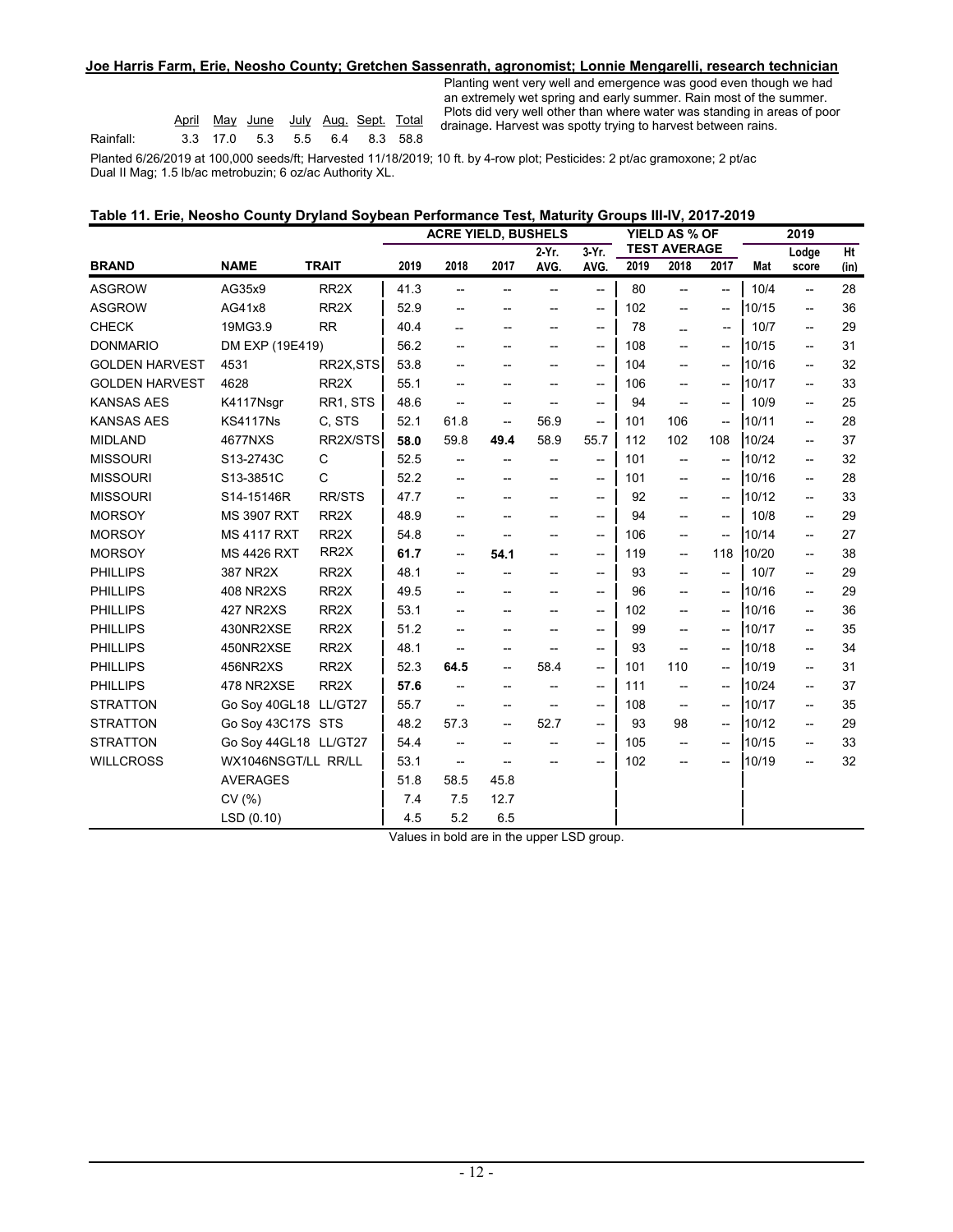#### **Joe Harris Farm, Erie, Neosho County; Gretchen Sassenrath, agronomist; Lonnie Mengarelli, research technician**

|           |  | April May June July Aug. Sept. Total |  |  |
|-----------|--|--------------------------------------|--|--|
| Rainfall: |  | 3.3 17.0 5.3 5.5 6.4 8.3 58.8        |  |  |

Planting went very well and emergence was good even though we had an extremely wet spring and early summer. Rain most of the summer. Plots did very well other than where water was standing in areas of poor April May June July Aug. Sept. Total did only han only than more natel has standing in didde or

**2019**

Planted 6/26/2019 at 100,000 seeds/ft; Harvested 11/18/2019; 10 ft. by 4-row plot; Pesticides: 2 pt/ac gramoxone; 2 pt/ac Dual II Mag; 1.5 lb/ac metrobuzin; 6 oz/ac Authority XL.

| Table 12. Erie, Neosho County Dryland Soybean Performance Test, Maturity Groups IV-V, 2017-2019 |                            |                      |
|-------------------------------------------------------------------------------------------------|----------------------------|----------------------|
|                                                                                                 | <b>ACRE YIELD, BUSHELS</b> | <b>YIELD AS % OF</b> |

|                   |                            |                   | AVIL TILLD, DUVIILLU |                          |                                                     | <u>וט א שבוו</u><br><b>TEST AVERAGE</b> |                                     |      | 20 I J                   |                          |       |                                       |      |
|-------------------|----------------------------|-------------------|----------------------|--------------------------|-----------------------------------------------------|-----------------------------------------|-------------------------------------|------|--------------------------|--------------------------|-------|---------------------------------------|------|
|                   |                            |                   |                      |                          |                                                     | 2 Yr.                                   | 3-Yr.                               |      |                          |                          |       | Lodge                                 | Ht   |
| <b>BRAND</b>      | <b>NAME</b>                | <b>TRAIT</b>      | 2019                 | 2018                     | 2017                                                | AVG.                                    | AVG.                                | 2019 | 2018                     | 2017                     | Mat   | score                                 | (in) |
| <b>ASGROW</b>     | AG48x9                     | RR <sub>2</sub> X | 53.2                 | --                       |                                                     |                                         | --                                  | 102  | --                       | --                       | 10/22 | $\overline{\phantom{a}}$              | 35   |
| <b>CHECK</b>      | 19MG4.8                    | <b>RR</b>         | 51.1                 | $\overline{\phantom{a}}$ | --                                                  |                                         | $\overline{\phantom{a}}$            | 98   | $\overline{\phantom{a}}$ | $-$                      | 10/18 | $\hspace{0.05cm} -\hspace{0.05cm}$    | 32   |
| <b>KANSAS AES</b> | K13-1830                   | C                 | 51.2                 | 63.1                     | 39.1                                                | 57.2                                    | 51.2                                | 99   | 102                      | 90                       | 10/21 | $\hspace{0.05cm} -\hspace{0.05cm}$    | 30   |
| <b>KANSAS AES</b> | K15-1809                   | C, STS            | 57.6                 | 70.2                     | --                                                  | 63.9                                    | --                                  | 111  | 113                      | --                       | 10/27 | $\hspace{0.05cm}$ $\hspace{0.05cm}$   | 25   |
| <b>KANSAS AES</b> | K15-1855                   | C. STS            | 51.2                 | 58.9                     | $\hspace{0.05cm} -\hspace{0.05cm} -\hspace{0.05cm}$ | 55.0                                    | $\overline{\phantom{a}}$            | 99   | 95                       | $-$                      | 10/19 | $\hspace{0.05cm}$ – $\hspace{0.05cm}$ | 29   |
| <b>KANSAS AES</b> | K15-1874                   | C. STS            | 49.9                 | 61.2                     | $-$                                                 | 55.6                                    | $\overline{\phantom{a}}$            | 96   | 98                       | $-$                      | 10/21 | $\hspace{0.05cm}$ – $\hspace{0.05cm}$ | 30   |
| <b>KANSAS AES</b> | <b>KS4919N</b>             | C                 | 51.0                 | 62.4                     | --                                                  | 56.7                                    | $\qquad \qquad -$                   | 98   | 100                      | --                       | 10/19 | --                                    | 32   |
| <b>KANSAS AES</b> | <b>KS5004N</b>             | C                 | 48.6                 | 67.2                     | 43.2                                                | 57.9                                    | 53.0                                | 94   | 108                      | 100                      | 10/17 | $\hspace{0.05cm}$ – $\hspace{0.05cm}$ | 31   |
| <b>KANSAS AES</b> | <b>KS5518</b>              | $\mathsf{C}$      | 51.4                 | 54.0                     | 36.5                                                | 52.7                                    | 47.3                                | 99   | 87                       | 84                       | 10/21 | $\hspace{0.05cm} -\hspace{0.05cm}$    | 30   |
| <b>MIDLAND</b>    | 4956NXS                    | RR <sub>2</sub> X | 54.4                 | 63.6                     | 48.9                                                | 59.0                                    | 55.6                                | 105  | 102                      | 113                      | 10/24 | --                                    | 35   |
| <b>MIDLAND</b>    | 5020NXS                    | RR <sub>2</sub> X | 57.4                 | --                       | --                                                  |                                         | $\overline{\phantom{0}}$            | 111  | $\overline{\phantom{a}}$ | $-$                      | 10/23 | $\hspace{0.05cm}$ – $\hspace{0.05cm}$ | 36   |
| <b>MISSOURI</b>   | S14-15138R                 | <b>RR/STS</b>     | 48.5                 | --                       |                                                     |                                         | $\overline{\phantom{a}}$            | 93   | --                       | $-$                      | 10/20 | $\hspace{0.05cm}$ – $\hspace{0.05cm}$ | 32   |
| <b>MORSOY</b>     | <b>MS 4706 RXT</b>         | RR <sub>2</sub> X | 53.9                 | --                       | 54.5                                                | --                                      | --                                  | 104  | --                       | 126                      | 10/27 | $\hspace{0.05cm}$ – $\hspace{0.05cm}$ | 40   |
| <b>MORSOY</b>     | <b>MS 4846 RXT</b>         | RR <sub>2</sub> X | 51.4                 | --                       |                                                     |                                         | --                                  | 99   | --                       | --                       | 10/20 | $\hspace{0.05cm}$ $\hspace{0.05cm}$   | 31   |
| <b>STRATTON</b>   | Go Sov 471E19S Enlist, STS |                   | 51.8                 | --                       | --                                                  |                                         | $\overline{\phantom{a}}$            | 100  | --                       | $\overline{\phantom{a}}$ | 10/29 | $\hspace{0.05cm}$ – $\hspace{0.05cm}$ | 38   |
| <b>STRATTON</b>   | Go Soy 512E18 Enlist       |                   | 50.9                 | --                       | --                                                  | --                                      | --                                  | 98   | --                       | --                       | 10/18 | $\hspace{0.05cm}$ – $\hspace{0.05cm}$ | 33   |
| <b>STRATTON</b>   | Go Sov 56C16               |                   | 51.2                 | --                       |                                                     |                                         | $\overline{\phantom{a}}$            | 99   | --                       | --                       | 10/27 | $\hspace{0.05cm}$ – $\hspace{0.05cm}$ | 34   |
| <b>WILLCROSS</b>  | WX1748NLL                  | LL.               | 50.2                 |                          |                                                     |                                         | $\overline{\phantom{0}}$            | 97   | --                       | $-$                      | 10/17 | $\overline{\phantom{a}}$              | 36   |
| <b>WILLCROSS</b>  | <b>WX9447NC</b>            |                   | 46.5                 | --                       | --                                                  | --                                      | $\hspace{0.05cm}$ $\hspace{0.05cm}$ | 90   | --                       | --                       | 10/17 | $\overline{\phantom{a}}$              | 31   |
| <b>WILLCROSS</b>  | <b>WXE8048NS</b>           | RR/LL             | 51.8                 | --                       |                                                     |                                         | --                                  | 100  | --                       | --                       | 10/19 | $\hspace{0.05cm} -\hspace{0.05cm}$    | 31   |
| <b>WILLCROSS</b>  | <b>WXR7878NS</b>           | <b>RR</b>         | 53.2                 | --                       |                                                     |                                         | $\overline{\phantom{a}}$            | 102  | --                       | $\overline{\phantom{a}}$ | 10/22 | $\overline{\phantom{a}}$              | 34   |
| <b>WILLCROSS</b>  | <b>WXX3487NS</b>           | RR <sub>2</sub> X | 56.0                 | --                       | --                                                  |                                         | --                                  | 108  | --                       | --                       | 10/24 | $\overline{\phantom{a}}$              | 37   |
|                   | <b>AVERAGES</b>            |                   | 51.9                 | 62.2                     | 43.3                                                |                                         |                                     |      |                          |                          |       |                                       |      |
|                   | CV(%)                      |                   | 8.0                  | 7.6                      | 11.9                                                |                                         |                                     |      |                          |                          |       |                                       |      |
|                   | LSD(0.10)                  |                   | 4.9                  | 5.6                      | 6.1                                                 |                                         |                                     |      |                          |                          |       |                                       |      |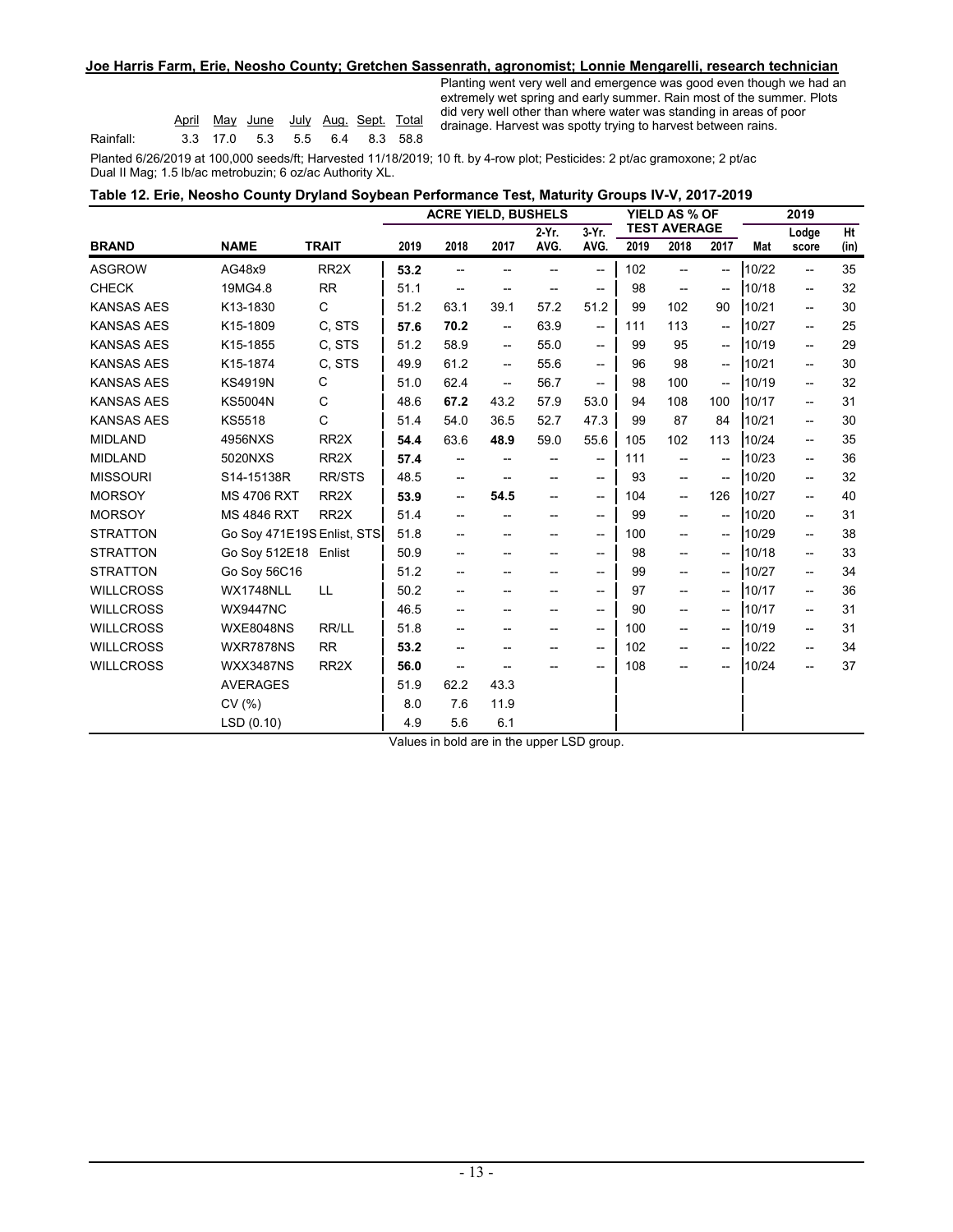# **North Central Experiment Field, Scandia, Republic County; Andrew Esser, agronomist**

Planted into sufficient moisture. Good growing conditions throughout entire season.

|                                                             |      |    | April May June July Aug Sept. Total |  |                       |
|-------------------------------------------------------------|------|----|-------------------------------------|--|-----------------------|
| Rainfall:                                                   | 06 D |    | 7.1 5.6 3.1 4.7 1.8 25.5            |  |                       |
| Irrigation:                                                 |      | 89 |                                     |  | 6.8 1.3 1.3 1.3 19.49 |
| Planted 6/7/2019 at 167,000 seeds/ft; Harvested 10/23/2019; |      |    |                                     |  |                       |

26 ft. by 2-row plot; Pesticides: 0.75 pt/ac dicamba + 0.75 pt/ac 2,4-D; 1 qt/ac Glyphosate + 3.75 oz/ac Fierce; .6 oz/ac First Rate + 10 oz/ac Clethodim.

# **Table 13. Scandia, Republic County Irrigated Soybean Performance Test, 2017-2019**

|                   |                  |                   | <b>ACRE YIELD, BUSHELS</b> |                          |                          |      |                                                     | YIELD AS % OF<br><b>TEST AVERAGE</b> |                                       |                          | 2019  |       |      |
|-------------------|------------------|-------------------|----------------------------|--------------------------|--------------------------|------|-----------------------------------------------------|--------------------------------------|---------------------------------------|--------------------------|-------|-------|------|
|                   |                  |                   | 3-Yr.<br>2-Yr.             |                          |                          |      |                                                     |                                      |                                       |                          |       | Lodge | Ht   |
| <b>BRAND</b>      | <b>NAME</b>      | <b>TRAIT</b>      | 2019                       | 2018                     | 2017                     | AVG. | AVG.                                                | 2019                                 | 2018                                  | 2017                     | Mat   | score | (in) |
| <b>ASGROW</b>     | AG35x9           | RR <sub>2</sub> X | 66.1                       |                          |                          |      | $\overline{\phantom{0}}$                            | 104                                  | --                                    | $\overline{\phantom{a}}$ | 10/6  | 1.0   | 35   |
| <b>ASGROW</b>     | AG41x8           | RR <sub>2</sub> X | 59.9                       | --                       | --                       |      | --                                                  | 94                                   | --                                    | --                       | 10/16 | 1.0   | 41   |
| <b>CHECK</b>      | 19MG3.1          | <b>RR</b>         | 61.7                       |                          | --                       | --   | $\overline{\phantom{a}}$                            | 97                                   | --                                    | --                       | 9/29  | 1.0   | 33   |
| <b>CHECK</b>      | 19MG3.9          | <b>RR</b>         | 62.4                       | $\overline{\phantom{a}}$ |                          |      | $-$                                                 | 98                                   | --                                    | --                       | 10/13 | 1.0   | 35   |
| <b>KANSAS AES</b> | K15-1283         | C. STS            | 64.4                       | --                       |                          |      | $\overline{\phantom{a}}$                            | 101                                  | --                                    | $-$                      | 10/13 | 1.0   | 31   |
| <b>KANSAS AES</b> | K4117Nsgr        | RR1, STS          | 61.4                       | --                       | --                       |      | --                                                  | 97                                   | --                                    | --                       | 10/6  | 1.0   | 27   |
| <b>KANSAS AES</b> | KS3618Ngr        | RR <sub>1</sub>   | 57.8                       | 52.7                     | 59.1                     | 55.3 | 56.5                                                | 91                                   | 106                                   | 93                       | 10/6  | 1.0   | 30   |
| <b>KANSAS AES</b> | <b>KS4117Ns</b>  | C. STS            | 64.0                       | 51.3                     | 65.0                     | 57.6 | 60.1                                                | 101                                  | 104                                   | 102                      | 10/6  | 1.0   | 28   |
| <b>MIDLAND</b>    | 3537NX           | RR <sub>2</sub> X | 67.7                       | 51.3                     | 68.5                     | 59.5 | 62.5                                                | 107                                  | 104                                   | 108                      | 10/13 | 1.0   | 33   |
| <b>MIDLAND</b>    | 3779NXS          | RR2X/STS          | 63.8                       | 51.9                     | $\overline{\phantom{a}}$ | 57.9 | $\hspace{0.05cm} -\hspace{0.05cm} -\hspace{0.05cm}$ | 100                                  | 105                                   | --                       | 10/13 | 1.0   | 38   |
| <b>MIDLAND</b>    | 3930NXS          | RR <sub>2</sub> X | 64.7                       | --                       | --                       |      | $\overline{\phantom{a}}$                            | 102                                  | --                                    | $-$                      | 10/13 | 1.0   | 37   |
| <b>MIDLAND</b>    | 4140NXS          | RR <sub>2</sub> X | 61.6                       | --                       | --                       |      | --                                                  | 97                                   | --                                    | --                       | 10/16 | 1.0   | 38   |
| <b>MISSOURI</b>   | S13-2743C        | C                 | 65.9                       | --                       | 61.7                     |      | $\overline{\phantom{a}}$                            | 104                                  | $\hspace{0.05cm}$ – $\hspace{0.05cm}$ | 97                       | 10/13 | 1.0   | 34   |
| <b>MISSOURI</b>   | S13-3851C        | C                 | 63.3                       | 57.3                     | 67.0                     | 60.3 | 62.5                                                | 100                                  | 116                                   | 105                      | 10/13 | 1.0   | 33   |
| <b>MISSOURI</b>   | S14-15138R       | <b>RR/STS</b>     | 61.0                       | 49.0                     | $\overline{\phantom{0}}$ | 55.0 | $\overline{\phantom{a}}$                            | 96                                   | 99                                    | $\overline{\phantom{a}}$ | 10/16 | 1.0   | 34   |
| <b>MISSOURI</b>   | S14-15146R       | <b>RR/STS</b>     | 64.6                       | --                       | $-$                      |      | --                                                  | 102                                  | --                                    | --                       | 10/13 | 1.0   | 31   |
| <b>PHILLIPS</b>   | 379 NR2XSE       | RR <sub>2</sub> X | 66.2                       | 48.3                     | --                       | 57.2 | $\hspace{0.05cm}$ $\hspace{0.05cm}$                 | 104                                  | 98                                    | $-$                      | 10/13 | 1.0   | 37   |
| <b>PHILLIPS</b>   | 387 NR2X         | RR <sub>2</sub> X | 64.9                       | 45.0                     | 62.7                     | 55.0 | 57.5                                                | 102                                  | 91                                    | 98                       | 10/13 | 1.0   | 37   |
| <b>PHILLIPS</b>   | <b>408 NR2XS</b> | RR <sub>2</sub> X | 66.5                       | 48.7                     | 68.0                     | 57.6 | 61.1                                                | 105                                  | 98                                    | 107                      | 10/16 | 1.0   | 35   |
|                   | <b>AVERAGES</b>  |                   | 63.5                       | 49.5                     | 63.7                     |      |                                                     |                                      |                                       |                          |       |       |      |
|                   | CV(%)            |                   | 4.7                        | 12.4                     | 8.3                      |      |                                                     |                                      |                                       |                          |       |       |      |
|                   | LSD(0.10)        |                   | 4.1                        | 8.4                      | 7.2                      |      |                                                     |                                      |                                       |                          |       |       |      |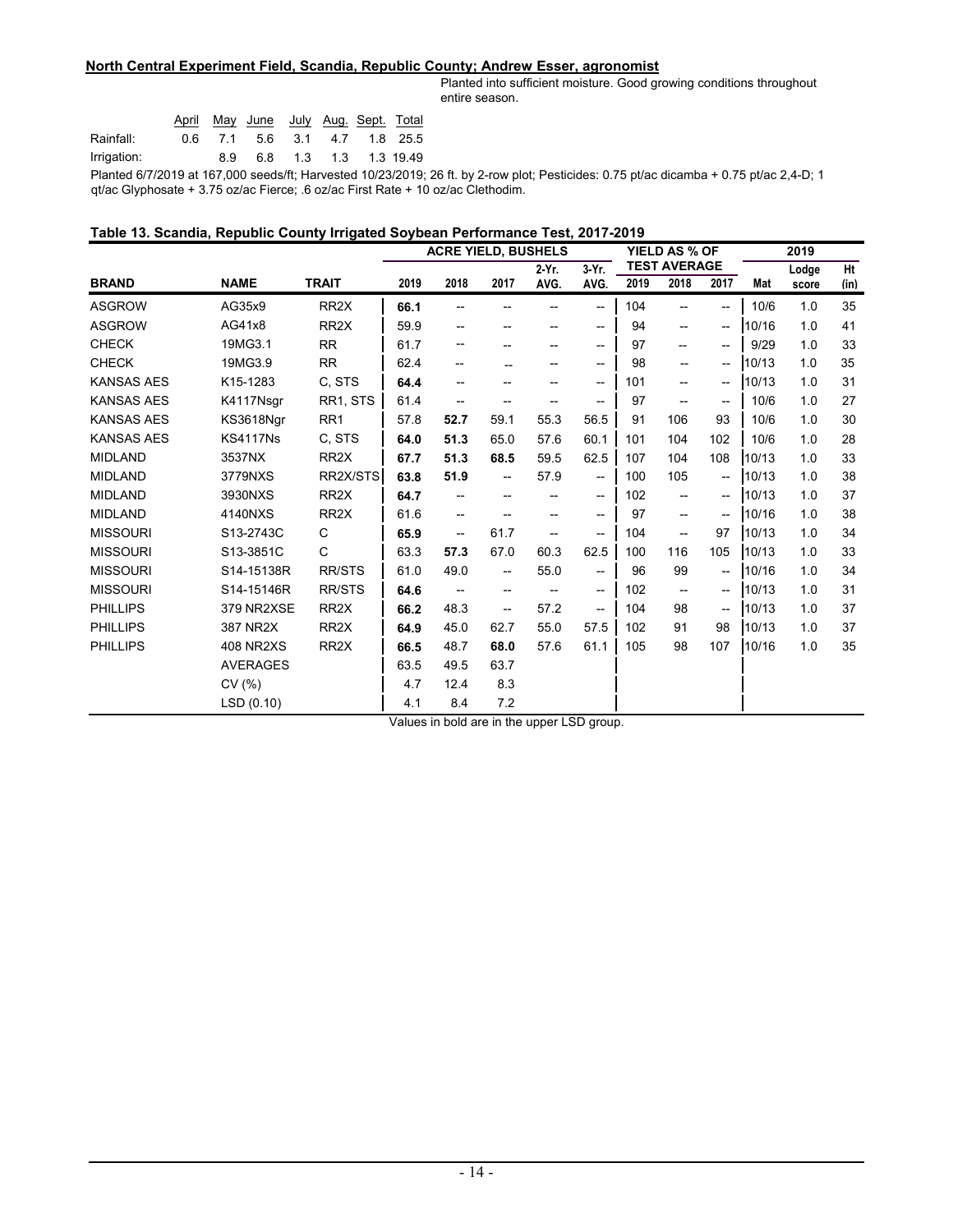#### **Clayton Short Farm, Assaria, Saline County; Bill Schapaugh, agronomist**

| Ladysmith silty clay loam |  |
|---------------------------|--|
|---------------------------|--|

|           |  | April May June July Aug Sept Total |  |  |
|-----------|--|------------------------------------|--|--|
| Rainfall: |  | 2.2 8.7 5.9 1.5 8.8 1.1 30.1       |  |  |
|           |  |                                    |  |  |

Planted 6/7/2019 at 155,000 seeds/ft; Harvested 10/23/2019; 12 ft. by 4-row plot; Pesticides: 3.3 oz/ac Zidua, 4 oz/ac Authority Planted into rough, cloddy soil but with available moisture. Accumulated precipitation from planting until October was 8 inches above the 30-year average. Strong growth and timely rains provided optimum conditions through majority of summer. The field development was set back from Dicamba drift mid season, finishing out with good October weather allowed for a timely harvest.

# **Table 14. Assaria, Saline County Dryland Soybean Performance Test, 2017-2019**

|                   |                  |                   | <b>ACRE YIELD, BUSHELS</b> |                          |      |                          |                   |      | YIELD AS % OF            |                                       | 2019 |       |      |
|-------------------|------------------|-------------------|----------------------------|--------------------------|------|--------------------------|-------------------|------|--------------------------|---------------------------------------|------|-------|------|
|                   |                  |                   |                            |                          |      | 2 Yr.                    | $3-Yr$ .          |      | <b>TEST AVERAGE</b>      |                                       |      | Lodge | Ht   |
| <b>BRAND</b>      | <b>NAME</b>      | <b>TRAIT</b>      | 2019                       | 2018                     | 2017 | AVG.                     | AVG.              | 2019 | 2018                     | 2017                                  | Mat  | score | (in) |
| <b>ASGROW</b>     | AG35x9           | RR <sub>2</sub> X | 66.0                       |                          |      |                          | $\hspace{0.05cm}$ | 113  | $-$                      | $\overline{\phantom{a}}$              | 9/28 | 1.0   | 31   |
| <b>ASGROW</b>     | AG41x8           | RR <sub>2</sub> X | 63.7                       | --                       | --   |                          | $- -$             | 109  | $-$                      | $- -$                                 | 9/29 | 1.0   | 34   |
| <b>CHECK</b>      | 19MG3.1          | <b>RR</b>         | 52.3                       |                          |      |                          | $\hspace{0.05cm}$ | 89   | $\overline{\phantom{a}}$ | $- -$                                 | 9/26 | 1.0   | 28   |
| <b>CHECK</b>      | 19MG3.9          | <b>RR</b>         | 63.2                       | --                       | --   |                          | $- -$             | 108  | $-$                      | $- -$                                 | 9/27 | 1.0   | 30   |
| <b>DONMARIO</b>   | DM EXP (19E419)  |                   | 56.3                       | --                       | --   |                          | $\hspace{0.05cm}$ | 96   | $\overline{\phantom{a}}$ | --                                    | 9/29 | 1.0   | 28   |
| <b>KANSAS AES</b> | K15-1283         | C. STS            | 55.1                       |                          |      |                          | $- -$             | 94   | $-$                      | $- -$                                 | 9/28 | 1.0   | 26   |
| <b>KANSAS AES</b> | K4117Nsgr        | RR1, STS          | 57.8                       | --                       |      |                          | --                | 98   | $-$                      | $- -$                                 | 9/28 | 1.0   | 24   |
| <b>KANSAS AES</b> | KS3618Ngr        | RR <sub>1</sub>   | 55.8                       | 51.4                     | 27.9 | 53.6                     | 45.0              | 95   | 101                      | 90                                    | 9/27 | 1.0   | 25   |
| <b>KANSAS AES</b> | <b>KS4117Ns</b>  | C. STS            | 60.6                       | 54.3                     | 30.9 | 57.4                     | 48.6              | 103  | 107                      | 99                                    | 9/28 | 1.0   | 26   |
| <b>PHILLIPS</b>   | 387 NR2X         | RR <sub>2</sub> X | 61.5                       | $\overline{\phantom{a}}$ | 30.4 | $\overline{\phantom{a}}$ | --                | 105  | $\overline{\phantom{m}}$ | 98                                    | 9/28 | 1.0   | 32   |
| <b>PHILLIPS</b>   | <b>408 NR2XS</b> | RR <sub>2</sub> X | 61.7                       | 52.7                     | 33.0 | 57.2                     | 49.1              | 105  | 104                      | 106                                   | 10/4 | 1.0   | 29   |
| <b>PHILLIPS</b>   | 427 NR2XS        | RR <sub>2</sub> X | 59.3                       | --                       | --   |                          | --                | 101  | $-$                      | $\hspace{0.05cm}$ – $\hspace{0.05cm}$ | 10/4 | 1.0   | 38   |
| <b>PHILLIPS</b>   | 427 NR2XS        | RR <sub>2</sub> X | 60.0                       |                          |      |                          | $- -$             | 102  |                          | $- -$                                 | 10/3 | 1.0   | 35   |
| <b>PHILLIPS</b>   | 430NR2XSE        | RR <sub>2</sub> X | 61.3                       | --                       |      |                          | $\hspace{0.05cm}$ | 104  | $\overline{\phantom{a}}$ | $\hspace{0.05cm}$ – $\hspace{0.05cm}$ | 10/5 | 1.0   | 35   |
| <b>PHILLIPS</b>   | 456NR2XS         | RR <sub>2</sub> X | 56.5                       | 53.5                     | 33.1 | 55.0                     | 47.7              | 96   | 105                      | 106                                   | 10/6 | 2.0   | 42   |
| <b>PHILLIPS</b>   | 478 NR2XSE       | RR <sub>2</sub> X | 47.8                       | 54.4                     | 32.0 | 51.1                     | 44.7              | 82   | 107                      | 103                                   | 10/9 | 1.3   | 37   |
|                   | <b>AVERAGES</b>  |                   | 58.7                       | 50.8                     | 31.1 |                          |                   |      |                          |                                       |      |       |      |
|                   | CV(%)            |                   | 4.8                        | 8.4                      | 7.1  |                          |                   |      |                          |                                       |      |       |      |
|                   | LSD(0.10)        |                   | 3.3                        | 5.0                      | 2.6  |                          |                   |      |                          |                                       |      |       |      |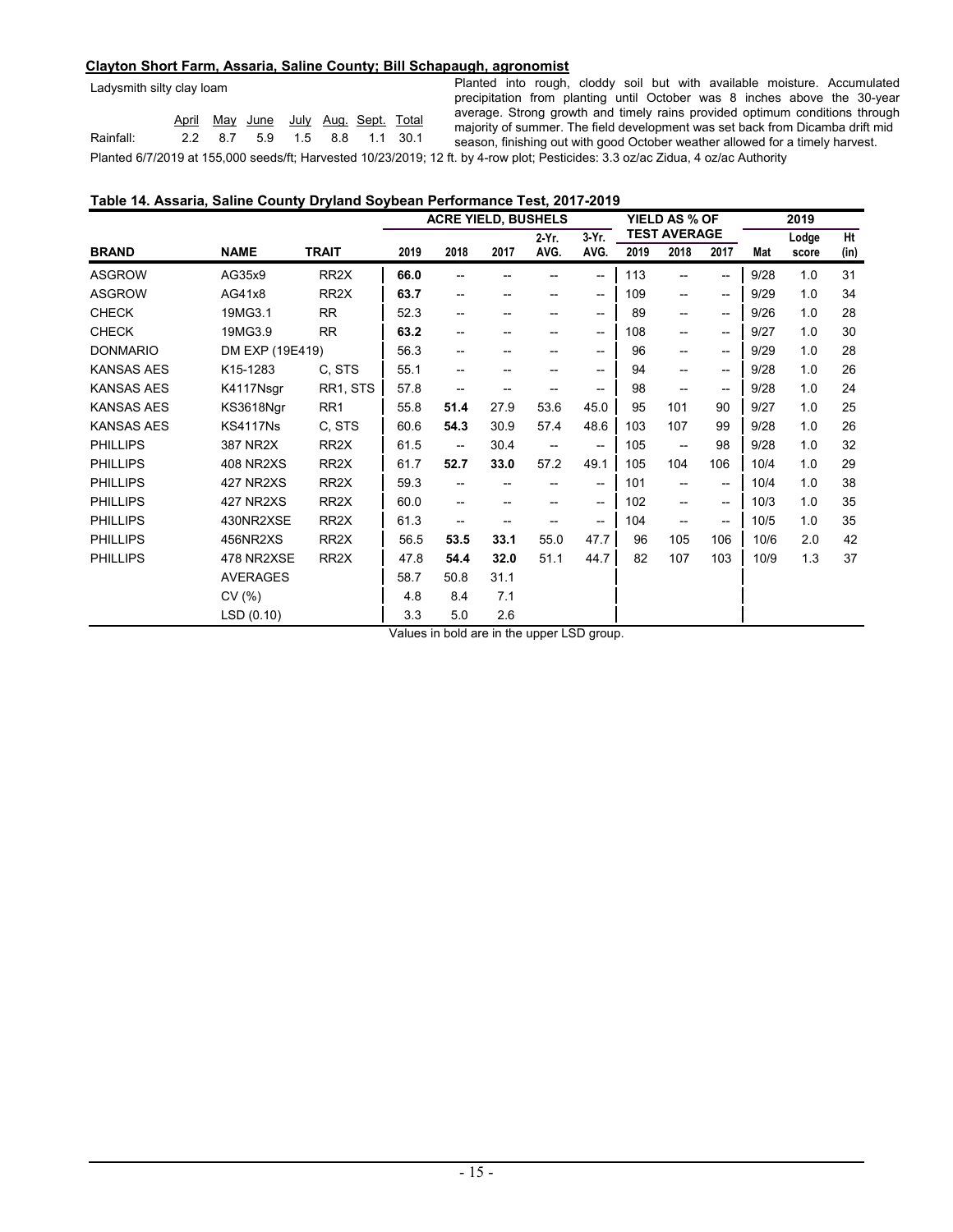#### **Northwest Research-Extension Center, Colby, Thomas County; Rob Aiken, agronomist**

|             |  | April May June July Aug. Sept. Total |  |                 |  |
|-------------|--|--------------------------------------|--|-----------------|--|
| Rainfall:   |  | 0.2 6.8 2.7 0.9 8.7 0.6 20.8         |  |                 |  |
| Irrigation: |  |                                      |  | 4.0 2.5 1.0 7.5 |  |

Planted 6/3/2019 at 180,000 seeds/ft; Harvested 10/09/2019; 20 ft. by 2-row plot; Pesticides: Authority Assist + Zidua.

## **Table 15. Colby, Thomas County Irrigated Soybean Performance Test, 2017-2019**

|                   |                 |                   | <b>ACRE YIELD, BUSHELS</b> |                                     |      |               |                                       |      | <b>YIELD AS % OF</b><br><b>TEST AVERAGE</b> |       |     | 2019           |            |  |
|-------------------|-----------------|-------------------|----------------------------|-------------------------------------|------|---------------|---------------------------------------|------|---------------------------------------------|-------|-----|----------------|------------|--|
| <b>BRAND</b>      | <b>NAME</b>     | <b>TRAIT</b>      | 2019                       | 2018                                | 2017 | 2 Yr.<br>AVG. | 3-Yr.<br>AVG.                         | 2019 | 2018                                        | 2017  | Mat | Lodge<br>score | Ht<br>(in) |  |
| <b>ASGROW</b>     | AG35x9          | RR <sub>2</sub> X | 67.7                       |                                     |      |               | $\overline{\phantom{a}}$              | 117  |                                             | --    |     | 2.5            | 32         |  |
| <b>ASGROW</b>     | AG41x8          | RR <sub>2</sub> X | 51.8                       |                                     |      |               | $\hspace{0.05cm}$ – $\hspace{0.05cm}$ | 89   | $\hspace{0.05cm}$ – $\hspace{0.05cm}$       | --    | --  | 2.8            | 41         |  |
| <b>CHECK</b>      | 19MG3.1         | <b>RR</b>         | 63.0                       | --                                  |      |               | $\hspace{0.05cm}$ – $\hspace{0.05cm}$ | 108  | $-$                                         | --    | --  | 1.8            | 33         |  |
| <b>CHECK</b>      | 19MG3.9         | <b>RR</b>         | 56.4                       | --                                  |      |               | $\hspace{0.05cm}$ – $\hspace{0.05cm}$ | 97   | --                                          | --    | --  | 2.0            | 35         |  |
| <b>KANSAS AES</b> | K4117Nsgr       | RR1, STS          | 51.0                       | --                                  |      |               | --                                    | 88   | $-$                                         | --    | --  | 1.5            | 28         |  |
| <b>KANSAS AES</b> | <b>KS4117Ns</b> | C. STS            | 59.4                       | 69.0                                | 73.2 | 64.2          | 67.2                                  | 102  | 107                                         | 97    | --  | 1.0            | 27         |  |
| <b>LG SEEDS</b>   | C3550RX         | RR <sub>2</sub> X | 58.4                       | 67.3                                | 81.2 | 62.9          | 69.0                                  | 101  | 105                                         | 107   | --  | 1.5            | 33         |  |
| <b>LG SEEDS</b>   | C3985RX         | RR <sub>2</sub> X | 62.4                       |                                     |      |               | $\hspace{0.05cm}$ – $\hspace{0.05cm}$ | 107  | $\overline{\phantom{a}}$                    | $- -$ | --  | 1.8            | 34         |  |
| <b>LG SEEDS</b>   | C4227RX         | RR2X/STS          | 55.9                       | --                                  | --   |               | $\hspace{0.05cm}$ – $\hspace{0.05cm}$ | 96   | $\overline{\phantom{a}}$                    | --    | --  | 2.3            | 36         |  |
| <b>LG SEEDS</b>   | CS3333RX        | RR <sub>2</sub> X | 57.0                       | --                                  |      |               | $\hspace{0.05cm}$ – $\hspace{0.05cm}$ | 98   | $\overline{\phantom{a}}$                    | --    | --  | 1.5            | 32         |  |
| <b>LG SEEDS</b>   | LGS2989RX       | RR <sub>2</sub> X | 63.6                       | --                                  | --   | --            | $\hspace{0.05cm}$ – $\hspace{0.05cm}$ | 110  | $-$                                         | --    | --  | 1.0            | 32         |  |
| <b>LG SEEDS</b>   | LGS3600RX       | RR <sub>2</sub> X | 52.7                       | 66.8                                | --   |               | $\hspace{0.05cm}$ – $\hspace{0.05cm}$ | 91   | 104                                         | $- -$ | --  | 1.5            | 34         |  |
| <b>LG SEEDS</b>   | LGS3777RX       | RR2X/STS          | 55.8                       | $\hspace{0.05cm}$ $\hspace{0.05cm}$ |      |               |                                       | 96   | $-$                                         | --    |     | 2.5            | 36         |  |
|                   | <b>AVERAGES</b> |                   | 58.1                       | 64.3                                | 75.8 |               |                                       |      |                                             |       |     |                |            |  |
|                   | CV(%)           |                   | 6.6                        | 7.7                                 | 5.9  |               |                                       |      |                                             |       |     |                |            |  |
|                   | LSD(0.10)       |                   | 4.5                        | 5.8                                 | 5.1  |               |                                       |      |                                             |       |     |                |            |  |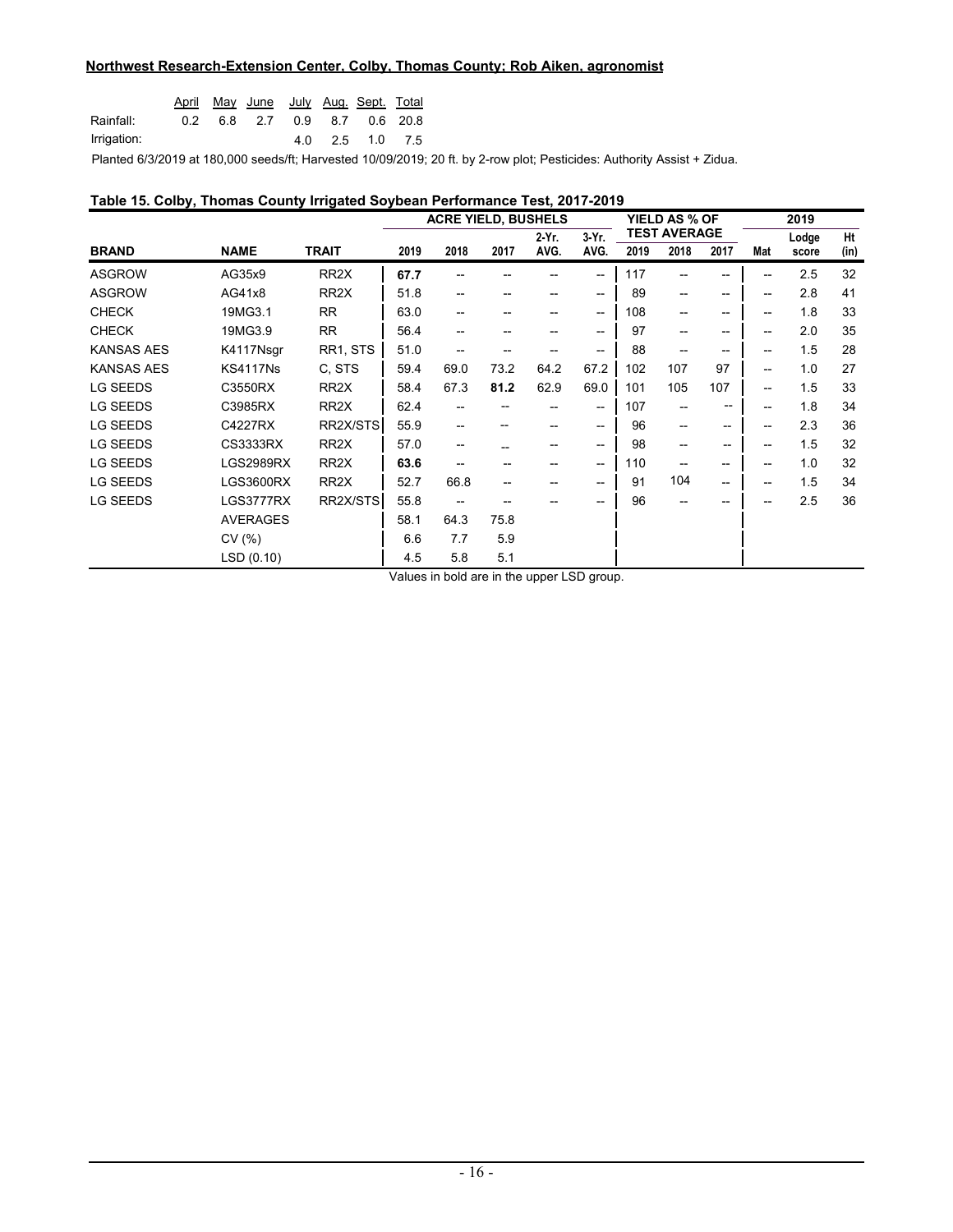|                       |                                                     | Kiro                     | Topeka                   | Ottawa                   |                                     |                                                     | <b>Columbus</b>          | <b>McCune</b>            |                                    | Erie                     |                                                     | Pittsburg                |                                    | Belle-                                              |                         |                          |         |
|-----------------------|-----------------------------------------------------|--------------------------|--------------------------|--------------------------|-------------------------------------|-----------------------------------------------------|--------------------------|--------------------------|------------------------------------|--------------------------|-----------------------------------------------------|--------------------------|------------------------------------|-----------------------------------------------------|-------------------------|--------------------------|---------|
| <b>BRAND/NAME</b>     |                                                     | Riley dryland            | irrigated                |                          | MG4 MG 5                            | MG4                                                 | MG <sub>5</sub>          | <b>MG4 MG5</b>           |                                    | <b>MG 4 MG 5</b>         |                                                     | MG <sub>5</sub>          | Scandia                            |                                                     | ville Assaria Colby AVG |                          |         |
| <b>ASGROW</b>         |                                                     |                          |                          |                          |                                     |                                                     |                          |                          |                                    |                          |                                                     |                          |                                    |                                                     |                         |                          |         |
| AG35x9                | 108                                                 | 100                      | 104                      | 104                      | $\overline{\phantom{a}}$            | 108                                                 |                          |                          |                                    | 80                       | $\overline{\phantom{a}}$                            | --                       | 104                                | --                                                  | 113                     |                          | 117 104 |
| AG41x8                | 105                                                 | 101                      | 95                       | 92                       | $\overline{\phantom{a}}$            | 102                                                 | --                       | $\overline{\phantom{a}}$ | $\overline{\phantom{a}}$           | 102                      | $\hspace{0.05cm} -\hspace{0.05cm} -\hspace{0.05cm}$ | --                       | 94                                 | $\hspace{0.05cm} -\hspace{0.05cm}$                  | 109                     | 89                       | 99      |
| AG48x9                | $\overline{\phantom{a}}$                            | --                       | --                       | --                       | 104                                 | $\overline{\phantom{a}}$                            | 103                      |                          | --                                 | --                       | 102                                                 | --                       | $\hspace{0.05cm} -\hspace{0.05cm}$ | $\overline{\phantom{a}}$                            | --                      | --                       | 103     |
| <b>CHECK</b>          |                                                     |                          |                          |                          |                                     |                                                     |                          |                          |                                    |                          |                                                     |                          |                                    |                                                     |                         |                          |         |
| 19MG3.1               | $\hspace{0.05cm} -\hspace{0.05cm} -\hspace{0.05cm}$ | 89                       | 102                      | 99                       | --                                  | 94                                                  |                          |                          |                                    | --                       |                                                     | --                       | 97                                 | $\overline{\phantom{a}}$                            | 89                      | 108                      | 96      |
| 19MG3.9               | 91                                                  | 80                       | 95                       | 99                       | --                                  | 93                                                  | --                       |                          | --                                 | 78                       | $\hspace{0.05cm} -\hspace{0.05cm} -\hspace{0.05cm}$ | --                       | 98                                 | --                                                  | 108                     | 97                       | 94      |
| 19MG4.8               |                                                     |                          | --                       | $\overline{\phantom{a}}$ | 104                                 | $\overline{\phantom{a}}$                            | 101                      |                          | --                                 | --                       | 98                                                  | --                       | --                                 | --                                                  |                         | --                       | 101     |
| <b>DONMARIO</b>       |                                                     |                          |                          |                          |                                     |                                                     |                          |                          |                                    |                          |                                                     |                          |                                    |                                                     |                         |                          |         |
| DM EXP (19E419) --    |                                                     |                          |                          | 101                      | --                                  | 91                                                  |                          |                          |                                    | 108                      |                                                     |                          |                                    |                                                     | 96                      | --                       | 98      |
| <b>GOLDEN HARVEST</b> |                                                     |                          |                          |                          |                                     |                                                     |                          |                          |                                    |                          |                                                     |                          |                                    |                                                     |                         |                          |         |
| 3728                  | 95                                                  | 90                       | --                       |                          |                                     |                                                     |                          |                          |                                    |                          |                                                     |                          |                                    |                                                     |                         |                          | 92      |
| 3934                  | $\overline{\phantom{a}}$                            | --                       | 95                       | 97                       | --                                  |                                                     |                          |                          | --                                 | $\qquad \qquad -$        |                                                     | --                       |                                    |                                                     | --                      | --                       | 96      |
| 4531                  | --                                                  | --                       | --                       | $\overline{a}$           | --                                  |                                                     | --                       | $\overline{a}$           | $\hspace{0.05cm} -\hspace{0.05cm}$ | 104                      | --                                                  | --                       |                                    | --                                                  | --                      | --                       | 104     |
| 4628                  |                                                     | --                       | 103                      | --                       | --                                  |                                                     | $\overline{\phantom{0}}$ |                          | --                                 | 106                      | --                                                  | --                       |                                    |                                                     |                         | --                       | 105     |
| 4741                  |                                                     |                          | --                       | --                       |                                     | $\overline{\phantom{a}}$                            | 102                      |                          | --                                 | --                       |                                                     | --                       |                                    |                                                     | --                      | --                       | 102     |
| 4823                  | --                                                  | --                       | --                       | --                       | $\overline{\phantom{a}}$            | $\hspace{0.05cm} -\hspace{0.05cm}$                  | 114                      | $\overline{\phantom{a}}$ | --                                 | --                       | --                                                  | --                       |                                    | --                                                  | --                      | --                       | 114     |
| S37-A4X               | 101                                                 | 91                       | $\overline{\phantom{a}}$ | $\overline{\phantom{0}}$ | $\overline{a}$                      | $\overline{a}$                                      | $\overline{\phantom{a}}$ |                          | --                                 | --                       |                                                     | --                       |                                    | --                                                  |                         | --                       | 96      |
| S39-G2X               | 103                                                 | 96                       | --                       | $\overline{\phantom{a}}$ | $\overline{\phantom{a}}$            |                                                     | --                       | $\overline{a}$           | --                                 | --                       |                                                     | --                       |                                    |                                                     | --                      |                          | 99      |
| S42-B9XS              | 106                                                 | 107                      | --                       | 107                      | --                                  |                                                     | --                       |                          | --                                 | --                       |                                                     | --                       | --                                 | --                                                  | --                      | --                       | 107     |
| S43-V3X               | --                                                  |                          | --                       | 101                      | --                                  | $\overline{a}$                                      | --                       |                          | --                                 | --                       |                                                     | --                       |                                    |                                                     | --                      | --                       | 101     |
| S45-Z5XS              | $\overline{\phantom{a}}$                            |                          | $\overline{\phantom{a}}$ | --                       | --                                  | 114                                                 |                          |                          |                                    | --                       |                                                     | --                       |                                    |                                                     |                         |                          | 114     |
| S46-W2X               | 105                                                 | 108                      | --                       | 96                       | --                                  | 107                                                 | $\overline{\phantom{a}}$ |                          | --                                 | --                       |                                                     | --                       |                                    |                                                     | --                      | --                       | 104     |
| S51-R3X               | $\overline{\phantom{a}}$                            |                          | $\overline{\phantom{a}}$ | --                       | --                                  | $\overline{\phantom{a}}$                            | 112                      | $\overline{a}$           | --                                 | --                       | --                                                  | --                       | $\overline{\phantom{a}}$           | $\overline{a}$                                      | --                      | --                       | 112     |
| <b>INTEGRA</b>        |                                                     |                          |                          |                          |                                     |                                                     |                          |                          |                                    |                          |                                                     |                          |                                    |                                                     |                         |                          |         |
| 4149NS                |                                                     |                          | --                       | 102                      | --                                  |                                                     |                          |                          |                                    |                          |                                                     |                          |                                    |                                                     |                         | --                       | 102     |
| S3809N                |                                                     |                          | --                       | 100                      | --                                  |                                                     |                          |                          |                                    |                          |                                                     |                          |                                    |                                                     |                         | --                       | 100     |
| S4920N                |                                                     |                          | $\overline{\phantom{a}}$ | $\overline{\phantom{a}}$ | 102                                 | $\overline{\phantom{a}}$                            |                          |                          |                                    | --                       | $\overline{a}$                                      |                          |                                    | $\overline{\phantom{a}}$                            |                         | --                       | 102     |
| <b>KANSAS AES</b>     |                                                     |                          |                          |                          |                                     |                                                     |                          |                          |                                    |                          |                                                     |                          |                                    |                                                     |                         |                          |         |
| K13-1830              |                                                     |                          |                          |                          | 100                                 | $\overline{\phantom{a}}$                            | 101                      |                          |                                    |                          | 99                                                  |                          |                                    |                                                     |                         |                          | 100     |
| K15-1283              | 95                                                  | 112                      | 107                      | 98                       | $\overline{\phantom{a}}$            | $\overline{\phantom{a}}$                            | --                       |                          |                                    |                          |                                                     |                          | 101                                | --                                                  | 94                      | --                       | 101     |
| K15-1809              | $\overline{\phantom{a}}$                            | --                       | --                       | $\overline{\phantom{a}}$ | 109                                 | $\hspace{0.05cm} -\hspace{0.05cm} -\hspace{0.05cm}$ | 104                      |                          | --                                 | $\overline{\phantom{a}}$ | 111                                                 | --                       | --                                 | $\overline{\phantom{a}}$                            | --                      | --                       | 108     |
| K15-1855              | $\hspace{0.05cm}$ $\hspace{0.05cm}$                 | --                       | --                       | --                       | 101                                 | $-\hbox{--}$                                        | 102                      | $\overline{a}$           | --                                 | $\overline{\phantom{a}}$ | 99                                                  | --                       | $\hspace{0.05cm} -\hspace{0.05cm}$ | $\overline{\phantom{a}}$                            | --                      | --                       | 101     |
| K15-1874              | $-\!$                                               | --                       | --                       | --                       | 97                                  | --                                                  | 100                      | $\overline{\phantom{a}}$ | $\qquad \qquad \qquad -$           | --                       | 96                                                  | --                       | $\hspace{0.05cm} -\hspace{0.05cm}$ | --                                                  | --                      | --                       | 98      |
| K4117Nsgr             | 94                                                  | 106                      | 100                      | 103                      | --                                  | 99                                                  | --                       |                          | --                                 | 94                       | --                                                  | --                       | 97                                 | $\hspace{0.05cm} -\hspace{0.05cm}$                  | 98                      | 88                       | 98      |
| KS3618Ngr             | $\overline{\phantom{a}}$                            | $\overline{\phantom{a}}$ | --                       | --                       | $\hspace{0.05cm}$ $\hspace{0.05cm}$ | --                                                  | --                       |                          | $\hspace{0.05cm} -\hspace{0.05cm}$ | $\overline{\phantom{a}}$ | --                                                  | $\overline{\phantom{a}}$ | 91                                 | $\hspace{0.05cm} -\hspace{0.05cm}$                  | 95                      | $\overline{\phantom{a}}$ | 93      |
| <b>KS4117Ns</b>       | 101                                                 | 104                      | 104                      | 103                      | $\overline{\phantom{a}}$            | 97                                                  | --                       |                          | --                                 | 101                      | $\overline{\phantom{a}}$                            | $\overline{\phantom{a}}$ | 101                                | $\hspace{0.05cm} -\hspace{0.05cm} -\hspace{0.05cm}$ | 103                     |                          | 102 102 |
| <b>KS4919N</b>        | $-\!$                                               | --                       | --                       | --                       | 94                                  | $-\hbox{--}$                                        | 97                       | $\overline{a}$           | --                                 | $\overline{\phantom{a}}$ | 98                                                  | --                       | $\overline{\phantom{a}}$           | $\overline{\phantom{a}}$                            |                         | --                       | 96      |
| <b>KS5004N</b>        | --                                                  | --                       | --                       | --                       | 88                                  | $\overline{\phantom{a}}$                            | 89                       | $\overline{\phantom{a}}$ | --                                 | --                       | 94                                                  | --                       | --                                 |                                                     |                         | --                       | 90      |
| KS5518                |                                                     |                          |                          | --                       | 93                                  | $\overline{\phantom{a}}$                            | 96                       | --                       | --                                 | $\overline{\phantom{a}}$ | 99                                                  | --                       | --                                 |                                                     |                         | --                       | 96      |

# **Table 16. Yield as a Percentage of Test Average from 2019 Soybean Tests**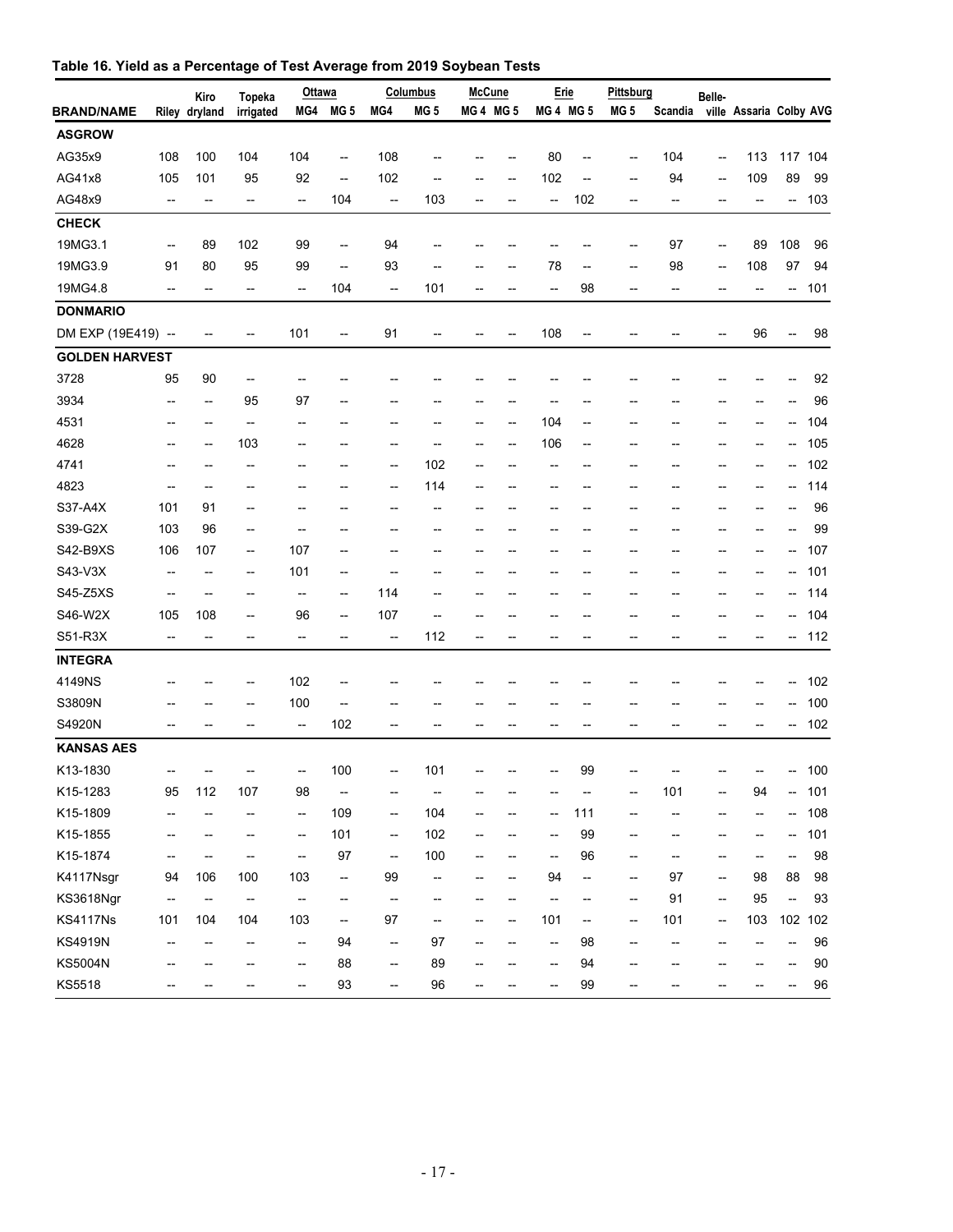|                    |                          | Kiro                               | <b>Topeka</b>  | Ottawa                   |                                     |                          | <b>Columbus</b>          | <b>McCune</b>                         |                                     | Erie                     |     | <b>Pittsburg</b>         |                                     | Belle-                                              |                                                     |     |     |
|--------------------|--------------------------|------------------------------------|----------------|--------------------------|-------------------------------------|--------------------------|--------------------------|---------------------------------------|-------------------------------------|--------------------------|-----|--------------------------|-------------------------------------|-----------------------------------------------------|-----------------------------------------------------|-----|-----|
| <b>BRAND/NAME</b>  |                          | Riley dryland                      | irrigated      | MG4                      | MG <sub>5</sub>                     | MG4                      | MG <sub>5</sub>          | <b>MG4 MG5</b>                        |                                     | MG 4 MG 5                |     | MG <sub>5</sub>          | Scandia                             |                                                     | ville Assaria Colby AVG                             |     |     |
| <b>LG SEEDS</b>    |                          |                                    |                |                          |                                     |                          |                          |                                       |                                     |                          |     |                          |                                     |                                                     |                                                     |     |     |
| C3550RX            |                          |                                    |                |                          |                                     |                          |                          |                                       |                                     |                          |     |                          |                                     |                                                     |                                                     | 101 | 101 |
| C3985RX            |                          |                                    |                |                          |                                     |                          |                          |                                       |                                     | --                       |     |                          |                                     |                                                     | --                                                  | 107 | 107 |
| C4227RX            |                          |                                    |                |                          |                                     |                          |                          |                                       |                                     | --                       |     |                          |                                     | --                                                  | $\overline{\phantom{a}}$                            | 96  | 96  |
| <b>CS3333RX</b>    |                          |                                    |                |                          |                                     |                          |                          |                                       |                                     |                          |     |                          |                                     |                                                     |                                                     | 98  | 98  |
| <b>LGS2989RX</b>   |                          |                                    | --             | --                       | --                                  | --                       |                          |                                       | --                                  | --                       | --  | --                       | --                                  | --                                                  | --                                                  | 110 | 110 |
| <b>LGS3600RX</b>   |                          | --                                 | --             | $\overline{\phantom{a}}$ | --                                  | --                       | --                       | --                                    | $\overline{\phantom{a}}$            | --                       |     | --                       | $\overline{\phantom{a}}$            | $\overline{\phantom{a}}$                            | $\hspace{0.05cm} -\hspace{0.05cm} -\hspace{0.05cm}$ | 91  | 95  |
| LGS3777RX          |                          |                                    |                |                          |                                     |                          |                          |                                       | --                                  |                          |     |                          |                                     |                                                     | $\overline{\phantom{a}}$                            | 96  | 96  |
| <b>LGS4845RX</b>   |                          |                                    |                |                          |                                     | --                       | 109                      |                                       |                                     |                          |     |                          |                                     |                                                     |                                                     | --  | 109 |
| <b>MIDLAND</b>     |                          |                                    |                |                          |                                     |                          |                          |                                       |                                     |                          |     |                          |                                     |                                                     |                                                     |     |     |
| 3537NX             | 93                       |                                    |                |                          |                                     |                          |                          |                                       |                                     |                          |     |                          | 107                                 |                                                     |                                                     | --  | 100 |
| 3779NXS            | 98                       | 100                                | $\overline{a}$ |                          |                                     |                          |                          |                                       |                                     |                          |     | --                       | 100                                 |                                                     | --                                                  |     | 99  |
| 3930NXS            | 110                      | 108                                | 119            | $\overline{\phantom{a}}$ | --                                  | --                       |                          |                                       | --                                  | --                       |     | --                       | 102                                 | --                                                  | --                                                  | --  | 110 |
| 4140NXS            | --                       | 111                                | 100            | 97                       | --                                  |                          |                          |                                       |                                     | --                       |     |                          | 97                                  | --                                                  | --                                                  |     | 101 |
| 4328NX             | $\hspace{0.05cm} \dashv$ | 98                                 | 102            | 101                      |                                     |                          |                          |                                       | --                                  | --                       |     |                          | --                                  |                                                     |                                                     |     | 101 |
| 4488NXS            | --                       | --                                 | 110            | 105                      | --                                  | --                       | --                       |                                       | --                                  | $\overline{\phantom{a}}$ |     | --                       | --                                  | --                                                  | --                                                  | --  | 107 |
| 4677NXS            | --                       | --                                 | --             | 91                       | --                                  | 89                       | $\overline{\phantom{a}}$ | --                                    | $\overline{\phantom{a}}$            | 112                      | --  | --                       | $\overline{\phantom{a}}$            |                                                     |                                                     |     | 97  |
| 4956NXS            |                          |                                    | --             | --                       |                                     | --                       | 82                       | --                                    | --                                  | --                       | 105 |                          |                                     |                                                     |                                                     |     | 93  |
| 5020NXS            |                          |                                    | --             | --                       | --                                  | --                       | 89                       | --                                    | --                                  | --                       | 111 | --                       | $\overline{\phantom{a}}$            | --                                                  | --                                                  | --  | 100 |
| <b>MISSOURI</b>    |                          |                                    |                |                          |                                     |                          |                          |                                       |                                     |                          |     |                          |                                     |                                                     |                                                     |     |     |
| S13-2743C          |                          | --                                 | 76             | 107                      |                                     |                          |                          |                                       | --                                  | 101                      | --  | --                       | 104                                 |                                                     |                                                     |     | 97  |
| S13-3851C          |                          | --                                 | 105            | 98                       | --                                  |                          |                          | $\overline{a}$                        | $\overline{\phantom{a}}$            | 101                      | --  | $\overline{\phantom{a}}$ | 100                                 | --                                                  | --                                                  | --  | 101 |
| S14-15138R         |                          | --                                 | 105            | $- \hspace{0.1em} -$     | 100                                 |                          |                          |                                       | --                                  | --                       | 93  | --                       | 96                                  |                                                     |                                                     |     | 99  |
| S14-15146R         |                          | --                                 | 89             | 95                       | --                                  | --                       |                          |                                       |                                     | 92                       | --  | --                       | 102                                 |                                                     |                                                     |     | 94  |
| <b>MORSOY</b>      |                          |                                    |                |                          |                                     |                          |                          |                                       |                                     |                          |     |                          |                                     |                                                     |                                                     |     |     |
| <b>MS 3907 RXT</b> |                          | --                                 | 103            | 103                      | --                                  | 97                       |                          |                                       |                                     | 94                       |     |                          |                                     |                                                     |                                                     |     | 99  |
| <b>MS 4117 RXT</b> |                          | --                                 | 90             | 102                      | --                                  | 104                      |                          | --                                    | $\hspace{0.05cm}$ $\hspace{0.05cm}$ | 106                      | --  |                          |                                     |                                                     | --                                                  | --  | 100 |
| <b>MS 4426 RXT</b> |                          | --                                 | 118            | 106                      | $\hspace{0.05cm}$ $\hspace{0.05cm}$ | 108                      | --                       | --                                    | $\hspace{0.05cm}$ $\hspace{0.05cm}$ | 119                      | --  |                          |                                     |                                                     |                                                     |     | 113 |
| <b>MS 4706 RXT</b> |                          | --                                 | 111            | --                       | 92                                  | --                       | 94                       |                                       |                                     | --                       | 104 |                          |                                     |                                                     |                                                     |     | 100 |
| <b>MS 4846 RXT</b> | --                       | --                                 | 104            | --                       | 104                                 | $\overline{\phantom{a}}$ | 110                      |                                       |                                     | --                       | 99  | --                       |                                     |                                                     | --                                                  | --  | 104 |
| <b>PHILLIPS</b>    |                          |                                    |                |                          |                                     |                          |                          |                                       |                                     |                          |     |                          |                                     |                                                     |                                                     |     |     |
| 379 NR2XSE         | 89                       | $\overline{\phantom{a}}$           | 100            | $\hspace{0.05cm} \dashv$ |                                     |                          |                          |                                       | $\overline{\phantom{a}}$            | --                       | --  | --                       | 101                                 | --                                                  | $\hspace{0.05cm} -\hspace{0.05cm} -\hspace{0.05cm}$ | --  | 97  |
| 387 NR2X           | 103                      | $\hspace{0.05cm} -\hspace{0.05cm}$ | 103            | 97                       | --                                  |                          |                          | --                                    | $\hspace{0.05cm}$ $\hspace{0.05cm}$ | 93                       | --  | --                       | 102                                 | $\hspace{0.05cm} -\hspace{0.05cm}$                  | 105                                                 | --  | 101 |
| <b>408 NR2XS</b>   | 104                      | $\hspace{0.05cm} -\hspace{0.05cm}$ | 96             | 105                      | --                                  | --                       |                          | --                                    | $\overline{\phantom{a}}$            | 96                       | --  | $\overline{\phantom{a}}$ | 105                                 | $\hspace{0.05cm} -\hspace{0.05cm}$                  | 105                                                 | --  | 103 |
| 427 NR2XS          | 99                       | --                                 | 80             | 95                       | --                                  | 98                       |                          | --                                    | $\overline{\phantom{a}}$            | 102                      | --  | --                       | --                                  | $\hspace{0.05cm} -\hspace{0.05cm} -\hspace{0.05cm}$ | 102                                                 | --  | 97  |
| 430NR2XSE          | $\overline{\phantom{a}}$ | --                                 | $\overline{a}$ | 104                      | $\hspace{0.05cm}$ $\hspace{0.05cm}$ | 97                       | --                       | --                                    | $\hspace{0.05cm} \dashv$            | 99                       | --  | --                       | $\hspace{0.05cm}$ $\hspace{0.05cm}$ | $\overline{\phantom{a}}$                            | 104                                                 | --  | 103 |
| 450NR2XSE          | --                       |                                    | --             | --                       | --                                  | --                       | --                       | --                                    | $\hspace{0.05cm} -\hspace{0.05cm}$  | 93                       | --  | --                       | --                                  | $\hspace{0.05cm}$ –                                 | --                                                  | --  | 96  |
| 456NR2XS           |                          |                                    |                | --                       | --                                  | 102                      | --                       |                                       | $\overline{\phantom{a}}$            | 101                      | --  | --                       | --                                  | --                                                  | 96                                                  | --  | 99  |
| 478 NR2XSE         | --                       |                                    | --             | --                       | --                                  | 107                      | 104                      | --                                    | $\overline{\phantom{a}}$            | 111                      | --  | --                       | --                                  | --                                                  | 82                                                  | --  | 99  |
| 500NR2XS           | --                       | --                                 | --             | --                       | --                                  | $\overline{\phantom{a}}$ | 108                      | --                                    | $\overline{\phantom{a}}$            | --                       | --  | --                       | --                                  | --                                                  | --                                                  | --  | 108 |
| 506NR2XS           | --                       | --                                 | --             | --                       | --                                  | $\overline{\phantom{a}}$ | 104                      | $\hspace{0.05cm}$ – $\hspace{0.05cm}$ | $\hspace{0.05cm} -\hspace{0.05cm}$  | --                       | --  | --                       | --                                  | $\overline{\phantom{a}}$                            | --                                                  | --  | 104 |
|                    |                          |                                    |                |                          |                                     |                          |                          |                                       |                                     |                          |     |                          |                                     |                                                     |                                                     |     |     |

# **Table 16 continued. Yield as a Percentage of Test Average from 2019 Soybean Tests**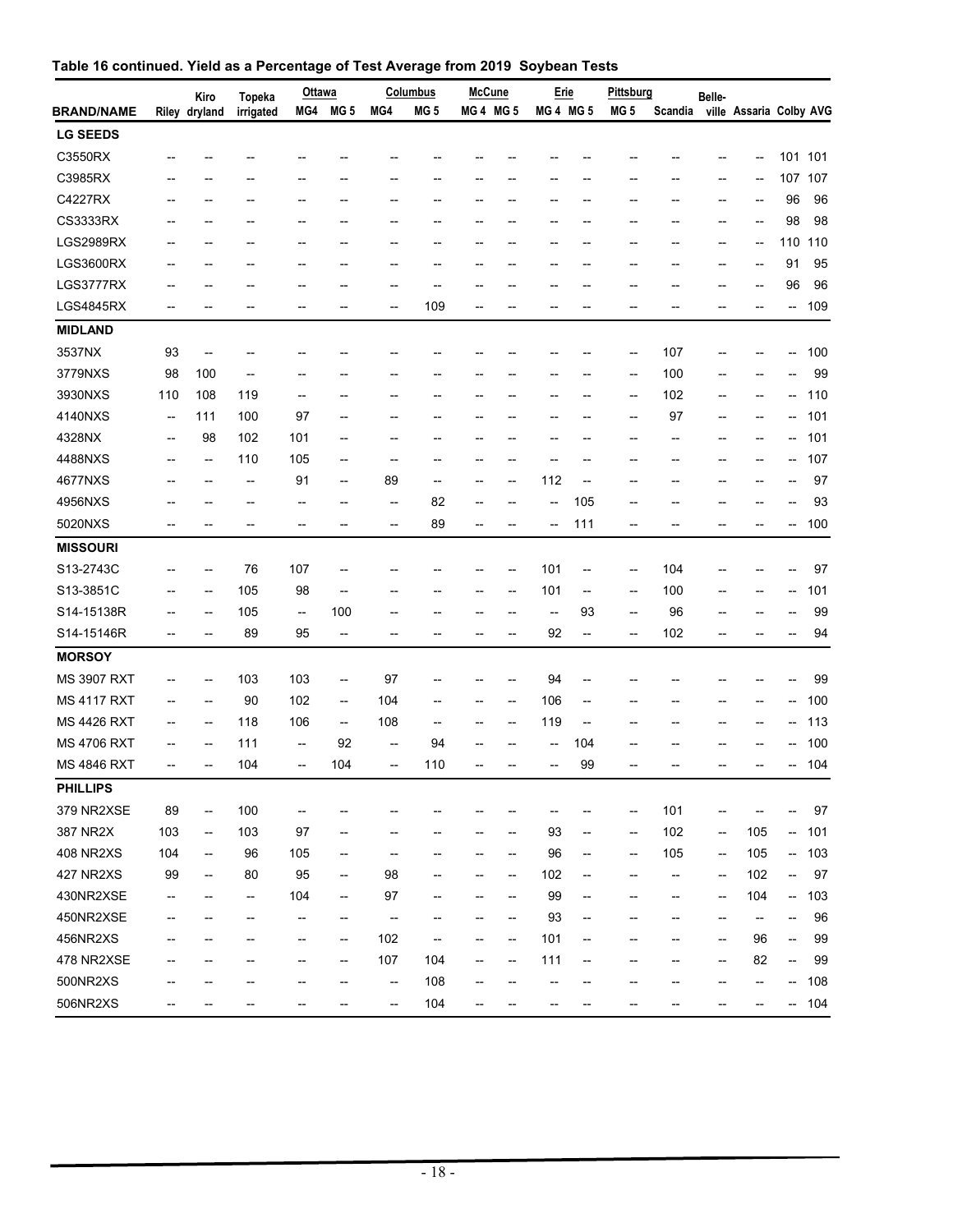| Table 16 continued. Yield as a Percentage of Test Average from 2019 Soybean Tests |  |  |  |  |  |
|-----------------------------------------------------------------------------------|--|--|--|--|--|
|-----------------------------------------------------------------------------------|--|--|--|--|--|

|                   |                          | Kiro                     | <b>Topeka</b>            | Ottawa                                |                          |                                     | Columbus                            | <b>McCune</b> |                          | Erie                     |                          | Pittsburg                             |         | Belle- |                         |    |     |
|-------------------|--------------------------|--------------------------|--------------------------|---------------------------------------|--------------------------|-------------------------------------|-------------------------------------|---------------|--------------------------|--------------------------|--------------------------|---------------------------------------|---------|--------|-------------------------|----|-----|
| <b>BRAND/NAME</b> |                          | Riley dryland            | irrigated                | MG4                                   | MG <sub>5</sub>          | MG4                                 | MG <sub>5</sub>                     |               | <b>MG4 MG5</b>           | MG4 MG5                  |                          | MG <sub>5</sub>                       | Scandia |        | ville Assaria Colby AVG |    |     |
| <b>STRATTON</b>   |                          |                          |                          |                                       |                          |                                     |                                     |               |                          |                          |                          |                                       |         |        |                         |    |     |
| Go Soy 40GL18     | $-$                      |                          |                          |                                       | --                       | 101                                 |                                     |               |                          | 108                      | --                       |                                       |         |        |                         | -- | 104 |
| Go Soy 43C17S     | $\overline{\phantom{a}}$ |                          |                          | --                                    | $\overline{\phantom{a}}$ | 98                                  | --                                  |               | --                       | 93                       | $\overline{\phantom{a}}$ | --                                    |         |        |                         |    | 96  |
| Go Soy 44GL18     | $-$                      |                          |                          | $\overline{\phantom{a}}$              | $\overline{\phantom{a}}$ | 99                                  | $\hspace{0.05cm}$ $\hspace{0.05cm}$ |               | $\overline{\phantom{a}}$ | 105                      | $\overline{\phantom{a}}$ | --                                    |         |        |                         | -- | 102 |
| Go Soy 471E19S    | $-\!$                    | $-$                      | --                       | $\overline{\phantom{a}}$              | $\overline{\phantom{a}}$ | $\hspace{0.05cm}$ $\hspace{0.05cm}$ | 98                                  |               |                          | $\overline{\phantom{a}}$ | 100                      | $\overline{\phantom{a}}$              | --      | --     |                         | -- | 99  |
| Go Soy 512E18     | $-$                      | $-$                      | $-$                      | $\overline{\phantom{a}}$              | $\overline{\phantom{a}}$ | $\hspace{0.05cm} -\hspace{0.05cm}$  | 98                                  | --            | $\overline{\phantom{a}}$ | $\overline{\phantom{a}}$ | 98                       | --                                    | $-$     | --     |                         | -- | 98  |
| Go Soy 56C16      | --                       |                          |                          |                                       |                          | $\overline{\phantom{a}}$            | 98                                  |               |                          | $\overline{\phantom{a}}$ | 99                       | $-$                                   |         |        |                         |    | 98  |
| <b>WILLCROSS</b>  |                          |                          |                          |                                       |                          |                                     |                                     |               |                          |                          |                          |                                       |         |        |                         |    |     |
| WX1038NGT/LL      | $\overline{\phantom{a}}$ | --                       | 110                      |                                       |                          |                                     |                                     |               |                          |                          |                          |                                       |         |        |                         |    | 110 |
| WX1046NSGT/LL     | $\overline{\phantom{a}}$ | $\overline{\phantom{a}}$ | 64                       | 94                                    | $\overline{\phantom{a}}$ | 95                                  | $\overline{\phantom{0}}$            |               | $\overline{\phantom{a}}$ | 102                      | $\overline{\phantom{0}}$ | $-$                                   |         |        |                         | -- | 89  |
| WX1441NLL         |                          |                          | 85                       | $\overline{\phantom{a}}$              | --                       | --                                  | --                                  |               |                          | --                       |                          |                                       |         |        |                         |    | 85  |
| WX1748NLL         | --                       |                          | $\overline{\phantom{a}}$ | $\overline{\phantom{a}}$              | 102                      | $\overline{\phantom{a}}$            | 97                                  |               |                          | $\overline{a}$           | 97                       | $\overline{\phantom{a}}$              |         |        |                         |    | 99  |
| <b>WX9447NC</b>   | --                       |                          | $\overline{\phantom{a}}$ | $\overline{\phantom{a}}$              | 100                      | $\overline{\phantom{a}}$            | 87                                  |               |                          | $\overline{\phantom{a}}$ | 90                       | $\overline{\phantom{a}}$              |         |        |                         |    | 92  |
| <b>WXE8038NS</b>  | $\overline{\phantom{a}}$ |                          | 98                       | $\overline{\phantom{a}}$              | $\overline{\phantom{a}}$ | --                                  | --                                  |               |                          | --                       | --                       | $\qquad \qquad \cdots$                | --      | --     |                         | -- | 98  |
| <b>WXE8043NS</b>  | --                       |                          | 122                      | $\hspace{0.05cm}$ – $\hspace{0.05cm}$ | --                       | $\overline{\phantom{a}}$            | --                                  |               |                          | --                       |                          |                                       |         |        |                         |    | 122 |
| <b>WXE8048NS</b>  | --                       |                          |                          | $\overline{\phantom{a}}$              | 99                       | $\overline{\phantom{a}}$            | 100                                 |               |                          | $\overline{\phantom{a}}$ | 100                      | $\overline{\phantom{a}}$              |         |        |                         | -- | 100 |
| <b>WXR7878NS</b>  | --                       |                          |                          | $\overline{\phantom{a}}$              | 104                      | $\overline{\phantom{a}}$            | 102                                 |               |                          | $\overline{\phantom{a}}$ | 102                      | --                                    |         |        |                         | -- | 103 |
| <b>WXX3386N</b>   | --                       | --                       | 108                      | $\overline{\phantom{a}}$              | $\overline{\phantom{a}}$ | $\hspace{0.05cm}$ $\hspace{0.05cm}$ | --                                  |               |                          | --                       | $- -$                    | $\hspace{0.05cm}$ – $\hspace{0.05cm}$ | --      |        | --                      | -- | 108 |
| <b>WXX3487NS</b>  |                          |                          |                          | --                                    | 107                      | $\overline{\phantom{a}}$            | 97                                  |               |                          |                          | 108                      |                                       |         |        |                         | -- | 104 |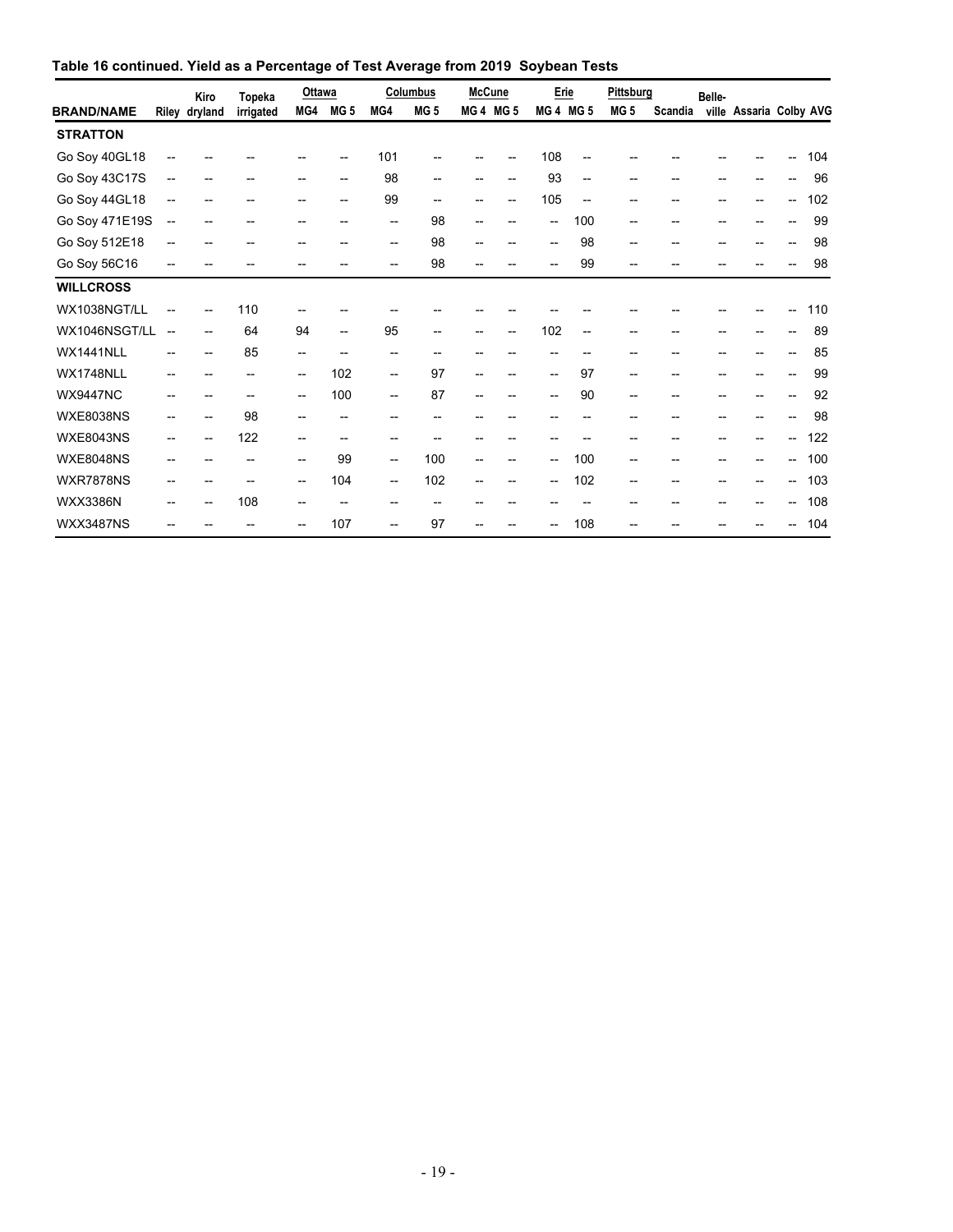| Table 17. Description of Entries in 2019 Soybean Performance Tests |  |  |  |
|--------------------------------------------------------------------|--|--|--|
|--------------------------------------------------------------------|--|--|--|

|                                 |                  |                   | Maturity Flower Hilum    |                               |                                |                          |           |                          | <b>SCN Resistance</b>    |                          |                | Phytophthora             |  |
|---------------------------------|------------------|-------------------|--------------------------|-------------------------------|--------------------------------|--------------------------|-----------|--------------------------|--------------------------|--------------------------|----------------|--------------------------|--|
| <b>BRAND</b>                    | <b>NAME</b>      | <b>TRAIT</b>      | Group                    | color                         | color                          |                          |           |                          | R1 R3 R4 R14             | <b>Source</b>            | RR             | <b>Tolerance</b>         |  |
| <b>ASGROW</b>                   | AG35x9           | RR <sub>2</sub> X | 3.5                      | $\overline{\phantom{a}}$      | $\overline{\phantom{a}}$       |                          |           |                          |                          |                          | --             |                          |  |
| ASGROW                          | AG41x8           | RR <sub>2</sub> X | 4.1                      | $\overline{\phantom{a}}$      | $\overline{\phantom{a}}$       |                          |           |                          |                          |                          | $\overline{a}$ | --                       |  |
| <b>ASGROW</b>                   | AG48x9           |                   | 4.8                      | --                            | $\overline{\phantom{a}}$       |                          |           |                          | $\overline{\phantom{a}}$ | --                       | --             | --                       |  |
| <b>CHECK</b>                    | 19MG3.1          | RR                | 3.1                      | --                            | --                             |                          |           |                          |                          | --                       | --             | --                       |  |
| <b>CHECK</b>                    | 19MG3.9          | <b>RR</b>         | 3.9                      |                               |                                |                          |           |                          |                          |                          |                |                          |  |
| <b>CHECK</b>                    | 19MG4.8          | RR                | 4.8                      | --                            | --                             |                          |           |                          |                          | --                       | --             | --                       |  |
| <b>DONMARIO</b>                 | DM EXP (19E419)  |                   | $\overline{\phantom{a}}$ | --                            | --                             | --                       |           |                          | --                       | --                       | --             | --                       |  |
| <b>GOLDEN HARVEST</b>           | 3728             | RR2X              | 3.7                      | --                            | --                             | --                       | R         | --                       | R                        | PI88788                  | Rps1           | 2.0                      |  |
| <b>GOLDEN HARVEST</b>           | 3934             | RR <sub>2</sub> X | 3.9                      |                               |                                | --                       | R         | $\qquad \qquad \cdots$   | R                        | PI88788                  | Rps1           | 4.0                      |  |
| <b>GOLDEN HARVEST</b>           | 4531             | RR2X,             | 4.5                      | $\overline{\phantom{a}}$      |                                | --                       | R         | --                       | R                        | PI88788                  | S              | 4.0                      |  |
| <b>GOLDEN HARVEST</b>           | 4628             | RR <sub>2</sub> X | 4.6                      | $\overline{\phantom{a}}$      |                                | --                       | R         | $\qquad \qquad \cdots$   | R                        | PI88788                  | Rps1           | 4.0                      |  |
| <b>GOLDEN HARVEST</b>           | 4741             | RR <sub>2</sub> X | 4.7                      | --                            | --                             | --                       | R         | $\qquad \qquad \cdots$   | R                        | PI88788                  | Rps1           | 4.0                      |  |
| <b>GOLDEN HARVEST</b>           | 4823             | RR2X,             | 4.8                      | --                            | --                             | --                       | R         | $\overline{\phantom{a}}$ | $\overline{\phantom{a}}$ | PI88788                  | Rps1           | 3.0                      |  |
| <b>GOLDEN HARVEST</b>           | S37-A4X          | <b>RRX</b>        | 3.7                      | P                             | BI                             | R                        | ΜR        | $\overline{\phantom{a}}$ | $\overline{\phantom{a}}$ | PI88788                  | Rps1c          | 4.0                      |  |
| <b>GOLDEN HARVEST</b>           | S39-G2X          | <b>RRX</b>        | 3.9                      | P                             | lb                             | R                        | R         | $\overline{\phantom{a}}$ | $\overline{\phantom{a}}$ | PI88788                  | Rps1c          | 4.0                      |  |
| <b>GOLDEN HARVEST</b>           | S42-B9XS         | <b>RRX</b>        | 4.2                      | W                             | Br                             | R                        |           | $\overline{\phantom{a}}$ | $\overline{\phantom{a}}$ | PI88788                  | Rps1c          | 3.0                      |  |
| <b>GOLDEN HARVEST</b>           | S43-V3X          | <b>RRX</b>        | 4.3                      | P                             | Tn                             | R                        | ΜR        | $\overline{\phantom{a}}$ | $\overline{\phantom{a}}$ | PI88788                  | S              | 4.0                      |  |
| <b>GOLDEN HARVEST</b>           | S45-Z5XS         | <b>RRX</b>        | 4.5                      | P                             | Br                             | R                        | --        | --                       | $\overline{\phantom{a}}$ | PI88788                  | Rps1a          | 4.0                      |  |
| <b>GOLDEN HARVEST</b>           | S46-W2X          | <b>RRX</b>        | 4.6                      | W                             | Br                             | R                        | R         | $\overline{\phantom{a}}$ | $\overline{\phantom{a}}$ | PI88788                  | Rps1k          | 4.0                      |  |
| <b>GOLDEN HARVEST</b>           | S51-R3X          | <b>RRX</b>        | 5.1                      | W                             | Bf                             | R                        | R         | $\overline{\phantom{a}}$ | $\overline{\phantom{a}}$ | PI88788                  | Rps1k          | 4.0                      |  |
| <b>INTEGRA</b>                  | 4149NS           |                   | --                       | --                            | --                             |                          |           |                          |                          | --                       | --             | $\overline{\phantom{a}}$ |  |
| <b>INTEGRA</b>                  | S3809N           |                   |                          |                               |                                |                          |           |                          |                          |                          |                | --                       |  |
| <b>INTEGRA</b>                  | S4920N           |                   | $\overline{\phantom{a}}$ | $\overline{\phantom{a}}$      | --                             |                          |           |                          | $\overline{\phantom{a}}$ | --                       | --             | $\overline{\phantom{a}}$ |  |
| <b>KANSAS AES</b>               | K13-1830         | C                 | 5.3                      | $\overline{\phantom{a}}$      |                                | --                       | R         | $\overline{\phantom{a}}$ | ΜR                       | $\overline{\phantom{a}}$ | --             |                          |  |
| <b>KANSAS AES</b>               | K15-1283         | C, STS            | 4.4                      | $\overline{\phantom{a}}$      | --<br>--                       | --                       | R         | $\overline{\phantom{a}}$ | MR                       | --                       |                | --<br>--                 |  |
| <b>KANSAS AES</b>               | K15-1809         | C, STS            | 5.2                      | P                             | Bf                             | --                       | R         | $\overline{\phantom{a}}$ | ΜR                       | --                       | --             | --                       |  |
| <b>KANSAS AES</b>               | K15-1855         | C, STS            | 5.3                      | W                             | Br                             |                          | R         | $\overline{\phantom{a}}$ | ΜR                       | --                       | --             | --                       |  |
| <b>KANSAS AES</b>               | K15-1874         | C, STS            | 4.9                      | W                             | Br                             | --                       | R         | $\overline{\phantom{a}}$ | <b>MR</b>                | --                       | --             |                          |  |
| <b>KANSAS AES</b>               | K4117Nsgr        | RR1, ST           | 4.1                      | $\overline{\phantom{a}}$      | --                             |                          | R         |                          | <b>MR</b>                |                          | --             |                          |  |
| <b>KANSAS AES</b>               | KS3406RR         | RR <sub>1</sub>   |                          |                               |                                | --                       |           | --                       |                          | --                       |                |                          |  |
| <b>KANSAS AES</b>               | KS3618Ngr        | RR <sub>1</sub>   | 3.4<br>3.6               | $\overline{\phantom{a}}$<br>W | $\overline{\phantom{a}}$<br>BI | $\overline{\phantom{a}}$ | R         |                          | $\overline{\phantom{a}}$ | --                       |                |                          |  |
| <b>KANSAS AES</b>               | KS4117Ns         | C, STS            | 4.1                      | P                             | BI                             | --                       | R         | $\overline{\phantom{a}}$ | ΜR<br><b>MR</b>          | --                       |                |                          |  |
|                                 |                  | С                 |                          |                               |                                |                          |           | $\overline{\phantom{a}}$ |                          | --                       |                |                          |  |
| <b>KANSAS AES</b>               | <b>KS4919N</b>   |                   | 4.9                      | --<br>W                       | --<br>ВI                       | --                       | R         | $\overline{\phantom{a}}$ | <b>MR</b>                |                          |                |                          |  |
| KANSAS AES<br><b>KANSAS AES</b> | KS5004N          | С<br>С            | 5.0                      |                               |                                | --                       | R         |                          | -- MR                    |                          |                |                          |  |
|                                 | KS5518           |                   | 5.5                      | W                             | Bf                             |                          | --        | --                       |                          | $\overline{\phantom{a}}$ | --             | --                       |  |
| LG SEEDS                        | C3550RX          | RR2X              | 3.5                      | P                             | I <sub>b</sub>                 | --                       | R         | $\overline{\phantom{a}}$ | R                        | PI88788                  | Rps1c          | $\qquad \qquad \cdots$   |  |
| LG SEEDS                        | C3985RX          | RR2X              | 3.9                      | P                             | lb                             |                          | R         | $\overline{\phantom{a}}$ | R                        | PI88788                  |                |                          |  |
| LG SEEDS                        | C4227RX          | RR2X/S            | 4.2                      | P                             | lb                             |                          | ${\sf R}$ | $\overline{\phantom{a}}$ | R                        | PI88788                  | --             |                          |  |
| LG SEEDS                        | CS3333RX         | RR2X              | 3.3                      | P                             | lb                             |                          | ${\sf R}$ | $\overline{\phantom{a}}$ | $\mathsf R$              | PI88788                  | Rps1c          | --                       |  |
| LG SEEDS                        | LGS2989RX        | RR2X              | 2.9                      | P                             | В                              |                          | ${\sf R}$ | --                       | <b>MR</b>                | --                       | Rps1a          | 7.0                      |  |
| LG SEEDS                        | <b>LGS3600RX</b> | RR <sub>2</sub> X | 3.6                      | P                             | В                              |                          | ${\sf R}$ | --                       | <b>MR</b>                | --                       | --             | 8.0                      |  |
| LG SEEDS                        | LGS3777RX        | RR2X/S            | 3.7                      | W                             | BI                             |                          | ${\sf R}$ | --                       | ${\sf R}$                | --                       | RPS1C          | --                       |  |
| LG SEEDS                        | <b>LGS4845RX</b> | RR2X              | 4.8                      | Ρ                             | В                              |                          | ${\sf R}$ | --                       | <b>MR</b>                | --                       | Rps1a          | 9.0                      |  |
| LG SEEDS                        | LGS4899RX        | RR2X              | 4.8                      | Ρ                             | В                              | --                       | R         | $\overline{\phantom{a}}$ | <b>MR</b>                | --                       | Rps1c          | 6.0                      |  |
| <b>MIDLAND</b>                  | 3537NX           | RR2X              | 3.5                      | --                            | --                             | --                       | R         | --                       | <b>MR</b>                | PI88788                  | --             | 2.0                      |  |
| <b>MIDLAND</b>                  | 3779NXS          | RR2X/S            | 3.7                      |                               |                                |                          | R         | $\overline{\phantom{a}}$ | R                        | PI88788                  | --             | 2.0                      |  |
| <b>MIDLAND</b>                  | 3930NXS          | RR2X              | 3.9                      |                               |                                |                          |           |                          |                          | --                       | --             | --                       |  |
| <b>MIDLAND</b>                  | 4140NXS          | RR2X              | 4.1                      | --                            |                                |                          |           |                          |                          |                          | --             | 3.0                      |  |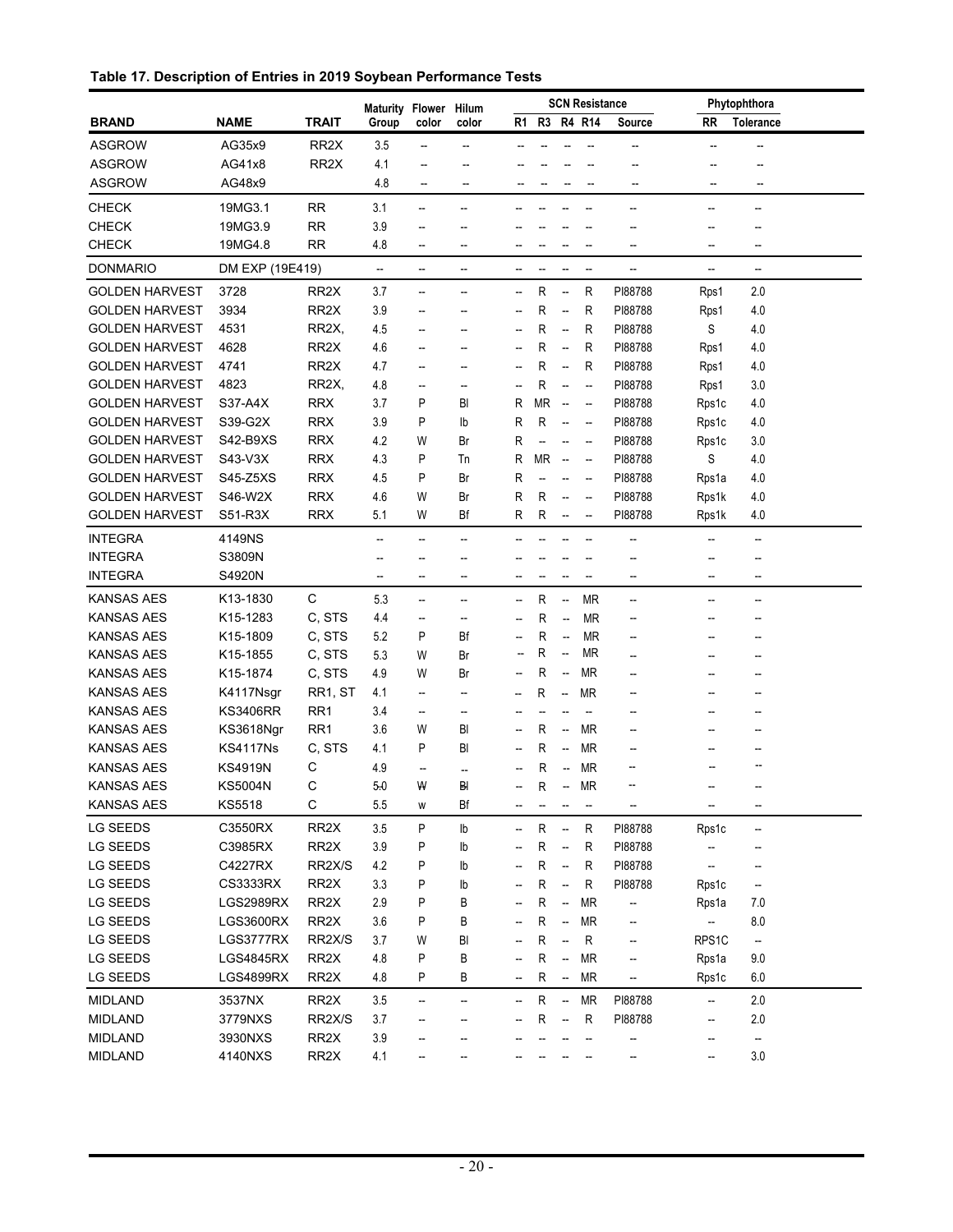|  |  | Table 17 continued. Description of Entries in 2019 Soybean Performance Tests |  |
|--|--|------------------------------------------------------------------------------|--|
|  |  |                                                                              |  |

|                  |                        |                   | Maturity Flower |                          | Hilum                  |    |    |                          | <b>SCN Resistance</b> |         |           | Phytophthora             |  |
|------------------|------------------------|-------------------|-----------------|--------------------------|------------------------|----|----|--------------------------|-----------------------|---------|-----------|--------------------------|--|
| <b>BRAND</b>     | <b>NAME</b>            | <b>TRAIT</b>      | Group           | color                    | color                  | R1 |    |                          | R3 R4 R14             | Source  | <b>RR</b> | <b>Tolerance</b>         |  |
| <b>MIDLAND</b>   | 4328NX                 | RR <sub>2</sub> X | 4.3             | --                       | --                     | -- | R  | $\overline{\phantom{a}}$ | <b>MR</b>             | PI88788 | --        | 2.0                      |  |
| <b>MIDLAND</b>   | 4488NXS                | RR2X/S            | 4.4             | --                       | --                     | Ξ. | R  | --                       | R                     | PI88788 | --        | 2.0                      |  |
| <b>MIDLAND</b>   | 4677NXS                | RR2X/S            | 4.6             | --                       | --                     | Ξ. | R  | $\overline{\phantom{a}}$ | <b>MR</b>             | PI88788 | --        | 2.0                      |  |
| <b>MIDLAND</b>   | 4956NXS                | RR <sub>2</sub> X | 4.9             | --                       | --                     | ٠. | R  | $\overline{\phantom{a}}$ | <b>MR</b>             | PI88788 | --        | 2.0                      |  |
| <b>MIDLAND</b>   | 5020NXS                | RR <sub>2</sub> X | 5.0             | $\overline{\phantom{a}}$ | --                     |    |    |                          |                       | PI88788 | --        | 2.0                      |  |
| <b>MISSOURI</b>  | S13-2743C              | С                 | 4.1             | W                        | Bf                     |    |    |                          |                       | --      | --        | --                       |  |
| <b>MISSOURI</b>  | S13-3851C              | С                 | 4.4             | P                        | BI                     |    |    |                          |                       |         |           | $\overline{a}$           |  |
| <b>MISSOURI</b>  | S14-15138R             | <b>RR/STS</b>     | 4.8             | W                        | Bf                     |    | MR | $\overline{\phantom{a}}$ | <b>MR</b>             |         |           |                          |  |
| <b>MISSOURI</b>  | S14-15146R             | <b>RR/STS</b>     | 4.6             | W                        | BI                     |    |    |                          | --                    |         |           | --                       |  |
| <b>MORSOY</b>    | <b>MS 3907 RXT</b>     | RR <sub>2</sub> X | 3.9             | P                        | ${\sf lb}$             | -- | R  | $\overline{\phantom{a}}$ | ΜR                    | PI88788 | --        | 4.0                      |  |
| <b>MORSOY</b>    | MS 4117 RXT RR2X       |                   | 4.1             | P                        | BI                     |    | R  | --                       | <b>MR</b>             | PI88788 | Rps1c     | 6.0                      |  |
| <b>MORSOY</b>    | <b>MS 4426 RXT</b>     |                   | 4.4             | $\overline{\phantom{a}}$ | --                     |    |    |                          |                       |         |           | $\qquad \qquad \cdots$   |  |
| <b>MORSOY</b>    | MS 4706 RXT RR2X       |                   | 4.7             | P                        | Ib                     |    | R  | $\qquad \qquad \cdots$   | <b>MR</b>             | PI88788 | Rps1c     | 4.0                      |  |
| <b>MORSOY</b>    | <b>MS 4846 RXT</b>     | RR2X              | 4.8             | Ρ                        | BI                     |    | R  | $\qquad \qquad \cdots$   | <b>MR</b>             | PI88788 | Rps14     | 7.0                      |  |
| <b>PHILLIPS</b>  | 370E3S                 | Enlist 3          | 3.7             | W                        | Bf                     | -- | R  | $\overline{\phantom{a}}$ | R                     | PI88788 | Rps1k     | 8.5                      |  |
| <b>PHILLIPS</b>  | 379 NR2XSE             | RR <sub>2</sub> X | 3.7             | W                        | BI                     |    | R  | --                       | <b>MR</b>             | PI88788 | RPS1C     | 1.0                      |  |
| <b>PHILLIPS</b>  | 387 NR2X               | RR <sub>2</sub> X | 3.8             | P                        | lb                     |    | R  | $\qquad \qquad -$        | R                     | PI88788 | Rps1c     | 1.0                      |  |
| <b>PHILLIPS</b>  | <b>408 NR2XS</b>       | RR <sub>2</sub> X | 4.0             | P                        | BI                     |    | R  | --                       | <b>MR</b>             | PI88788 | RPS1C     | 2.0                      |  |
| <b>PHILLIPS</b>  | 420E3S                 | Enlist 3          | 4.2             | W                        | Bf                     |    | R  | $\overline{\phantom{a}}$ | R                     | PI88788 | NG        | --                       |  |
| <b>PHILLIPS</b>  | 427 NR2XS              | RR <sub>2</sub> X | 4.2             | --                       | --                     |    |    |                          | --                    | --      |           | --                       |  |
| <b>PHILLIPS</b>  | 430NR2XSE              | RR <sub>2</sub> X | 4.3             | P                        | BI                     | -- | R  | $\qquad \qquad \cdots$   | R                     | PI88788 | Rps1c     | 4.0                      |  |
| <b>PHILLIPS</b>  | 450NR2XSE              | RR <sub>2</sub> X | 4.5             | P                        | BI                     | -- | R  | $\qquad \qquad \cdots$   | R                     | PI88788 | Rps1c     | 3.0                      |  |
| <b>PHILLIPS</b>  | 456NR2XS               | RR <sub>2</sub> X | 4.5             | P                        | BI                     | -- | R  | $\qquad \qquad \cdots$   | R                     | PI88788 | Rps1a     | 2.0                      |  |
| <b>PHILLIPS</b>  | 460E3SE                | Enlist 3          | 4.6             | P                        | lb                     | -- | R  | $\qquad \qquad \cdots$   | R                     | PI88788 | <b>NG</b> | $\overline{\phantom{a}}$ |  |
| <b>PHILLIPS</b>  | 478 NR2XSE             | RR <sub>2</sub> X | 4.7             | P                        | lb                     | Ξ. | R  | --                       | <b>MR</b>             | PI88788 | RPS1C     | 1.0                      |  |
| PHILLIPS         | 500NR2XS               | RR <sub>2</sub> X | 5.0             | W                        | BI                     | -- | R  | --                       | R                     | PI88788 | Rps1c     | 3.0                      |  |
| <b>PHILLIPS</b>  | 506NR2XS               | RR <sub>2</sub> X | 5.0             | P                        | BI                     | -- | R  | $\overline{\phantom{a}}$ | R                     | PI88788 | Rps1a     | 2.0                      |  |
| <b>STRATTON</b>  | Go Soy 40GL18LL/GT2    |                   | 4.0             | W                        | BI                     |    |    |                          |                       | --      |           | --                       |  |
| STRATTON         | Go Soy 43C17SSTS       |                   | 4.3             | P                        | BI                     |    |    |                          |                       |         |           |                          |  |
| STRATTON         | Go Soy 44GL18LL/GT2    |                   | 4.4             | W                        | BI                     |    |    |                          |                       |         |           |                          |  |
| STRATTON         | Go Soy 471E19&nlist, S |                   | 4.7             | W                        | Ib                     |    |    |                          |                       |         |           |                          |  |
| <b>STRATTON</b>  | Go Soy 512E18 Enlist   |                   | 5.2             | W                        | BI                     |    |    |                          |                       |         |           |                          |  |
| <b>STRATTON</b>  | Go Soy 56C16           |                   | 5.6             | P                        | Ib                     |    |    |                          |                       |         |           |                          |  |
| <b>WILLCROSS</b> | WX1038NGT/LIRR         |                   | 3.8             | P                        |                        |    |    |                          |                       |         |           |                          |  |
| <b>WILLCROSS</b> | WX1046NSGT/LRRR        |                   | 4.6             | P                        | $\qquad \qquad \cdots$ |    |    |                          |                       |         |           |                          |  |
| <b>WILLCROSS</b> | WX1441NLL              | LL.               | 4.1             | P                        | BI                     |    |    |                          |                       |         |           |                          |  |
| <b>WILLCROSS</b> | WX1748NLL              | LL.               | 4.8             | W                        | BI                     |    |    |                          |                       |         |           |                          |  |
| <b>WILLCROSS</b> | <b>WX9447NC</b>        |                   | 4.7             | W                        | В                      |    |    |                          |                       |         |           |                          |  |
| <b>WILLCROSS</b> | <b>WXE8038NS</b>       | RR/LL             | 3.8             | W                        | --                     |    |    |                          |                       |         |           |                          |  |
| <b>WILLCROSS</b> | WXE8043NS              | RR/LL             | 4.3             | W                        | --                     |    |    |                          |                       |         |           |                          |  |
| <b>WILLCROSS</b> | WXE8048NS              | RR/LL             | 4.8             | W                        | --                     |    |    |                          |                       |         |           |                          |  |
| <b>WILLCROSS</b> | <b>WXR7878NS</b>       | <b>RR</b>         | 4.8             | W                        | B                      |    |    |                          |                       |         |           |                          |  |
| <b>WILLCROSS</b> | <b>WXX3386N</b>        | RR <sub>2</sub> X | 3.8             | P                        | lb                     |    |    |                          |                       |         |           |                          |  |
| <b>WILLCROSS</b> | <b>WXX3487NS</b>       | RR <sub>2</sub> X | 4.8             | Ρ                        | BI                     |    |    |                          |                       |         |           |                          |  |